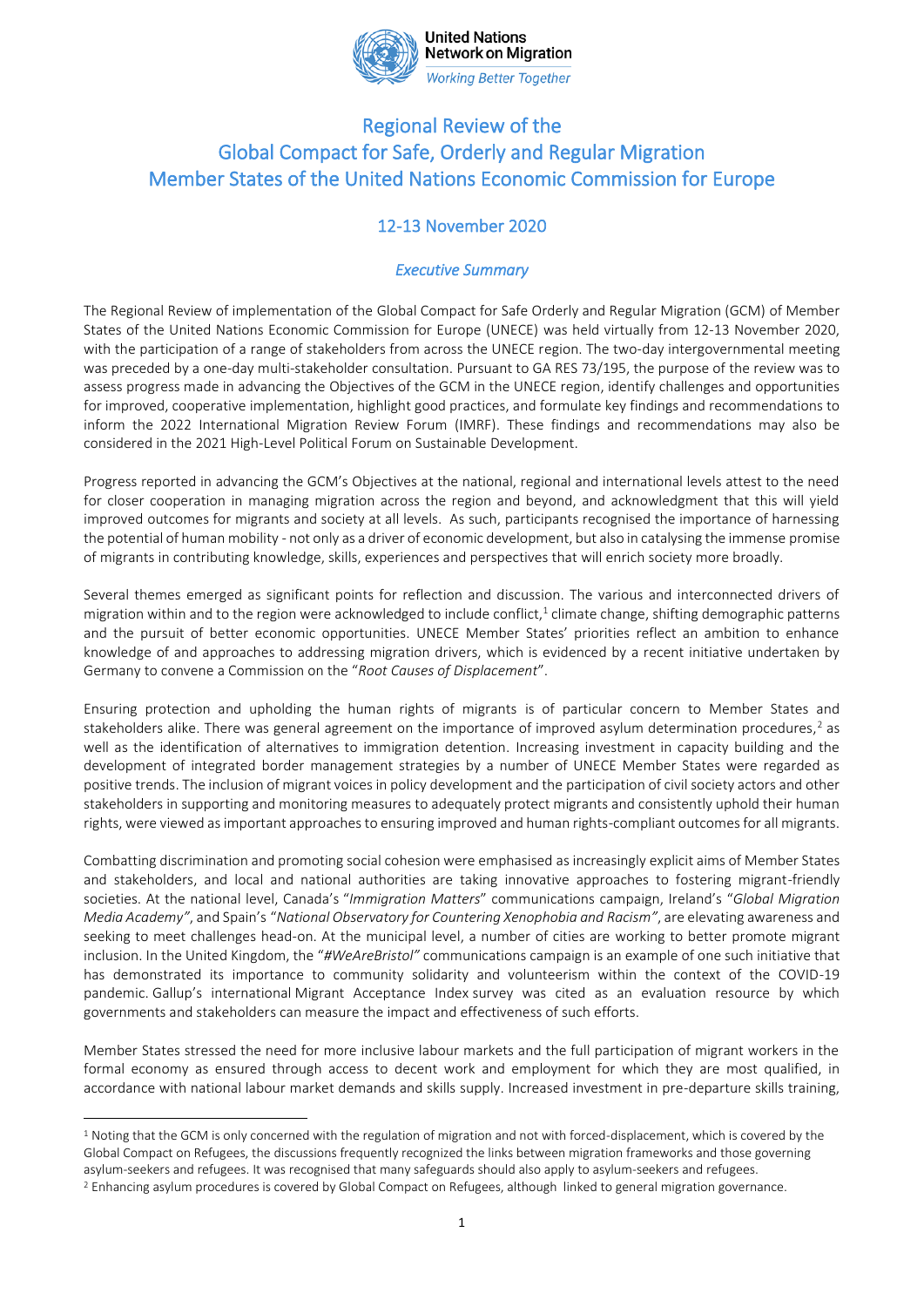

**Working Better Together** 

qualification recognition, and post-arrival programmes to facilitate integration were acknowledged to be critical to enable both labour market inclusion and broader social integration, empowering migrants, employers, and civil society to actively contribute to more inclusive and cohesive societies whilst addressing factors underlying discrimination and xenophobia. Member States, including Albania, Belgium, the Republic of Moldova and Serbia, offered strong examples of increasing efforts to expand recognition for skills and qualifications. Sweden's "*fast-track programme*" 3 facilitates adaption and entry into the labour market through cooperation with relevant actors to upskill and reduce legal barriers to self-employment within a range of trades and professions. The *Global Skills Partnership on Migration*<sup>4</sup> was noted as a valuable resource in supporting governments to overcome such challenges.

There was consensus that responses to the COVID-19 pandemic need to take into account migrant needs and that migrant contributions will be essential to recovery efforts. To this end, numerous examples were presented of efforts to provide migrants access to basic services regardless of status. Greece, Ireland, Portugal, the Russian Federation, Serbia, Spain, the United Kingdom, and others, have demonstrated a commitment to upholding migrants' rights and protection in adopting measures to meet emerging challenges. The critical support of municipalities in addressing the consequences of the pandemic for migrants was demonstrated in the local initiatives undertaken by Bristol, Milan and Strasbourg, which prioritised equitable and needs-based service provision to migrants and their communities.

Across the UNECE region, significant progress has been witnessed in the implementation of the GCM; yet, participants to the Regional Review were unanimous in expressing a need for strengthened regional and global cooperation in advancing its Objectives and guiding principles. Indeed, whilst Member States have been able to demonstrate achievements within their own national contexts, across the region, and globally in cooperation with an expanding range of partners, it is clear that efforts must be sustained in order to achieve the aspirations of the GCM for the benefit of migrants and societies in countries of origin, transit and destination.

<sup>3</sup> [https://www.government.se/4a90b3/contentassets/e3606aadd3f248da81af73525110bf04/fact-sheet-fast-track---a-quicker](https://www.government.se/4a90b3/contentassets/e3606aadd3f248da81af73525110bf04/fact-sheet-fast-track---a-quicker-introduction-of-newly-arrived-immigrants)[introduction-of-newly-arrived-immigrants;](https://www.government.se/4a90b3/contentassets/e3606aadd3f248da81af73525110bf04/fact-sheet-fast-track---a-quicker-introduction-of-newly-arrived-immigrants) [https://ec.europa.eu/esf/transnationality/content/esf-supports-swedens-fast-track](https://ec.europa.eu/esf/transnationality/content/esf-supports-swedens-fast-track-approach-migrant-integration)[approach-migrant-integration](https://ec.europa.eu/esf/transnationality/content/esf-supports-swedens-fast-track-approach-migrant-integration) 

<sup>4</sup> [https://eea.iom.int/sites/default/files/publication/document/Skills-Mobility-Partnerships-Infosheet.pdf;](https://eea.iom.int/sites/default/files/publication/document/Skills-Mobility-Partnerships-Infosheet.pdf) [https://www.ilo.org/wcmsp5/groups/public/---ed\\_emp/---ifp\\_skills/documents/publication/wcms\\_653993.pdf](https://www.ilo.org/wcmsp5/groups/public/---ed_emp/---ifp_skills/documents/publication/wcms_653993.pdf)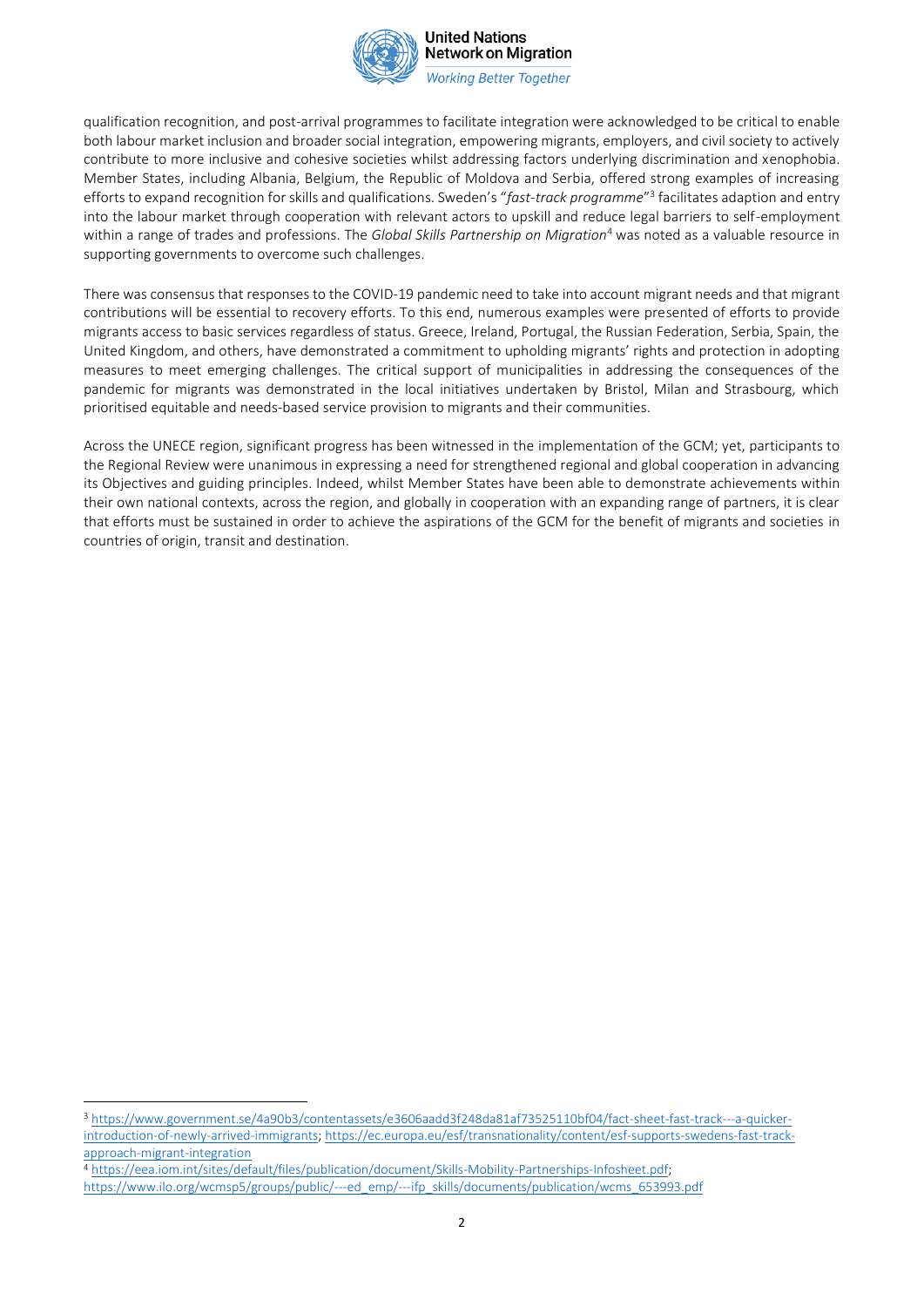

**United Nations Network on Migration Working Better Together** 

# Regional Review of the Global Compact for Safe, Orderly and Regular Migration Member States of the United Nations Economic Commission for Europe

# 12-13 November 2020

## *Summary Report*

# *1. Introduction*

The Global Compact for Safe, Orderly and Regular Migration (GCM) was adopted by United Nations Member States on 10 December 2018 and was endorsed by the UN General Assembly (UNGA) on 19 December 2018. It is the first intergovernmentally negotiated agreement to cover all dimensions of international migration in a holistic and comprehensive manner. Resting on the purposes and principles of the UN Charter and rooted in the 2030 Agenda for Sustainable Development and other relevant frameworks, the GCM is a non-legally binding, cooperative framework that builds on the commitments agreed to by Member States in the New York Declaration for Refugees and Migrants, adopted in 2016. 5

In resolution 73/195 ("GCM"), the General Assembly committed to conducting progress reviews at the local, national, regional and global levels in the framework of the United Nations through a State-led approach, intergovernmental in nature, and with the participation of all relevant stakeholders (para 48).

### *i. Scope of Regional Review consultations*

The Regional Review of implementation of the GCM within the United Nations Economic Commission for Europe (UNECE) Region was held virtually, from 12-13 November 2020. The summary of the Regional Review is presented in accordance with paragraph 50 of UN General Assembly resolution 73/195, *Global Compact for Safe, Orderly and Regular Migration*. The purpose of the summary report is to synthesise inputs received from Member States and stakeholders as contained within written submissions and emerging from the regional consultations. The resulting summary report is intended to inform the 2022 IMRF.

### *ii. Regional Review preparatory process and organisation*

The International Organization for Migration (IOM), in its capacity as Coordinator of the United Nations Network on Migration (the Network), with the support of UNECE, within its mandate and activities in the area of migration, and with the active participation of other members of the Network, led the preparation and organisation of the regional review.

As per its stated objectives, the Regional Review in the UNECE region sought to:

- Enable governments to undertake a first assessment of progress made, in line with the guiding principles laid down in resolution 73/195, and with the participation of relevant stakeholders;
- Serve as a forum in which challenges and opportunities will be highlighted, gaps identified, regional priorities discussed, and resource requirements identified;
- Provide a common platform for interaction among all relevant stakeholders, the exchange of lessons learned and best practices;
- Consider the impact of the COVID-19 pandemic on the governance of international migration;
- Facilitate the formulation of key findings and recommendations to inform the 2022 International Migration Review Forum.

To ensure an inclusive Regional Review, Member States were invited to submit voluntary inputs on experiences to date in the implementation of the GCM. Member States' submissions were solicited as a preparatory element in informing the Regional Review meeting and were posted on the regional landing page of the Network's website and the regional network

<sup>5</sup> Global Compact for Safe, Orderly and Regular Migration, para. 7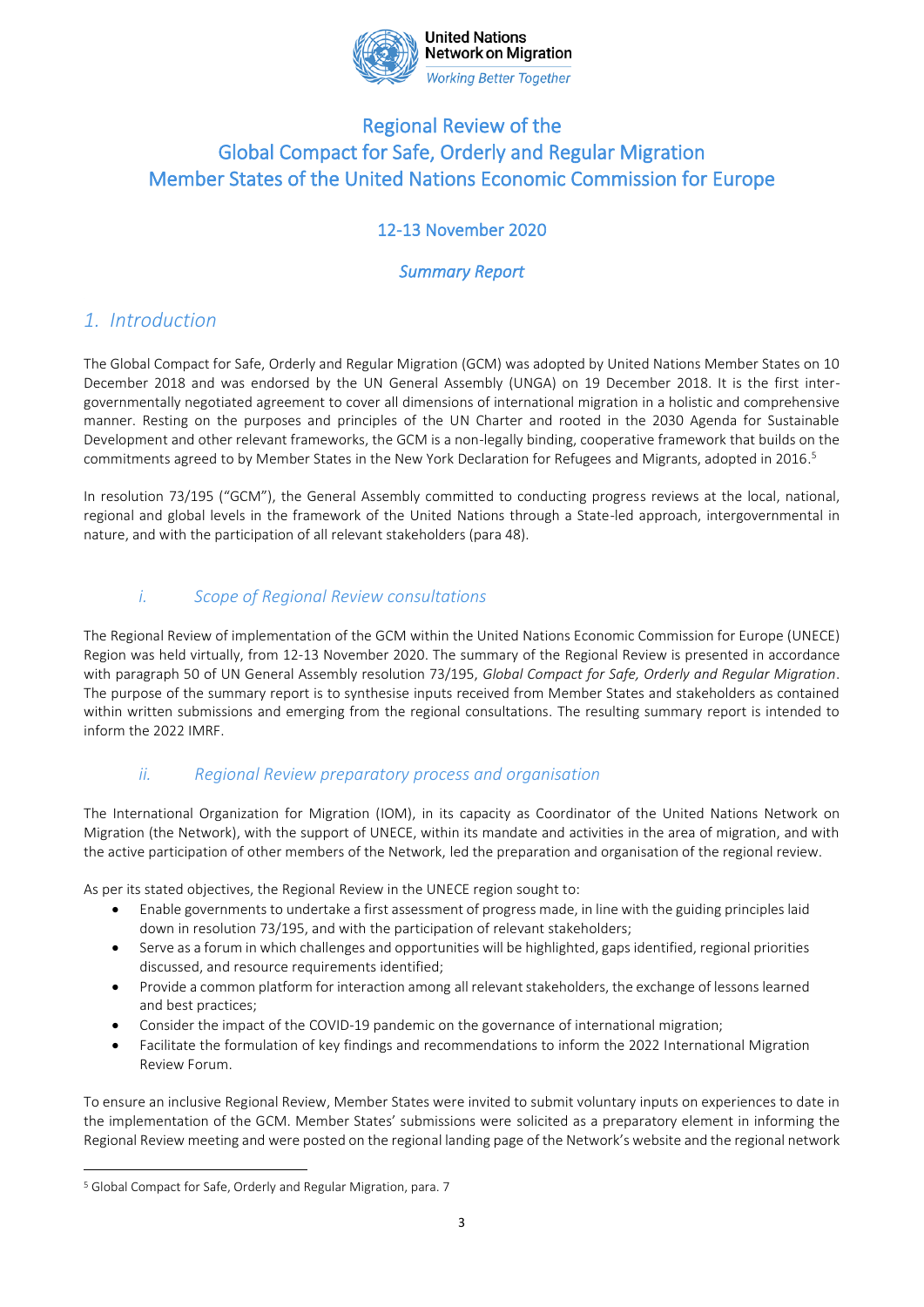

**Working Better Together** 

site as they became available. A format for voluntary reports was provided to Member States to guide their preparation. A total of 28 UNECE Member States and 17 stakeholders submitted reports to the Network.

In view of the COVID-19 pandemic, the Network opted to propose a virtual format for the Regional Review meeting. The meeting convened representatives of UNECE Member States; intergovernmental organisations; United Nations bodies, specialized agencies and funds; and relevant stakeholders from the UNECE region.<sup>6</sup> Interpretation was available throughout the entirety of the Regional Review consultations, enabling participants to follow discussions in English, French and Russian. The virtual format allowed for wide participation from across the region and beyond, with attendees located in over 30 countries, though predominantly within the UNECE region. The consultations were well-attended, with between 133 and 159 individuals participating each day.

The intergovernmental meeting consisted of an opening segment, followed by four thematic roundtables, which provided Member States and stakeholders the opportunity to highlight progress made in implementing the GCM and space for discussion. Subsequent to each roundtable, participants were given the floor for interventions, thereby ensuring an interactive process.

The roundtable discussions were aligned with thematic clusters envisioned within the IMRF modalities resolution, thus affording a thematically coherent exchange on achievements, challenges and opportunities relevant to the GCM's objectives across the region. The roundtables were organized as follows:

- *Roundtable 1: Objectives 14, 15, 16, 19, 20, 22*
- *Roundtable 2: Objectives 2, 5, 6, 12, 18*
- *Roundtable 3: Objectives 4, 8, 9, 10, 11, 13, 21*
- *Roundtable 4: Objectives 1, 3, 7, 17, 23*

Each roundtable was moderated by a Member State or a stakeholder, with due regard for geographic and gender balance and with a view to the whole-of-government and whole-of-society principles enshrined within the Global Compact. To frame the interactive discussion, the Network prepared a short background note in advance of each roundtable, which included guiding questions relevant for reflection on each GCM objective. All supporting documents were made publicly available on the Network's UNECE landing page.<sup>7</sup>

### *iii. Informal multi-stakeholder consultation*

Prior to the inter-governmental consultations, the Network facilitated a series of informal briefings with stakeholders in the UNECE region to ensure their meaningful engagement in the review process. Further to briefing discussions, the Network organized a one-day multi-stakeholder consultation convening a range of partners from across the UNECE region on 9 November 2020. Stakeholders contributed to discussions aimed at assessing progress made in the implementation of the GCM in the UNECE region, identifying challenges and opportunities for meaningful engagement going forward, and formulating key findings and recommendations to inform the 2022 IMRF.<sup>8</sup>

The multi-stakeholder consultation consisted of an opening segment, followed by two thematic roundtables*.* Roundtables consisted of prepared interventions by panellists and interactive plenary discussions with participants. The first roundtable focused on progress witnessed and challenges perceived in the implementation of the GCM in the UNECE region, while the second roundtable considered best practices for stakeholder engagement in GCM implementation, follow-up and review. A Rapporteur was appointed to prepare a summary of the multi-stakeholder consultation, which was presented in

<sup>6</sup> As per the objectives of the UN Network on Migration, drawn from the Executive Committee decision of 23 May 2018 and the GCM's Annex I, the Network will, inter alia, engage with external partners, including migrants, civil society, migrant and diaspora organizations, faith-based organizations, local authorities and communities, the private sector, employers' and workers' organizations, trade unions, parliamentarians, National Human Rights Institutions, the International Red Cross and Red Crescent Movement, academia, the media and other relevant stakeholders at global, regional and national levels.

<sup>7</sup> Background Papers, Summary Reports and other event documents are accessible here[: https://migrationnetwork.un.org/country](https://migrationnetwork.un.org/country-regional-network/europe-north-america)[regional-network/europe-north-america](https://migrationnetwork.un.org/country-regional-network/europe-north-america)

<sup>8</sup> See link above.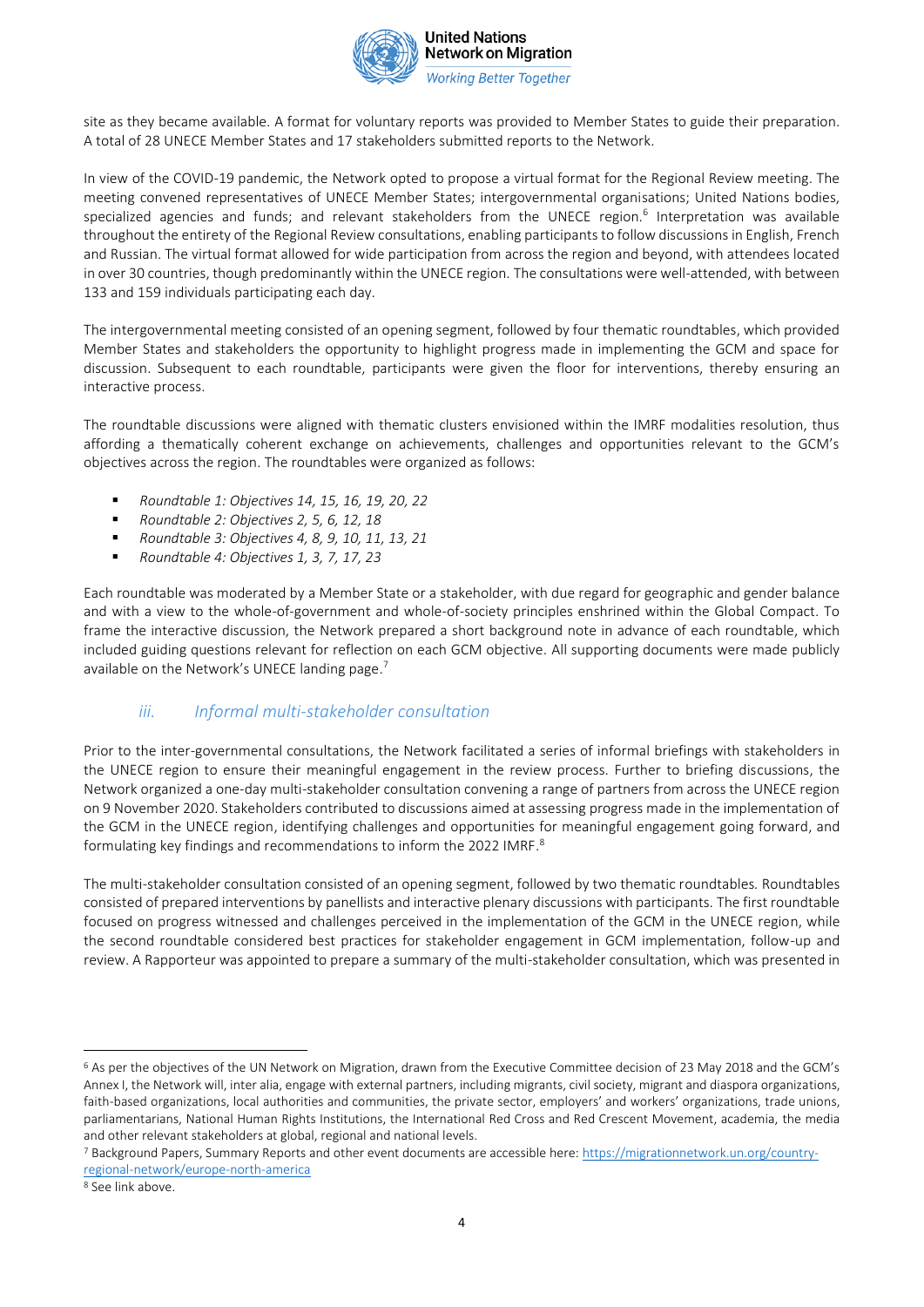

the opening session of the first day of the inter-governmental meeting on 12 November 2020. The Rapporteur's summary report is available on the Network website.<sup>9</sup>

#### *iv. GCM Regional Review report*

The purpose of this report is to synthesise inputs received from Member States and stakeholders in their voluntary reports submitted to the Network and as reflected in statements offered during the consultations. It aims to highlight issues and priorities of regional importance, propose pathways for enhanced regional collaboration and identify measures that may be taken by Member States across the region in advancing implementation of the GCM. As the culmination of the first UNECE regional consultation on the status of implementation of the GCM, it can serve as a baseline reference within relevant regional and global fora in the future, including the 2022 IMRF. Accordingly, following sections provide 1) presentation of good practices and lessons learned; and 2) a brief summary of conclusions; and 4) recommendations emerging from the regional consultation. A more detailed review of implementation of each of the 23 GCM Objectives is attached as an annex.

# *2. Selected good practices and lessons learned*

The following section presents acknowledged good practices and lessons learned in regard to implementation of the GCM as offered by Member States and stakeholders within their voluntary reports and reflections throughout the consultations. The section is arranged according to lessons learned and good practices witnessed at the national, regional and global levels.

#### *National level*

Establishment of UN Migration Networks: A number of Member States have noted the existence of, or plans to, establish national-level UN Migration Networks, which have been witnessed to be valuable mechanisms for convening UN entities and stakeholders in ensuring effective and coordinated system-wide support to Member States in implementation, followup and review of the GCM. The establishment and actions of national-level UN Migration Networks in Azerbaijan, Belarus, Kazakhstan and Moldova have supported the strengthening of country and regional-level UN migration coordination mechanisms, enabled more effective integration of migration-related issues in the design and implementation of the UN Sustainable Development Cooperation Frameworks (UNSDCF) and supported the development of national implementation plans. Azerbaijan's "*National Strategy on Migration*" was developed with support of the UN Migration Network, which is likewise expected to be a critical mechanism to support effective implementation. Turkey is expecting to establish a national-level UN Migration Network with the cooperation of the UN Country Team and the Resident Coordinator's Office, which will complement and facilitate achievement of objectives of Turkey's "*UN Sustainable Development and Cooperation Framework*".

National policy mapping: Member States' voluntary reports offer some insight into the processes that have been led at various levels of government to 'translate' and map responsibility for GCM objectives to ministries, institutions and agencies. It is evident that such processes have not always been without their challenges. At the same time, these exercises have entailed more than assigning responsibility for delivery of GCM objectives within national contexts, but more fundamentally, have prompted or been carried out within broader reviews of national programmes and policies undertaken by Member States to develop more coherent and comprehensive strategies to implement the GCM. In Kazakhstan, a national review process is reported to have served in highlighting gaps in national legislation and in surfacing discussion related to ratification of international conventions aligned with Objectives of the GCM. Similarly, Portugal has identified a need to optimise the articulation between governmental areas and services involved in delivering its National Plan for implementation of the GCM, to boost the implementation of measures of greater complexity and/or involving several actors, and for streamlining the work of the network of focal points established for monitoring of the National Plan's delivery.

Institutional reform and reorganisation: A number of Member States have noted institutional reforms and reorganisation of agencies that promise to offer more coherence and synergies in delivering on the GCM's Objectives. These pertain to

<sup>9</sup>[https://migrationnetwork.un.org/sites/default/files/docs/gcm\\_unece\\_regional\\_review\\_multistakeholder\\_meeting\\_report\\_by\\_rappor](https://migrationnetwork.un.org/sites/default/files/docs/gcm_unece_regional_review_multistakeholder_meeting_report_by_rapporteur__1.pdf) [teur\\_\\_1.pdf](https://migrationnetwork.un.org/sites/default/files/docs/gcm_unece_regional_review_multistakeholder_meeting_report_by_rapporteur__1.pdf)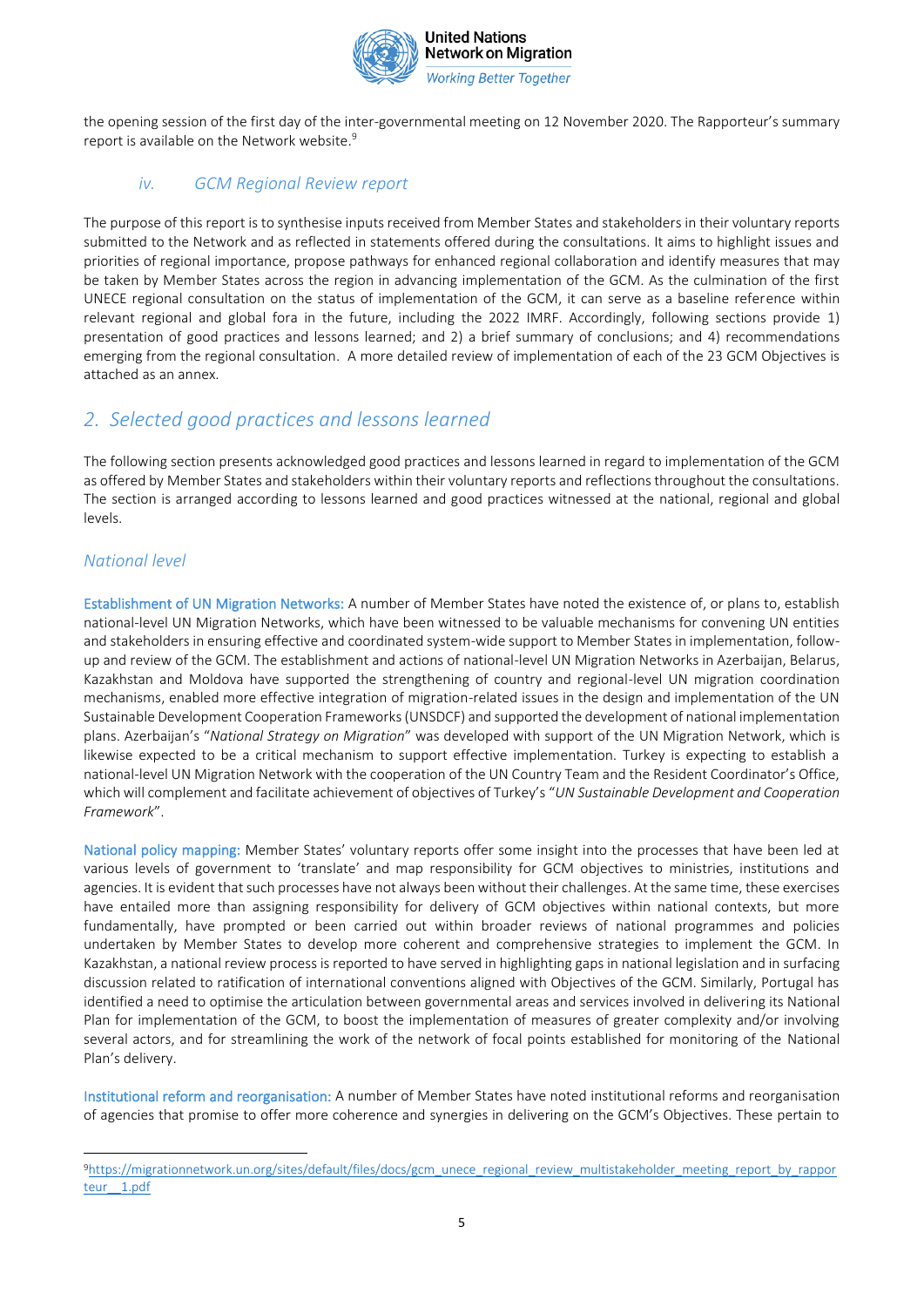

**Working Better Together** 

both domestic and internationally-oriented entities, and within their voluntary reports, Member States have offered reflection on how emerging institutional set-ups may facilitate better cooperation and collaboration, both vertically and horizontally, in implementing the GCM. Whilst there will be no one-size-fits-all approach to institutional organisation to enabling progress on the GCM's objectives, the manner in which States have approached the whole-of-government principle in the process of institutional restructuring promises to provide lessons learned in the future.

National Plans for GCM implementation: Whilst a number of Member States have indicated consideration for the elaboration of specific national plans for the implementation of the GCM, among Member States, only Portugal has confirmed the development of such a plan. Acknowledging challenges faced during its first year of implementation, conceptualisation and packaging the National Plan as a framework for action has enabled clear articulation of specific challenges within its delivery, and as such, evinces the inherent value of such an approach. Beyond this, Portugal suggests that the dynamic coordination and prioritisation of proximity and different levels of actors involved in the implementation of the National Plan has facilitated both faster and easier response to challenges and realisation of results for citizens and within integration processes.

### *Regional level*

Exchanging good practices:Whilst Member States remain cognisant that practices must often be adapted to local and national particularities, there is significant appetite across the region to share and learn from the experiences of other Member States in advancing GCM implementation. As part of its champion role, Canada is aiming to share its best practices to support GCM implementation. For instance, one priority for Canadian engagement is addressing and reducing vulnerabilities in migration, particularly those experienced by women and girls. Projects such as the "*Gender Hub*" assist in this effort by providing concrete resources and guidance in support of gender-responsive migration policies. At the subregional level, Kazakhstan's efforts to establish a UN Interregional Centre for the SDGs for Central Asia promises to strengthen partnership on regional promotion of the SDGs through sharing of lessons learned, best practices and on-site coordination of measures towards implementation of the GCM's objectives. More broadly, it was noted that the GCM Regional Review itself represented an opportunity for exchange, enabling Member States to take stock of progress and identify areas where intensified engagement would enhance progress in national contexts and beyond. Similar fora should continue to place an emphasis on creating space for meaningful exchange amongst Member States and stakeholders.

Capacity-building: Tackling the challenges and seizing the opportunities of better managed migration within and beyond the UNECE region is acknowledged to require the concerted and cooperative efforts of Member States in partnership with a broader range of actors at the national, regional and global levels. To this end, capacity building has been highlighted as a critical element of Member States' national strategies, which reflect significant emphasis on developing capacity building mechanisms and partnerships at several levels. Both capacity building needs and strengths of respective countries have been highlighted. Azerbaijan's establishment of a Regional Training Center on Migration will enhance training and education in the field of migration in the region, and a focus on facilitating mutual recognition of professions is expected to contribute to improved outcomes for labour migrants and strengthening of regular pathways. Canada's capacitybuilding to support other states in achieving their GCM-related objectives and initiatives focusing on strengthening host and transit countries' border management practices have received particular interest from Member States, as has Canada's capacity building support in the area of safe and dignified return. Germany's support to the Migration Multi-Partner Trust Fund (MPTF) and the associated capacity building mechanism are critical to enabling more balanced progress towards' countries achievement of the GCM's objectives within the region and beyond. In strengthening collaboration to promote capacity building across the region, it has been suggested that the UN Network on Migration could have a role to play in bringing together clusters of countries with relatively developed migration systems and similar approaches to migration and development for informal discussions.

Partnerships and solidarity: Expanding and deepening partnerships between and amongst Member States is an evident consequence of closer collaboration on migration issues of mutual concern, and acknowledgement of the impact of unprecedented migratory flows on certain Member States has prompted calls for greater solidarity in meeting challenges together. Strengthening of bilateral and multilateral cooperation in meeting challenges and leveraging opportunities is being borne out in several contexts, though equitable burden-sharing and sustained support to frontline states remain predominant concerns that continue to orient cooperation priorities. Continued partnership with countries of origin, transit and destination, and investment in developing policies and programmes that more equitably and effectively address challenges along the entirety of migration routes are recognized as essential approaches that will require strengthening and political commitment at the national, regional and international levels.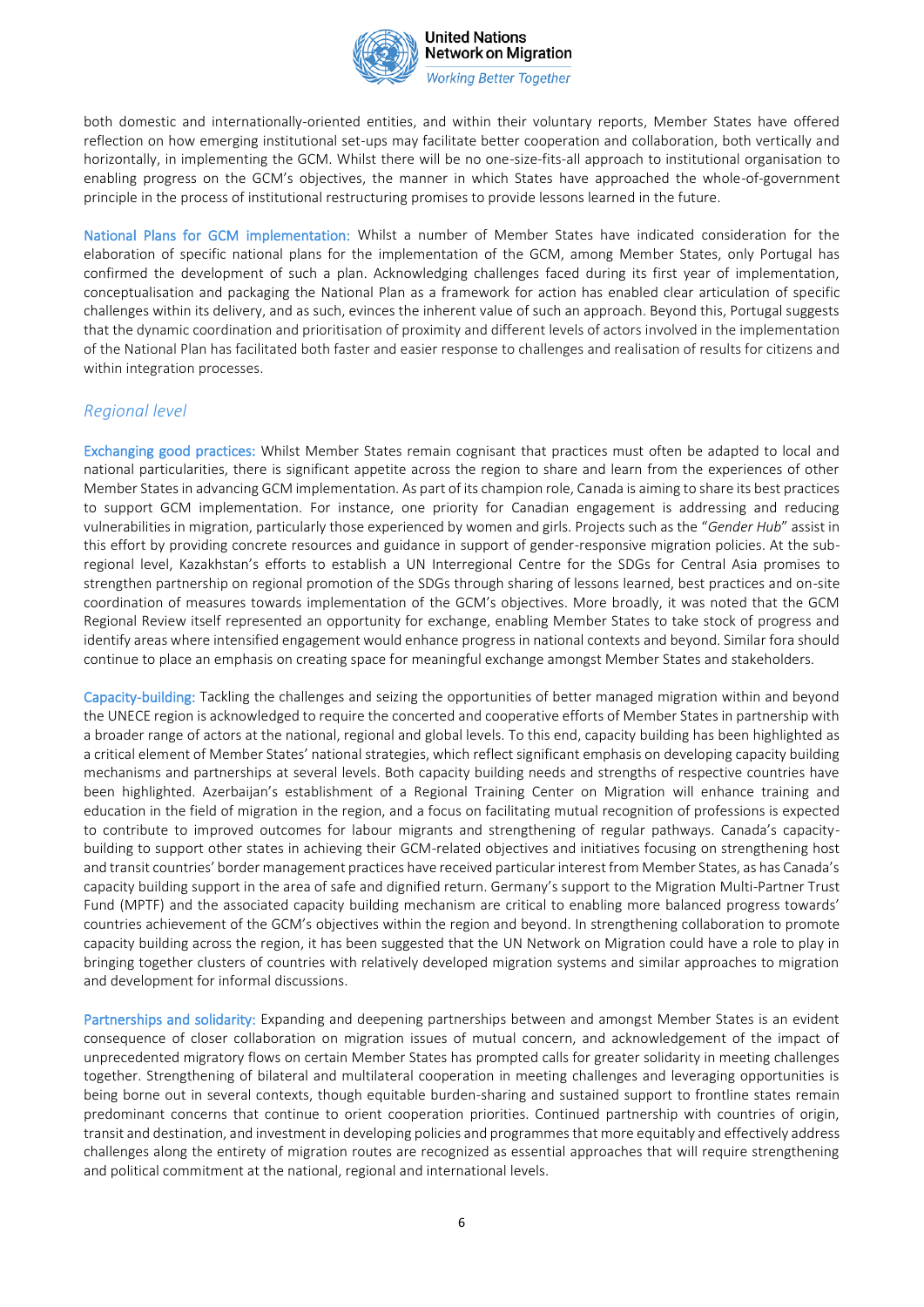

**United Nations Network on Migration Working Better Together** 

Cooperation with international organisations and the European Union: Within the Regional Review, the significant role of international organisations and specialised agencies in convening Member States for the purpose of building partnerships to identify common challenges and pursue cooperative solutions remains evident. Despite the relative strength of national institutions and resources available to design and implement domestic responses to migration challenges and opportunities, cooperation with members of the Network and its Coordinators (IOM, UNHCR and UNDP) at regional level, the OSCE, the European Union, and ICMPD, amongst others, is witnessed to be an important vehicle for fostering collaboration and localising initiatives and programmes at the national and regional levels. Activities of these agencies have enabled regular and broad-based dialogue, establishment of standards and good practices, provision of specialised thematic expertise, diffusion of tools and procedures, and more broadly, sustained momentum across the region in implementing the GCM.

Migration governance is highly influenced by the presence and priorities of the European Union, which has established comprehensive policies, procedures and mechanisms for EU Member States. European countries engaged in EU accession processes are revising strategies and legislative frameworks in order to harmonise these with EU standards and the *acquis communautaire*. As such, the importance of policies and legislation adopted at the regional level for all facets of migration governance cannot be overstated.

### *Global level*

Champion countries: A group of Member States serve as "Champion countries" for the implementation of the Global Compact for Migration, receiving explicit support from the Network, whilst also generating key insights, lessons learned, and positive practices that can be shared in dedicated spaces and with other Member States. Canada and Portugal are two UNECE Member States that act as Champion countries.

Canada is actively leveraging its position as a champion country to promote balanced narratives on migration, genderresponsive migration policies, integration and cohesion, and international cooperation for returns and reintegration. Canada is further taking important steps in elaborating a whole-of-government and whole-of-society approach to the GCM's implementation. In seeking to advance the implementation of the GCM domestically, regionally and globally, Canada is demonstrating the importance of sharing approaches and experiences in order to exchange learning, foster engagement and leverage mechanisms for reflecting on ways to adapt and improve. To this end, emphasis on exchanging best practices, promoting and advancing the Compact's principles and objectives in international fora, and providing capacity building to support other states in achieving their GCM-related objectives, demonstrates the potential of Champion Countries as catalysts in accelerating more effective and cooperative implementation of the GCM.

Portugal was the first country in the world to establish a "*National Plan for the implementation of the Global Compact for Migration*". In line with the 23 objectives of the GCM, the 97 measures of the National Plan are based both on an integrated governance approach of migration policies and an intercultural model of diversity management. The "*Government Programme 2019-2023"* is already aligned with the objectives of the Compact and several initiatives have been developed in support of the National Plan. Portugal has continued to champion GCM principles and objectives throughout the COVID-19 pandemic. This is demonstrated by a number of measures enacted to ensure that all migrants and asylum seekers in the country with pending applications had their situation regarded as regular during this period. Portugal also ensured that migrants' documents remained valid until 30 October 2020, assuring that no foreign citizen lost social rights; COVID-19 testing and treatment was made free of charge for migrants whilst information in relevant languages and awareness raising was prioritized; procedures for the examination of applications for residence permits were simplified; mapping of the needs and vulnerabilities of migrants was undertaken; and outreach to children and young people in vulnerable situations during isolation was undertaken to ensure continued access to education.

International promotion of the GCM's principles and objectives: Within its efforts as a GCM Champion country, Canada's international promotion of the Compact's objectives and principles has included advancing work to shape the public narrative on migration by promoting balanced dialogue. To this end, Canada is deepening its engagement with others on migration narratives through its role as Co-Chair of the GFMD ad-hoc Working Group on Public Narratives on Migration. Within the context of the COVID-19 pandemic, Canada is seeking to shift the narrative in a positive direction by showcasing how migration can help communities to "build back better".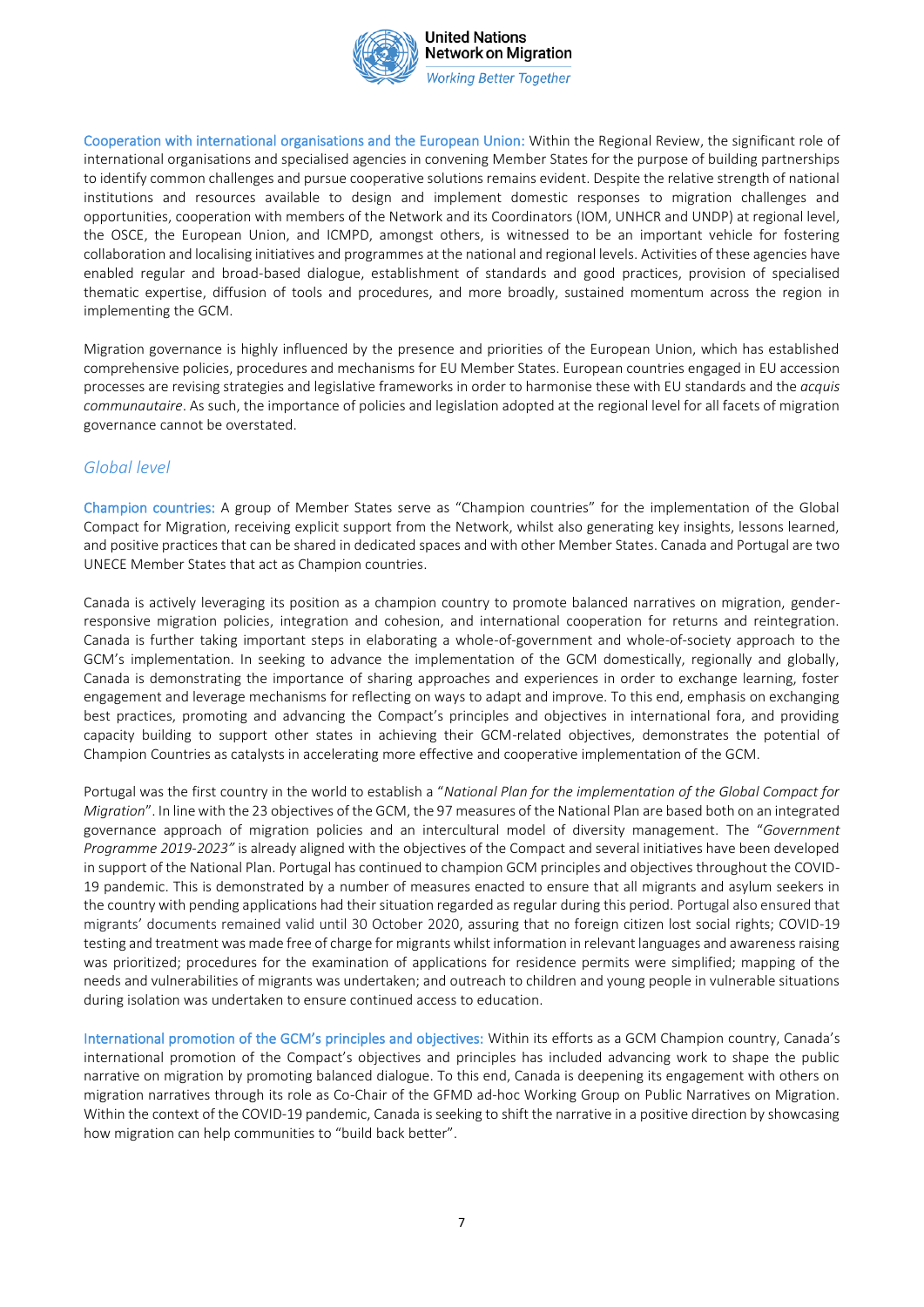

**Working Better Together** 

Global partnerships: Amongst Member States and stakeholders, there was unanimous support for deepened and intensified international partnership, within the region and beyond, in seeking sustainable implementation of the GCM. The message from participants was clear: no state can manage migration in isolation, and the chain is only as strong as its weakest link. New and innovative partnerships are developing, and new actors are being engaged in supporting implementation of the GCM across the globe. Beyond the clear benefits afforded to migrants and their communities, as well as Member States and societies brought about by more cooperative action in pursuing the aims of the GCM, there was a sentiment that the dialogue, collaboration and exchange of learning enabled by the GCM as a platform had the potential to foster and sustain more positive engagement between and among States into the future.

360° approach/ whole-of-route / Humanitarian-development-peace Nexus Approaches: A number of Member States have elaborated on their visions for addressing migration challenges and opportunities across national, regional and international dimensions, and to this end, propose approaches that build upon the GCM's whole-of-government and whole-of-society principles to incorporate a more explicit international and humanitarian orientation. Spain, Sweden and Turkey noted their 360° approaches to migration, which embody the core of the vision, principles and objectives of the GCM and aim at maximising the overall benefits of migration whilst addressing challenges in countries of origin, transit and destination. The United Kingdom's "whole of route approach" seeks to address humanitarian concerns facing migrants across the world as well as harnessing the benefits of regular migration for both host and origin countries. Germany reiterated its commitment to supporting better coherence of humanitarian assistance, stabilisation, development cooperation and peacebuilding efforts, i.e. the HDP nexus, and notes that increased flexible, multi-year and adaptive funding facilitates designing joined-up nexus interventions that can strengthen resilience in the context of displacement.

### *3. Conclusions*

The Regional Review of the implementation of the GCM for UNECE Member States represented a unique and timely opportunity to convene government representatives and a range of stakeholders from across the region in dialogue on the achievements, challenges and opportunities witnessed to date in implementing the GCM. Against the backdrop of the COVID-19 pandemic, the Regional Review benefitted from new perspectives and fresh insight from both Member States and stakeholders as regards measures that may be taken to promote the effective implementation of the GCM's 23 Objectives. In this regard, the Regional Review's format of roundtable consultations afforded participants a collaborative forum for discussion and debate, enabling the presentation of country-specific as well as broader regional-level issues that require cooperative approaches.

The submission of voluntary reports by both Member States and stakeholders prior to the regional review served to provide valuable content for discussions and context for the numerous challenges and opportunities that were highlighted during the consultations. Whilst Member States have been able to demonstrate significant progress in delivering against the Objectives of the GCM within their own national contexts, across the region, and globally in cooperation with an expanding range of partners, it is clear that efforts must be sustained in order to achieve the aspirations of the GCM for the benefit of migrants and societies in countries of origin, transit and destination. Promising developments at all levels were highlighted in the course of the regional review, and the value of the GCM in convening interlocutors under a common framework for action was evident in the broad participation and well-prepared contributions of Member States and stakeholders.

Beyond affording an opportunity to review the status of each of the GCM's Objectives in the UNECE region, the Regional Review enabled the identification of a number of good practices and lessons learned visible at the national, regional and global levels that promise to catalyse closer cooperation and improved outcomes for migrants and Member States.

# *4. Recommendations*

The following recommendations emerged within roundtable discussions and reflect contributions of stakeholders and Member States within their voluntary reports and interventions throughout the Regional Review consultations; they were formulated following conclusion of the event: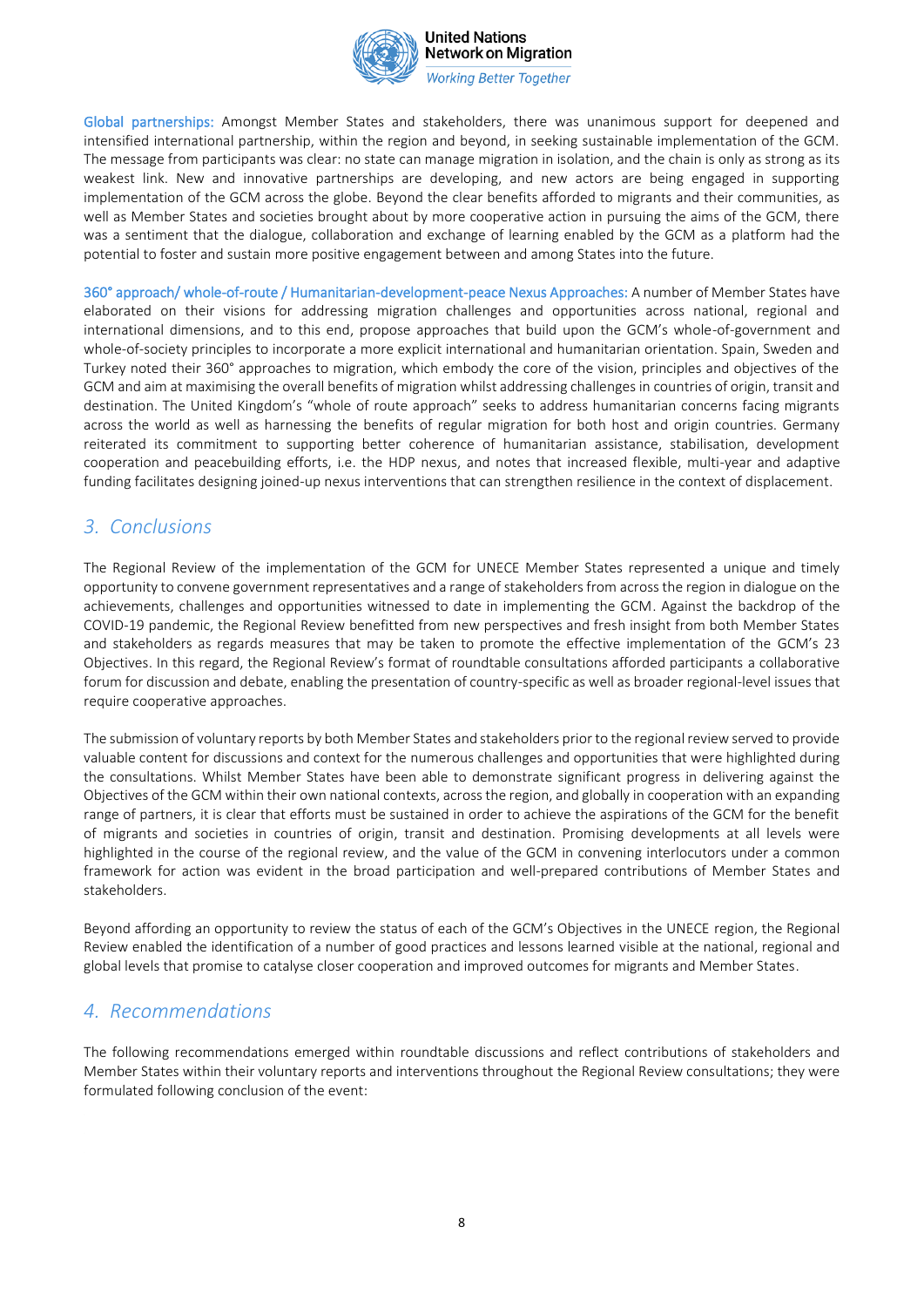

### GCM in general

- Advocate for all countries in the UNECE region to join the GCM.
- Encourage countries in the region to become Champions of the GCM.
- Encourage contributions to the Migration MPTF. Participation in support of the Peer-to-Peer learning through the Migration Network Hub (formerly Global Knowledge and Connection Hubs)
- Promote a 360-vision of the GCM for a comprehensive approach to optimise the overall benefits of migration, whilst addressing risks and challenges for individuals and communities in countries of origin, transit and destination.
- Leverage the positive contributions of migrants to respond and build back better from the COVID-19 pandemic. This includes investing in knowledge and skills transfer, social and civic engagement, and cultural exchange between countries of origin, transit and destination.

### Roundtable 1: Objectives 14, 15, 16, 19, 20, 22

- Member States are urged to continue to undertake measures to ensure reception systems take a human rightsbased approach in affording migrants' access to essential services. This includes health (including sexual and reproductive healthcare), education, the labour market and social participation, as well as privacy and psychological and legal support, in accordance with relevant standards, and with a focus on the most vulnerable, including unaccompanied children, older persons, pregnant women, and persons with disabilities. To this end, Member States are encouraged to draw on recent experiences from within the UNECE region in establishing firewalls between service provision and immigration enforcement.
- Member States are encouraged to continue efforts, in cooperation with relevant civil society actors from across the region, to pursue measures aimed at fostering social inclusion and cohesion for a wider range of migrants. To this end, Member States are urged to maintain a focus on the importance of migrants' access to services, including social protection, and to draw on good practices witnessed across the UNECE region in promoting inclusion of vulnerable migrant groups such as disadvantaged youth, including LGBTQI+ and younger adolescents.
- In leveraging migrants' contributions to sustainable development in countries of origin and destination, and in order to strengthen policy coherence and effectiveness of development cooperation, Member States are encouraged to continue efforts to integrate migration into development planning and sectoral policies at the local, national, regional and global levels, engaging with a wider range of partners, including diaspora communities.
- Mindful of challenges encountered during the COVID-19 pandemic in sustaining and fostering financial inclusion of migrants, Member States are encouraged to consider implementation of the recommendations contained in the "*Blueprint for Action - Remittances in Crisis: Response, Resilience, Recovery*" within their efforts to achieve remittance costs at or below the target of 3% - as also called for in the GCM - and to promote remittance transfers that contribute to training, education, development in communities of origin.
- Member States are encouraged to continue to pursue cooperation with other States, and closer engagement with trade unions, to enable the portability of entitlements and social protection within and across regions, ensuring migrants' access to justice and social protection schemes for migrant workers.

### Roundtable 2: Objectives 2, 5, 6, 12, 18

- Member States are encouraged to leverage existing and new partnerships to better link the GCM with the Global Compact on Refugees and the Paris Agreement on Climate Change, integrating the humanitarian, development and peace nexus into migration and development policies and investing in research on the climatic and environmental drivers of migration to inform evidence-based migration management policies and protection mechanisms.
- Drawing on experiences in responding to the COVID-19 pandemic, Member States are encouraged to continue to enhance the availability and flexibility of pathways for regular migration, including consideration for regularisation and suspension of deportations in order to ensure migrants' protection and continued access to essential services during the pandemic.
- Member States are urged to continue efforts to ensure adherence to the ILO core labour standards as articulated in the Fundamental Principles and Rights at Work, and to ensure freedom from discrimination and protection of fundamental rights of all migrant workers in accordance with international human rights laws and standards. To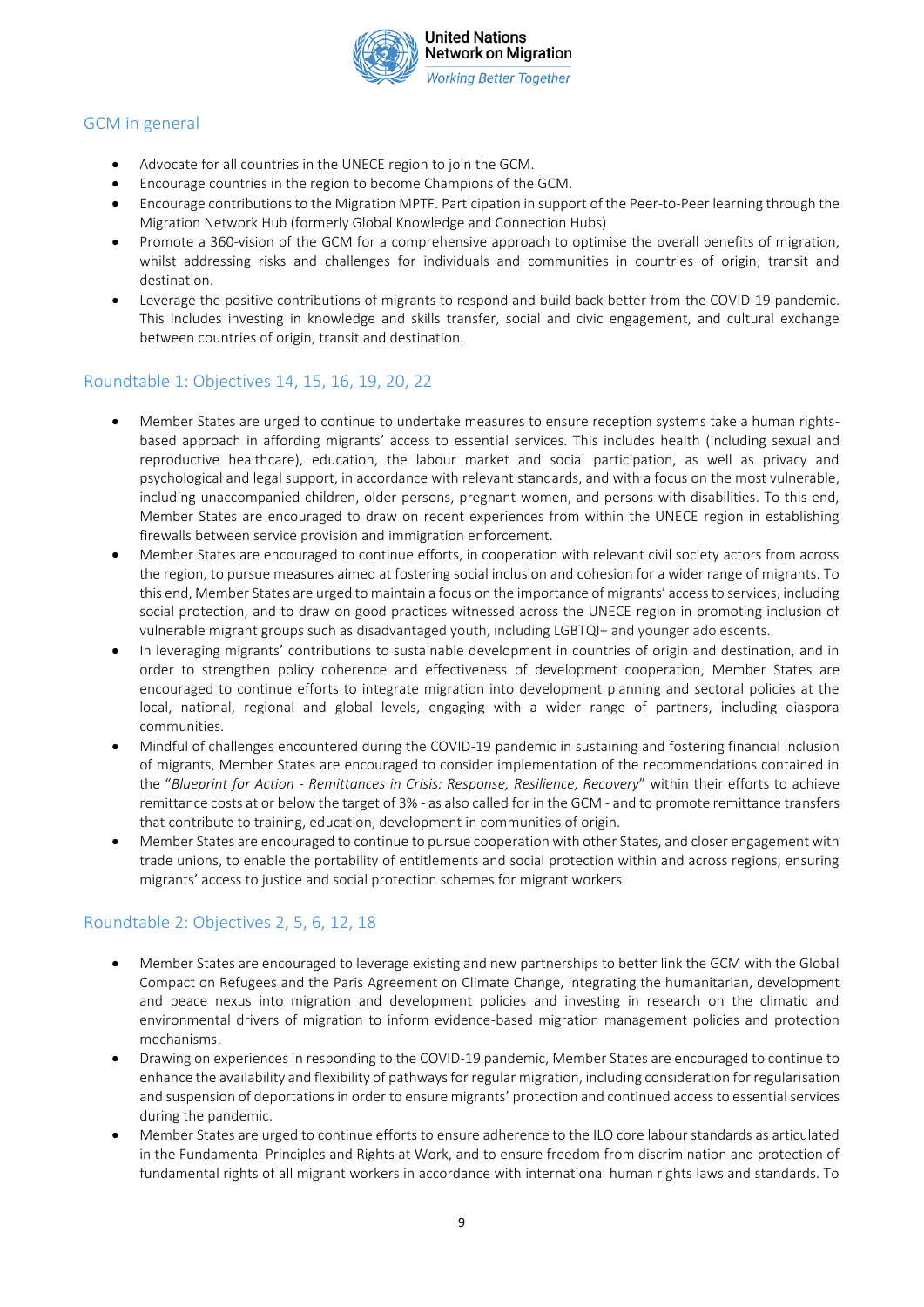

**Working Better Together** 

this end, Member States are encouraged to take measures to ensure occupational safety protections and access to justice for violations of migrant workers' rights, including through upholding migrants' freedom of association and freedom to join and form trade unions.

- In strengthening certainty and predictability in migration procedures for appropriate screening, assessment and referral, Member States are urged to ensure that all migrants are afforded access to individual assessment, and that anyone claiming to be a child is treated as such unless otherwise determined through a multi-disciplinary, independent and child-sensitive age assessment.
- Member States are encouraged to continue to develop cooperation, approaches and mechanisms within and beyond the region to support migrants in matching skills and job opportunities, facilitating access to documentation which can affect recognition of qualifications, creating adequate training and job opportunities and language classes to facilitate integration and administrative procedures, with a particular focus on youth.

### Roundtable 3: Objectives 4, 8, 9, 10, 11, 13, 21

- In implementing policies and procedures at borders, Member States are encouraged to build on achievements in developing integrated border management strategies and increase investment in training of relevant authorities to support regular facilitation of cross-border movement of persons and goods. Such trainings might encompass legal frameworks, identification of victims and co-operation between relevant actors.
- Member States are urged to ensure that screening procedures at borders adequately account for the needs, rights and specific circumstances of individuals that may be in a vulnerable situation, including stateless persons and children, based on human rights or humanitarian grounds, including protection of family and life and unity, the best interest of the child and the principle of non-refoulement.
- Member States are urged to ensure consistent and unfettered access of human rights actors for the purpose of independent monitoring of human rights violations at land and maritime borders, enabling timely and effective investigation and sanctioning of violations of t relevant international human rights and refugee law standards.
- Member States are encouraged to resume State-run search and rescue operations in the Mediterranean and to ensure the legitimate humanitarian activities of civil rescue ships can be carried out without undue restriction.
- Member States are urged to continue strengthening partnerships and mechanisms for monitoring and combatting of smuggling and ensuring victims' access to protection and assistance. To this end, EU Member States are encouraged to take steps towards implementing the Council of Europe's European Committee on Crime Problems (CDPC) "*Action Plan on Fostering International Cooperation and Investigative Strategies in Fighting the Smuggling of Migrants"*.
- Member States are urged to continue efforts across relevant public institutions, and in cooperation with a wider range of partners, to strengthen protection for victims of trafficking, including through resourcing identification and support services – including provision of legal stay, whilst ensuring effective access to justice for migrants without fear of loss of freedom, deportation or punishment.
- Member States are urged to ensure respect for regional and international human rights law and standards in relation to immigration detention, in accordance with established principles such as legitimacy, necessity and proportionality, and with assured judicial oversight. Immigration detention should only be considered as a measure of last resort, and children should never be subjected to detention. To this end, Member States are encouraged to continue to strengthen engagement with national human rights institutes, and to collect and share data on alternatives to immigration detention, including non-custodial alternatives to detention, in order to improve evaluation of the results and accountability.
- Member States are urged to continue to ensure that the principles of safe, dignified and sustainable return and readmission are upheld, and that due process and individual assessment continue be carried out. To this end, Member States are urged to ensure prohibition of return in cases where there is a real and foreseeable risk of death, torture, inhumane and degrading treatment, punishment or other irreparable harm in line with international human rights law, and to continue efforts to build effective cooperation with States to which migrants are to be returned in order to ensure sustainable reintegration. In considering good practices witnessed during the COVID-19 pandemic, consideration for suspension of forced returns should be given in ensuring the protection and health of migrants.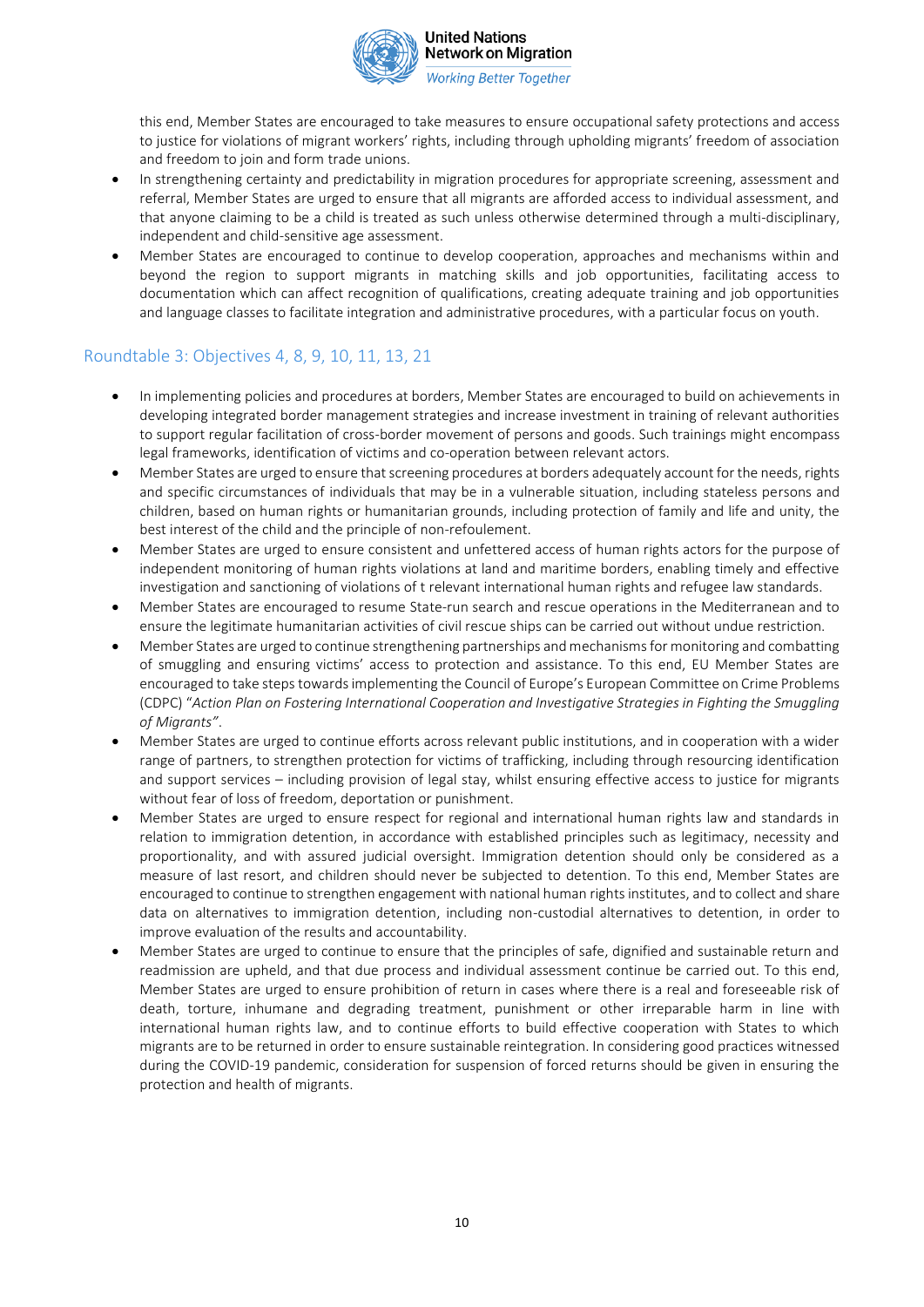

# Roundtable 4: Objectives 1, 3, 7, 17, 23

- Member States and stakeholders are encouraged to build on ongoing efforts across the UNECE region for the development of digital tools and platforms to enhance collection and utilisation of disaggregated data as a basis for evidence-based policies, including migration forecasting, and to this end, to continue to build capacity and strengthen intergovernmental collaboration and cooperation across borders and with relevant stakeholders.
- Member States are urged to ensure that policies and procedures at borders adequately account for migrants' right to information and that mechanisms are in place to enable accurate and timely information provision, including through the contributions of civil society actors.
- Member States are urged to ensure full implementation of best interests of the child safeguards and encouraged to enable access to and use of family reunification as a key regular pathway for children and families in migration.
- Member States are encouraged to build on efforts to collect and utilize data in informing evidence-based public discourse in shaping perceptions of migration, and to empower and engage local community leaders to prevent, denounce and act against incidences of intolerance, racism, xenophobia and other forms of discrimination against migrants and diasporas.
- Member States and stakeholders are encouraged to continue to promote and leverage the mutually reinforcing aims of the Global Compact and existing international legal and policy frameworks, particularly the 2030 Agenda for Sustainable Development as well as the Addis Ababa Action Agenda, in advancing policies and programmes that integrate migration within sustainable development.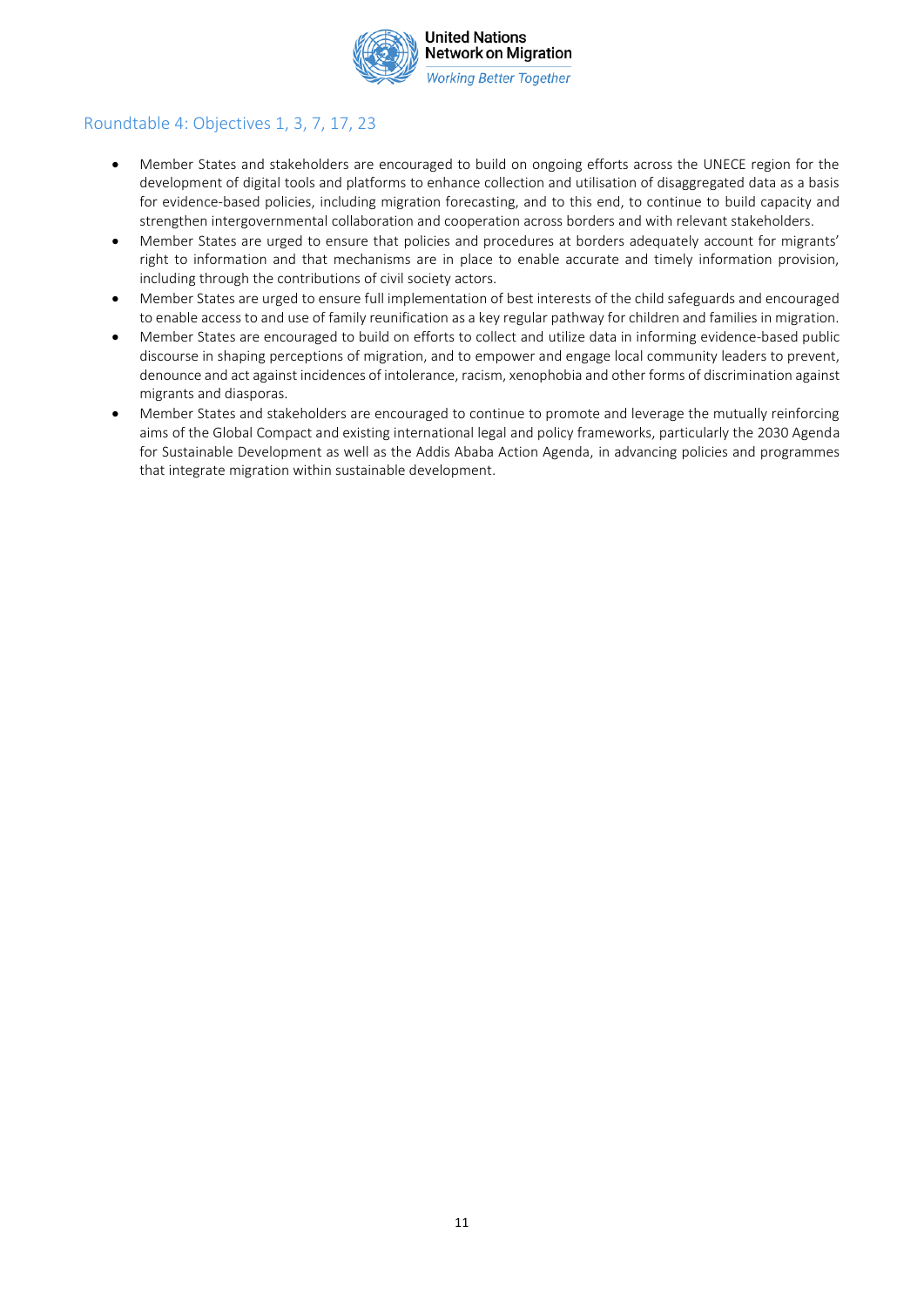

# *Annex*

### Review of implementation of GCM Objectives across the UNECE Region

The following section offers an overview of implementation of the GCM's 23 Objectives across the UNECE region, based on the voluntary reports submitted by Member States and stakeholders prior to the Regional Review consultations, as well as statements made during the roundtable discussions of the multi-stakeholder consultation and the intergovernmental review. Intended only as a summary, this review does not reflect a full account of input provided by Member States or stakeholders within their individual contributions, but aims to offer a balanced snapshot from across the UNECE region. Full voluntary reports from Member States and contributions from stakeholders are listed in Annex 2 to this report and can be sourced from the Network website.

### *Objective 1: Collect and utilize accurate and disaggregated data as a basis for evidence-based policies*

The importance of migration data to policymaking across many socioeconomic areas and Objectives of the GCM was highlighted during discussions, including in regard to human rights monitoring, development of integration policies, diaspora engagement, and economic planning. As such, the importance of a whole-of-society and whole-of-government approach at the national level, and deepened cooperation and collaboration at the regional and international levels, were emphasised. Participants expressed concern that the collection of reliable migration data has been challenged by measures enacted during the COVID-19 pandemic, and emphasised that individual and cooperative efforts must continue apace.

To this end, Member States are taking measures to better integrate migration data collection and utilisation within their national policies, whilst intensifying cooperation with countries within the region and globally to share good practices, offer lessons learned, build capacity, and together meet challenges and opportunities in improving migration governance and policy development.

Albania, in collaboration with countries of the region and international partners, has established the "Regional Platform for Exchanges of Personal Data on Migration" (WB-MIDEX), developed by the Migration, Asylum, Refugees Regional Initiative (MARRI), and supported by the EU Programme "Regional Support for Migration Management with focus on Protection of Western Balkans and Turkey". WB-MIDEX will enable the exchange and production of Eurostat-harmonized statistical data through common forms and methodologies. Albania is also collaborating with countries in the region to exchange statistics on migrant smuggling in the Western Balkans. The country recently completed its most comprehensive ever Household Migration Survey, in which it collected data from more than 20,000 households and 70,000 respondents.

Germany has made significant investments in supporting better migration data collection and utilisation within its policies, including an initiative to improve integration monitoring and policies. Germany is collecting and analysing data with regard to integration in order to map the heterogeneity of the population by migrant origin. The data provide insight into successes and failures in the integration process and enable policymakers to derive indications of where integration measures need to be intensified in the future. An academic research centre has been established at the Federal Office for Migration and Refugees to enhance analysis, with a view to enabling improved migration management. Germany financially supports IOM's Global Migration Data Analysis Centre (GMDAC), which aggregates decentralised data from various institutions into a structured and user-friendly database for more evidence-based migration management. Under Germany's Presidency of the Council of the European Union, a dialogue on the digital transformation of migration management was launched in July 2020 with an initiative entitled "Migration 4.0". This initiative deals with the challenges and opportunities which digital transformation brings to migration management. This includes opportunities associated with AI / machine learning applications for forecasting migration flows, early-warning systems, new communication channels and media (social media, virtual counselling, virtual diaspora) and digital migration management tools (facial and voice recognition, blockchain technology). A key interest is to improve migration through digitalisation. It is important to Germany to maintain and further develop the substantive exchange between the EU Council member states on operational digitalisation.

Portugal's Migration Observatory is producing annual reports on integration of migrants based on statistical data obtained through a network of focal points and various public services. The Migration Observatory plans to expand data collection through its network so as to achieve a holistic view on the integration path of migrants in the country, and with the aim of informing social discourse and policymaking, is issuing reports on entry of foreign citizens, the Portuguese diaspora, human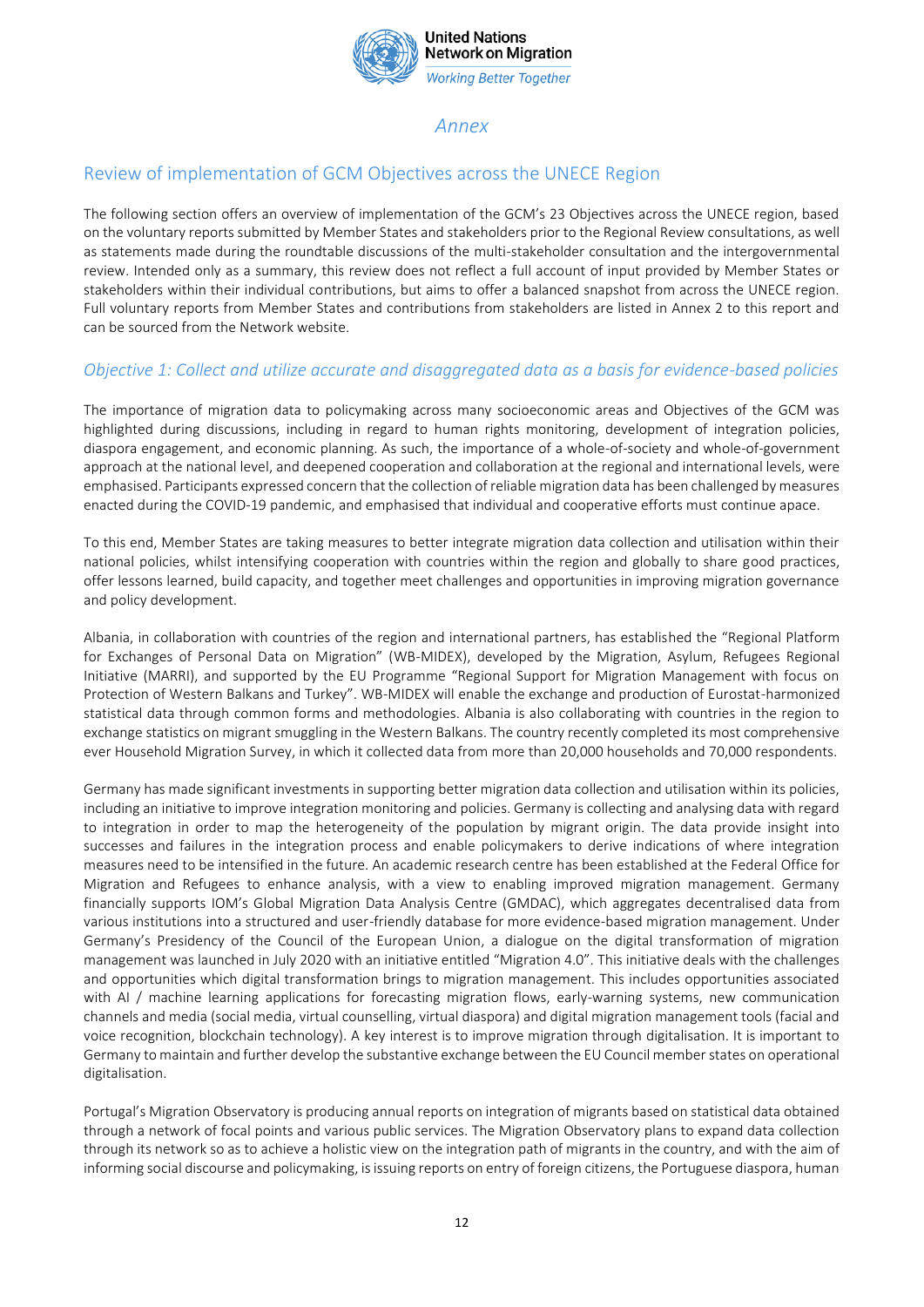

**United Nations Network on Migration Working Better Together** 

trafficking, international protection and ethnic-racial discrimination. Collection of data and reporting on the economic contribution of migrants to Portugal's social security system promises to offer clear evidence of the benefits of migrants to host countries.

In support of the Agenda 2030 and Objective 1 of the GCM, Sweden is funding a regional programme to improve migration statistics in Africa. The programme is coordinated by Statistics Sweden in collaboration with IOM and the African Union statistical institute StatAfric. The project aims to increase capacity to describe intracontinental migration within regional economic communities (RECs), to harmonize concepts and methods, strengthen the availability and awareness of gendersensitive migration data and coordinate migration statistics. It is expected to support RECs in identifying regional indicators that can shed light on the contribution of migration to economic growth, integration and development within the different regions.

The United Kingdom's "Safety, Support and Solutions Phase 2 programme" (SSSII) funds the development of high-quality data and evidence on migration trends and challenges to ensure governments and humanitarian actors have accurate information about the risks to people on the move. The programme has demonstrated the impact of the COVID-19 pandemic on migrants along the Central Mediterranean Route (CMR) in North and West Africa, with evidence suggesting that whilst movement restrictions, border closures and stranded migrants characterised the start of 2020, some migrants continue to travel along the CMR. Recent studies from the Independent Monitoring, Rapid Research and Evidence Facility (IMREF) of the SSSII programme show that the COVID-19 pandemic has led to an unprecedented economic crisis, entailing increased unemployment rates and negative effects on remittances that are likely to shape the migration landscape for the duration of the pandemic and beyond. The programme supports innovative data collection methods such as the Mixed Migration Centre's "Mixed Migration Monitoring Mechanism Initiative" (4mi) and IOM's "Displacement Tracking Matrix".

# *Objective 2: Minimize the adverse drivers and structural factors that compel people to leave their country of origin*

UNECE Member States ascribe significant importance to the GCM's Objective 2, and accordingly, many report committing considerable resources to mitigating the range of drivers and structural factors that continue to compel people to leave their countries. Globally, several UNECE Member States figure amongst the largest contributors to international development assistance and humanitarian aid. In promoting the implementation of the 2030 Agenda for Sustainable Development and the SDGs in cooperation with countries of origin, Member States highlighted bi- and multilateral efforts to expand programmes and develop new initiatives aimed at promoting goals outlined in GCM Objective 2b. Programmes have been designed to strengthen resilience of communities and to create opportunities for youth in communities experiencing elevated levels of outward migration, including implementation of the "EU Social Protection Systems Program" (EU-SPS), which aims to support the construction of social security systems in African and Asian countries. Circular migration schemes were offered as examples of good practices in facilitating transfer of knowledge that would result in improved economic and social conditions in both sending and receiving countries. Despite continued investment in development assistance and humanitarian aid, indicators for official development assistance (ODA) and official development assistance to least developed countries were acknowledged to be developing unfavourably in a number of UNECE Member States, with only a handful confirming national contributions amounting to the standard UN target of 0,7% required to achieve the SDGs.

Amongst the many drivers that compel people to leave their countries, Member States and stakeholders acknowledged the increasing significance of climate change as a direct and indirect influence. Reflections of some substantiated the view that unmitigated climate change and continuing environmental degradation acted as threat multipliers, increasing the probability of violent conflict arising from complex interaction between geopolitical, economic, religious, and ethnic factors. It was suggested that an imbalanced focus on exacerbation of such factors in contributing to migration movements obscured more urgent action to address the consequences of climate change as a primary driver underlying others. An initiative undertaken by Germany to convene a Commission on the "Root Causes of Displacement" promises to deliver fresh insight into the interplay of the diverse drivers of displacement that compel migration within and to many countries across the UNECE region, and in turn, inform new approaches, partnerships and actions.

Several Member States stressed the importance of promoting economic development and job creation within strategies to reduce outward migration. Albania's new "National Strategy for Employment and Skills" and its related Plan of Action seek to address outward migration resulting in brain drain whilst enhancing domestic labour markets. Kazakhstan's focus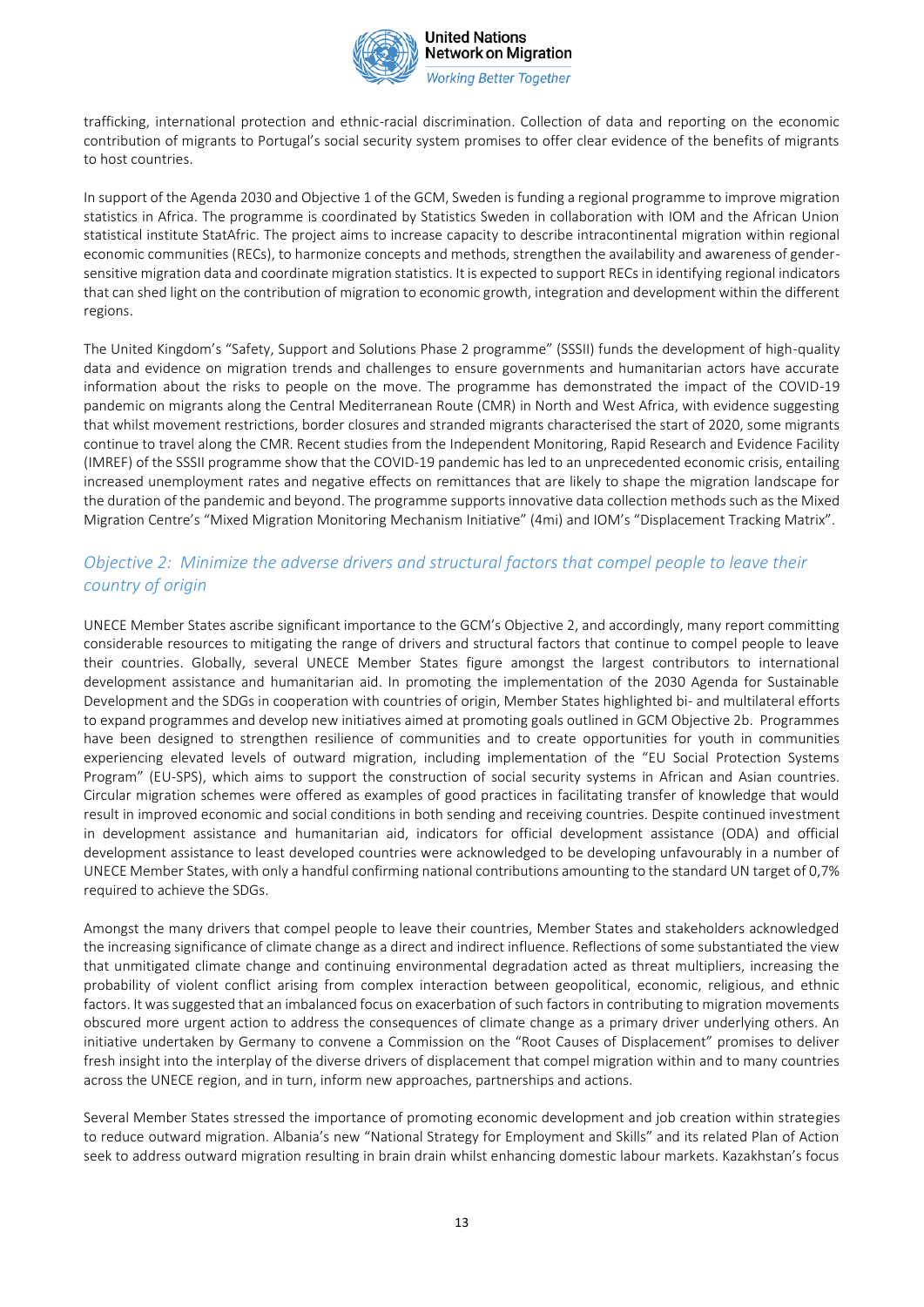

**Working Better Together** 

on promotion of entrepreneurship and stimulating internal migration acknowledges the importance of equitable national economic development across regions and the need to create conditions that offer alternatives to migration.

Member States and stakeholders emphasised the likely enduring socioeconomic impact of the COVID-19 pandemic and the resulting implications for migration dynamics within and to the UNECE region, noting that communities in countries of origin were suffering from reduced remittance flows. Proposed responses from stakeholders included debt cancellation as a potential mitigation measure in easing strain on national and local economies.

Consensus emerged around the need for redoubled commitment to multilateralism, the pursuit of coherent policies aligned with the 2030 Agenda, and action towards effective implementation of the Paris Agreement. This was viewed as a strong signal from participants for the importance of embedding sustainability within strategies to combat poverty and create better living conditions for people and communities facing the prospect of migration.

# *Objective 3: Provide accurate and timely information at all stages of migration*

As was echoed by many participants, migrants increasingly need access to accurate and timely information. The outbreak of the COVID-19 pandemic, its impact on the populations and economies of different countries, and the resulting policies and measures taken in attempting to mitigate its spread, have resulted in increased insecurity for migrants who have had to navigate additional challenges in remaining informed of their rights and obligations, and eventual consequences of their choices. These relate not only to considerations for their own health and that of their families, but extend to livelihoods and other motivations and considerations that have given rise to decisions to migrate. Whilst the pandemic has given new urgency and underscored the importance of ensuring migrants are afforded timely and accurate information during all stages of migration, UNECE Member States have provided evidence of expanding efforts to meeting the identified information needs of migrants.

UNECE Member States report several approaches and modalities for ensuring that migrants can obtain relevant information via various channels. Amongst those Member States offering an update on this Objective, almost all confirmed that relevant information was available via consulates abroad, and many indicated the existence of specific websites where migrants could obtain information about residence permits, work permits, rights and obligations and legal regulations. Several countries report having incorporated specific information within their websites relevant to individuals seeking international protection, such as Belgium, which operates a Help Desk via its website. To varying degrees, Member States report providing this information in different languages. In addition to websites, several countries have launched apps for mobile phones where migrants can access a similar range of information. Azerbaijan has launched the "MigAz" mobile application with information tailored to migrants coming to the country, whilst Belgium and other UNECE Member States have contributed to the development of IOM's "MigApp", which offers a range of information to potential migrants on safe migration, low-cost money transfers, migration risks, health guidelines, etc. Whilst use of digital communication tools is widespread and recognised to be effective and efficient for migrants in many contexts, it was acknowledged in the consultations that a 'digital inclusion gap' may result in some migrants lacking access to relevant, timely and accurate information.

Several countries, including Armenia, North Macedonia and Serbia, have established Migration Resource Centres (MRCs) to increase effectiveness and reach in providing awareness raising and accurate and information to migrants on regular migration channels. In order to inform potential migrants to Germany, the Government of Albania has signed an agreement with the German Government for cooperation in providing migration-related information via regional employment offices. In order to provide information about the risks of irregular migration and options for regular pathways, Turkey and Malta report distributing information brochures to migrants in a variety of languages.

### *Objective 4: Ensure that all migrants have proof of legal identity and adequate documentation*

UNECE Member States acknowledged that migrants may be precluded access to essential services, employment, housing, and banking owing to a lack of legal identity and adequate documentation. Generally, UNECE Member States confirm meeting obligations towards their own citizens as laid out within GCM Objective 4, and several noted standardised procedures for ensuring migrants can obtain adequate documentation from national authorities. A number of countries, including the United Kingdom and Albania, confirmed that legally residing foreigners are issued with biometric identification documents, whilst the Portuguese government is providing all migrants with social security numbers, regardless of status, allowing them to access essential social support and strongly facilitating their regularisation processes.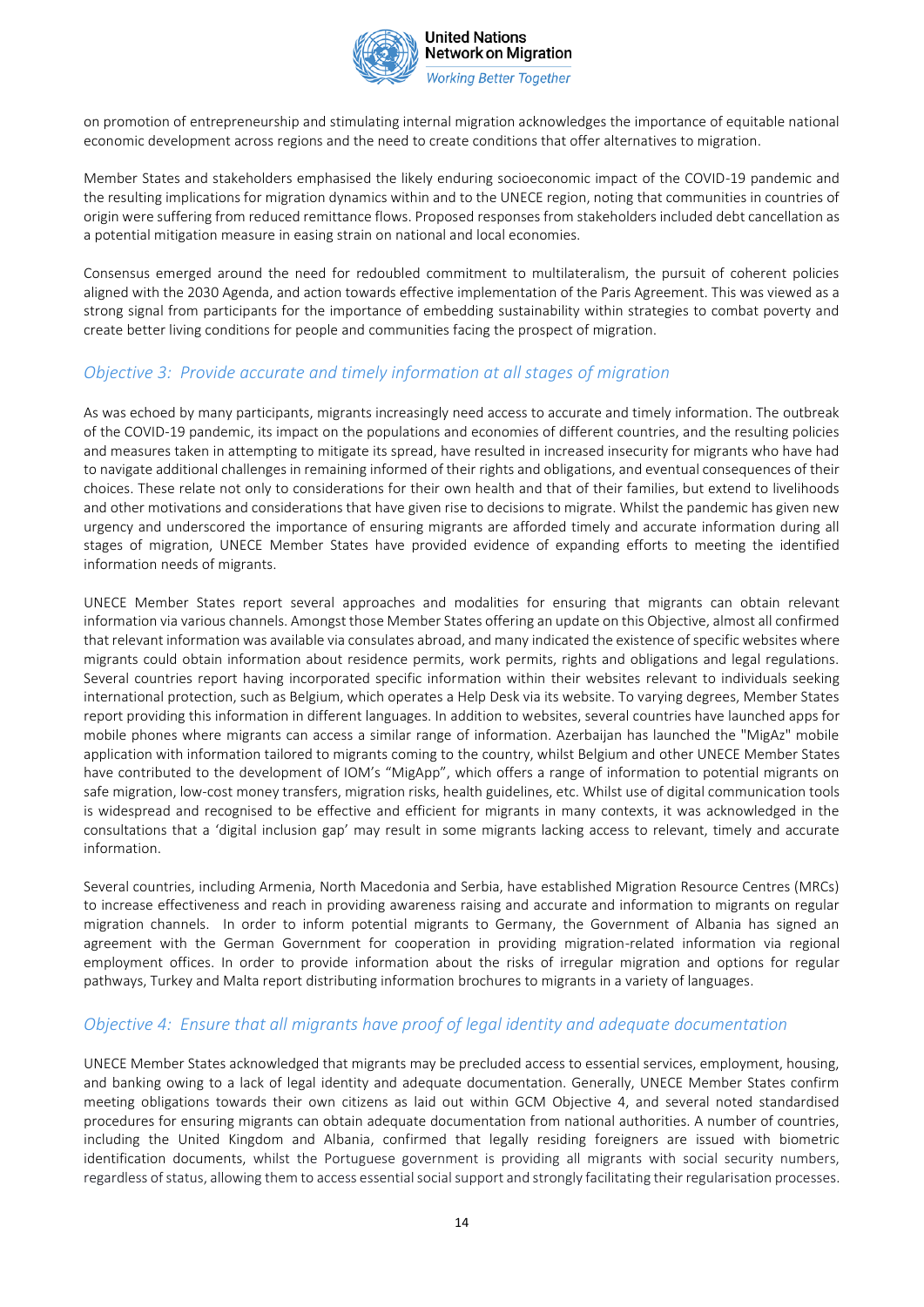

**Working Better Together** 

In order to facilitate issuance of documentation and ensure more can obtain a regular status, Portugal has launched an initiative to offer immigration services to individuals in rural areas, with a specific focus on reaching vulnerable individuals and those with mobility challenges. A number of countries highlighted initiatives to digitalise immigration documents in order to deal with loss, damage, falsification, and to ensure ease of accessibility in using online and digital services. The existence of well-functioning civil registry systems was confirmed by most Member States reporting on Objective 4, and some countries, such as Belgium, reported efforts to support the establishment or enhancement of civil registry systems in countries of origin or transit. Within the roundtable discussions, participants were reminded by representatives from France of the direct link between promoting regular pathways, legal identity and documentation, and the need to maintain a focus on reliable documentation to counter fraud and the irregular migration it facilitates.

The majority of contributions from Member States and stakeholders that addressed Objective 4 focused on statelessness and regulations to address it within their respective territories. Azerbaijan has taken concrete steps towards naturalisation of stateless persons, and to this end, has conducted country-wide public awareness campaigns and issued on-spot documentation through mobile services to detect and engage stateless persons in naturalisation processes. Kazakhstan has undertaken efforts to ensure that migrants have proof of legal identity and adequate documentation, and in 2019, issued civil registry documentation to 759 individuals. 127 persons obtained a certificate of statelessness. Spain and Malta confirmed ratification of the 1954 Convention relating to the Status of Stateless Persons. The Russian Federation confirmed the existence of provisions in its legal framework aimed at the reduction of statelessness, including a principle of conferring Russian citizenship. Federal laws were confirmed to contain a number of provisions simplifying the procedure of acquisition of Russian citizenship by stateless persons. Croatia noted a similar provision for acquisition of citizenship of children born to parents who are stateless or whose citizenship is unknown.

The Council of Europe's "Action Plan on Protecting Refugee and Migrant Children" includes an action aiming at ensuring that every child has the right to acquire a nationality. The European Committee on Legal Co-operation (CDCJ) has resolved to carry out a preliminary review of protocols and procedures used by member states to determine and resolve cases of statelessness, including those of migrant children.

### *Objective 5: Enhance availability and flexibility of pathways for regular migration*

Against the backdrop of the COVID-19 pandemic, societies became aware of the incalculable contributions of migrant workers in performing critical tasks that keep societies running and economies afloat. Amongst many examples, Member States and stakeholders acknowledged the contribution of migrant health workers in sustaining host countries' national health systems and in enabling continuity of essential services throughout the global pandemic. They referenced migrants' unacknowledged contributions to society and the positive force that migration represents. Accordingly, many participants shared their perspectives on the need to continue to ensure and enhance the availability and flexibility of pathways for regular migration. More visible convergence of the shared interests and common ground amongst governments, employers, host societies and migrant communities was referenced by many.

Several Member States noted progress made in further developing Bilateral Labour Migration Agreements (BLMAs) and the utility of these in ensuring regular admission, effective work visa policies, social protection, skills portability and matching to respond to national labour market needs. Serbia has signed a number of new BLMAs with other Member States; Germany noted expansion of its BLMA with the Philippines to enable regular pathways for nurses; Spain highlighted legislation reform and cooperation with Morocco on circular migration programmes and skills matching; and Uzbekistan provided updates on new laws to regulate private employment agencies and initiatives to support creation of job training centres focusing on developing migrants' skills in accordance with labour market needs in other Member States. Participants stressed that BLMAs should be based on social dialogue. ILO and IOM are leading a multi-stakeholder Thematic Working Group under the UN Network on Migration that is currently developing practical guidance to support member States in negotiating, designing, implementing, and monitoring and evaluating rights-based, gender-responsive BLMAs. It was emphasized that whilst skills shortages and gaps remain the primary motivations in pursuing such agreements, the absence of coherent and deliberate skills matching continued to undermine successful implementation.

The United Kingdom provided details on its new points-based immigration system, which will treat all migrants equally based on skill level irrespective of their country of origin. The new migration policy is expected to provide significantly greater flexibility for skilled workers wishing to immigrate, whilst the plan to suspend the cap on the number of skilled workers, and provisions to lower the requisite salary thresholds and skills levels, are expected to provide employers with greater scope to employ skilled migrants from overseas. The Republic of Moldova reported having initiated labour market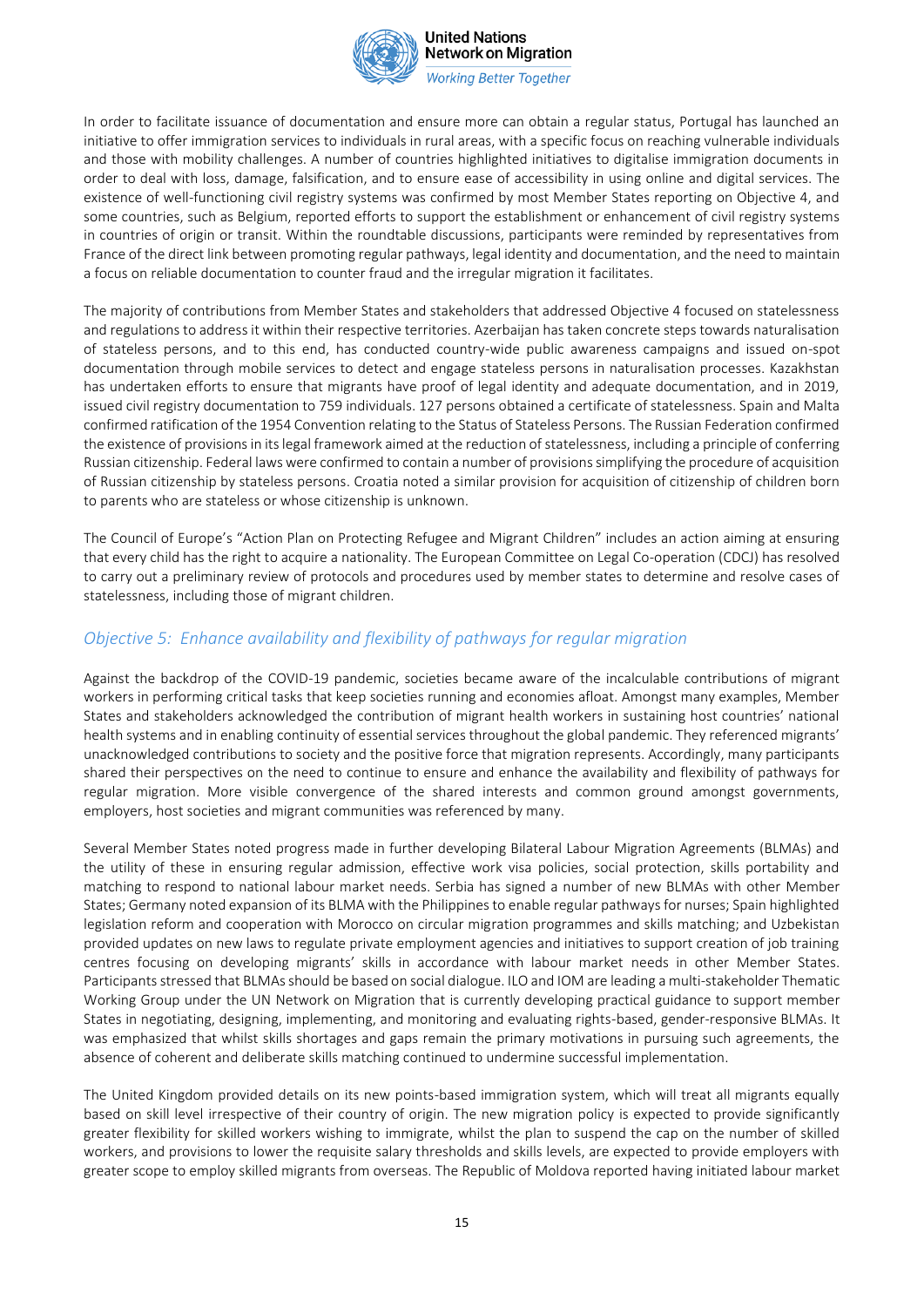

**Working Better Together** 

liberalisation for certain sectors and simplified admission documentation procedures for those who want to work or invest in the country. Belgium introduced new policies in 2019 to enable third-country nationals (outside EU/EEA and Switzerland) wishing to stay in Belgium for more than 90 days to apply for a 'single permit' which contains both an authorisation to reside and an authorisation to work across the whole country. This single permit procedure was opened to highly skilled labour, seasonal workers and several medium-skilled professionals for which there is a structural shortage and need. With support from the EU, the Italian cities of Milan and Turin reported sustained efforts in promoting regular migration paths through co-development projects in cooperation with cities in Tunisia, which will improve the effectiveness of transnational trainings, labour exchanges and employment opportunities for young people. As evidenced by a study in the United Kingdom, Portugal and Germany undertaken by the United Nations Major Group on Children and Youth, migrant youth were highlighted as a demographic of particular importance when considering the development of skills matching, training and job placement initiatives.

Several Member States and stakeholders pointed to continuing challenges in facilitating regular labour migration pathways for low-skilled workers. Whilst new regional-level initiatives were acknowledged to include important provisions focusing on more systematic matching of labour market needs with dedicated training programmes, a number of stakeholders suggested there was an imbalance towards security approaches and a focus on return whereby labour migration opportunities were offered as an incentive for countries that cooperate on return and readmission.

Family reunification was a prominent theme for several Member States and stakeholders. Administrative barriers such as complicated and costly procedures to prove a family relation (e.g. required DNA testing), as well as high income requirements and short deadlines. For low-skilled migrants with temporary residence, significant barriers were noted in some UNECE Member States which required migrants guarantee financial resources to cover living costs and even sometimes language skills. It was noted that restrictions on family reunification for migrants of different skill levels undermined integration efforts, and that policies needed to be considered more broadly.

The COVID-19 pandemic has prompted a number of UNECE Member States to consider regularisation as a policy measure. Italy, the Republic of Moldova and Portugal reported having instituted regularisation in response to the pandemic, whilst Kazakhstan regularised some 170,000 migrants and waived requirements for visas for migrants stranded in the country. The Russian Federation confirmed its intention to increase regular pathways, including plans to revise regularisation rules and simplify migration channels and procedures. Within the Multi-stakeholder consultation, the Organization for Cooperation and Security in Europe (OSCE) noted plans to undertake research on regularisation as a policy measure within the UNECE region and beyond.

#### *Objective 6: Facilitate fair and ethical recruitment and safeguard conditions that ensure decent work*

UNECE Member States and stakeholders acknowledged the importance of maintaining a focus on facilitating fair and ethical recruitment and safeguarding conditions to ensure decent work for migrant workers s. Across the region, migrant workers are disproportionately concentrated in sectors and employment arrangements that are often temporary, informal or unprotected, exposing them to increased risk whilst often depriving them of recourse to channels to seek remedy for abuse. Input from trade unions and civil society organisations in the Central Asia region suggest that the COVID-19 pandemic has exposed structural and institutional flaws in the way migration is governed in the region. They pointed to policies designed for control rather than protection of migrant workers, and a lack of coordination between governments. Several participants offered reflections on how the COVID-19 pandemic has underscored the vulnerabilities migrants face, particularly when engaged informally or with an irregular status.

As is the case globally, women migrant workers across the UNECE region were acknowledged to be particularly vulnerable to exploitation and abuse, including trafficking, though promising joint collaborations such as initiatives by the European World Employers Confederation and UNI-Europe provided good examples for Member States struggling with this issue, and successful projects in Kyrgyzstan and Turkey were highlighted. Within their voluntary reports, a number of Member States highlighted the relevant international conventions applied in ensuring ethical recruitment and decent labour conditions for migrants; however, reports of persisting discrimination, sub-standard working conditions, inadequate occupational safety protections, strict limitations on migrants' abilities to join labour unions and continuing impunity for violations of migrant workers' rights point to gaps in implementation of core provisions of ILO conventions. There was acknowledgment by participants that more needs to be done to ensure enforcement of relevant legislation and that migrants' voices must be heard whilst measures are enacted to ensure migrants' agency.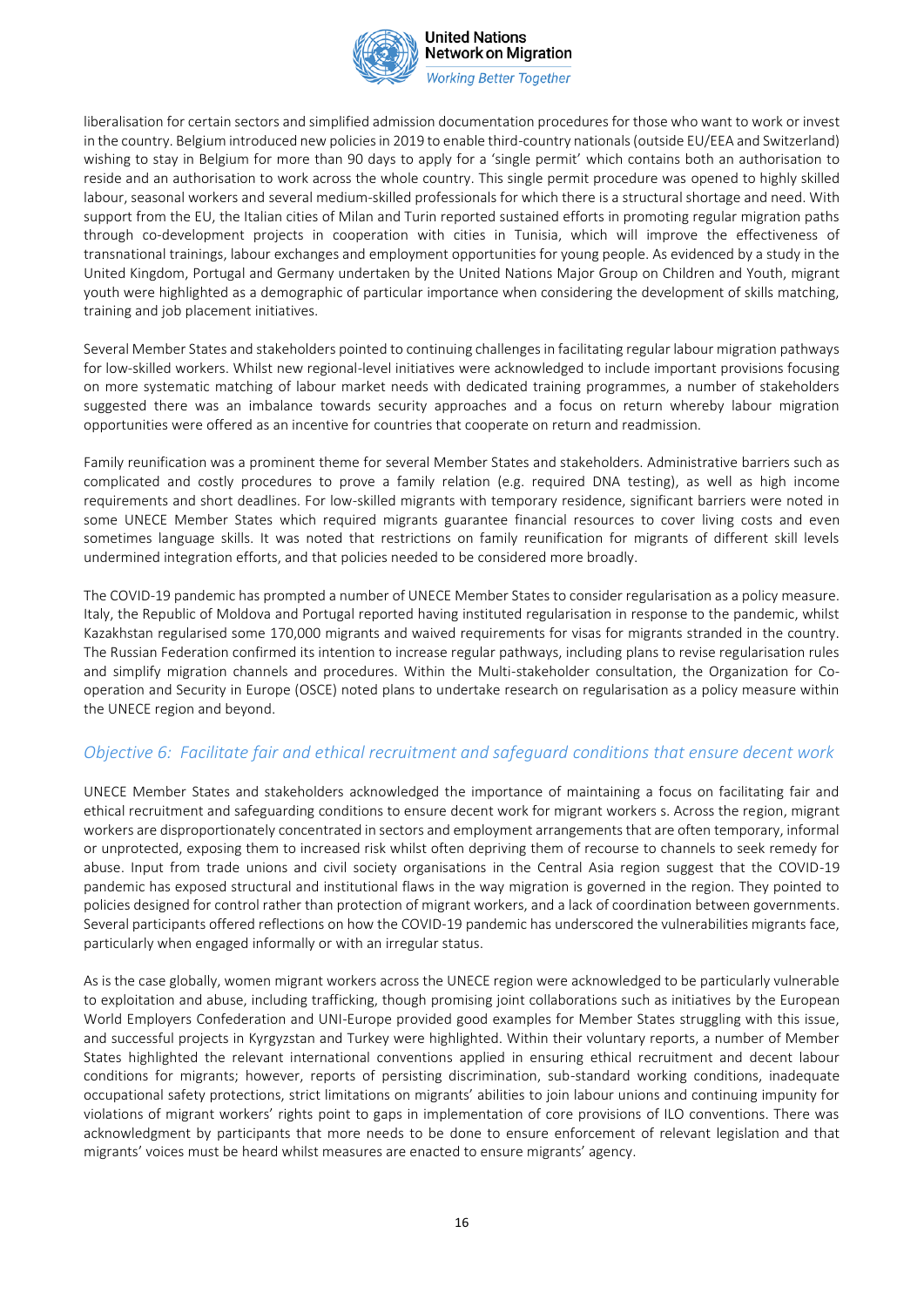

**Working Better Together** 

Canada's introduction of a new open work permit for temporary foreign workers (TFWs) experiencing, or at risk of, jobrelated abuse emerged as a good practice. The open work permit provides workers with a means to leave an abusive employment situation and seek alternative employment through a streamlined process without jeopardising their authorisation to work in the country. Germany's policy of conditioning recruitment of health workers on an assessment of potential stress to the country of origin's healthcare system was a strong example of ethical recruitment practices. Continued and deepened collaboration with specialised agencies by UNECE Member States, including through financial support for strengthened implementation of the GCM's Objective 6, is a promising signal of commitment to achieving its goals. Sweden's funding of IOM for the establishment and launch of the "Global Policy Network on Ethical Recruitment" will continue to enable development of relevant tools and channels for pursuing effective implementation of this important objective.

Stakeholders were critical of perceived omissions within regional approaches to facilitating fair and ethical recruitment and guaranteeing decent work within the EU. It was emphasized that regional frameworks for sanctioning employers of undocumented workers needed to enhance a focus on ensuring decent work, access to effective reporting and complaint and redress mechanisms, without exacerbating vulnerabilities by entailing risks of immigration enforcement.

### *Objective 7: Address and reduce vulnerabilities in migration*

Across the UNECE region, there are several examples of good practices and innovative approaches being adopted by Member States in attempting to address and reduce the vulnerabilities faced by migrants. Significant challenges were noted in ensuring migrants are consistently protected and their human rights are upheld. Within discussions, participants were reminded of the mutual dependence of many of the GCM's objectives, and many reports emphasised the relevance of Objectives 1, 6, 15, and 17 in addressing and reducing vulnerabilities in migration. There was acknowledgment of the various factors that may contribute to rendering migrants vulnerable, including age, gender, sexual orientation, ethnicity, legal status, engagement in employment, etc.; but as a corollary to this, participants noted the specific rights of individuals arising from such characteristics, and the corresponding legal obligations of States in ensuring their protection.

The importance of international labour conventions was emphasised, and several participants suggested these should apply to migrant workers regardless of their status. Ensuring the voice of migrant workers is represented in the labour movement, extending a right to freedom of association, ensuring access to justice and upholding basic standards for occupational safety and free and fair working conditions were highlighted as particularly relevant to reducing the vulnerabilities of migrant workers and affording them greater protection from exploitation and abuse.

Addressing the vulnerabilities of migrant women and children was a predominant theme, and whilst there is evidence of achievements and good initiatives in this regard, it was acknowledged that more needed to be done to ensure that the specific vulnerabilities of these categories, as well as other vulnerable migrant groups such as disadvantaged youth, including LGBTQ2+ (Lesbian, Gay, Bisexual, Transgender, Queer, 2-spirit and other identities) and younger adolescents, are reflected in the policies and measures adopted to assess and respond to particular needs. Ensuring the incorporation of gender-sensitive policies and measures, the establishment of national child protection systems and the implementation of procedures that provide for assessments in the best interest of the child were highlighted as determinant to reducing vulnerabilities. In considering vulnerabilities, the need to continue to address xenophobia and discrimination, whilst building bridges between migrant communities and local populations, was likewise a common theme noted by participants.

As was evident from participants' reflections on many of the GCM Objectives, the COVID-19 pandemic has highlighted persisting gaps and given new urgency to undertaking effective measures to reduce migrants' vulnerabilities, which have generally been exacerbated during this period. Several countries highlighted actions taken that have directly and indirectly served to reduce risks facing migrants whilst affording them greater protection and stability. Measures taken by Spain include extension of universal access to health services for all migrants regardless of legal status; the creation of a permanent national scheme of Minimal Vital Income, which is accessible for nationals and for foreigners with at least one year of legal and interrupted residence in Spain; adoption of measures to facilitate the work of resident migrants in economic sectors especially affected by the pandemic; and facilitation of automatic extension of residence and work permits that have lapsed during administrative closures due to the pandemic. Ireland has put in place firewalls for undocumented migrants to access services and justice during the pandemic without fear of immigration enforcement, whist Portugal and Italy have taken measures to facilitate regularisation of migrants. Spain and Belgium have instituted alternatives to detention, and Bulgaria, Denmark, Lithuania and the Russian Federation have suspended forced returns.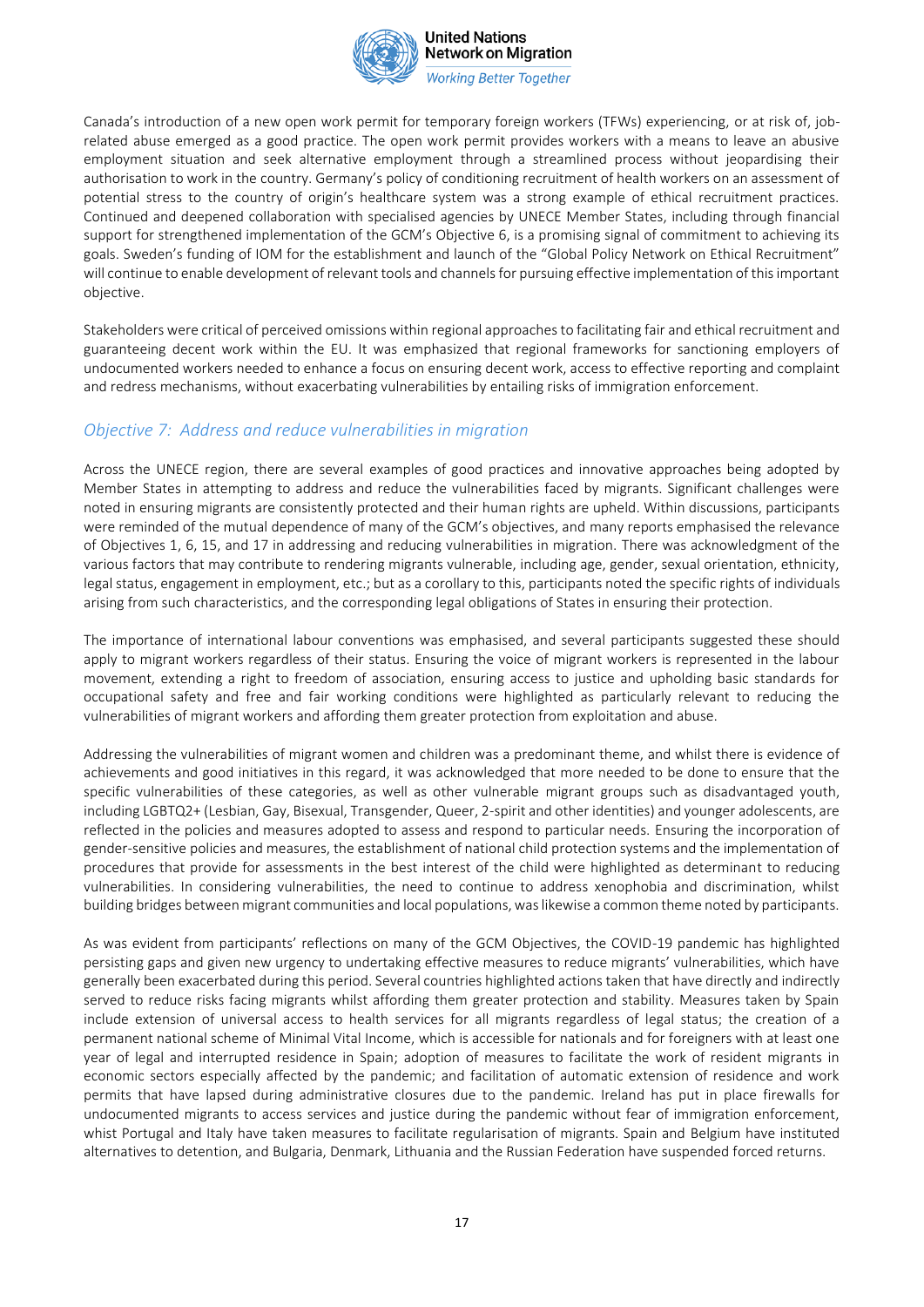

**Working Better Together** 

In responding to the pandemic, municipalities again demonstrated the importance of their engagement in affording access to relevant services and support for migrants, including by granting migrants access to medical treatment that they would be unable to obtain at the national level. This highlights a theme echoed throughout the consultations, namely, that effective implementation of the GCM requires a whole-of-society and whole-of-government approach, and the contributions of municipalities in managing migration-related challenges must be acknowledged with corresponding resources, competences and roles in shaping national-level policies in the migration domain.

Beyond offering an overview of more recent policies and measures adopted in the wake of the COVID-19 pandemic to address migrants' vulnerabilities, Member States provided details on some of the more innovative initiatives they are pursuing nationally, regionally and internationally in cooperation with a range of actors.

In acknowledging integration into society as essential step in reducing migrants' vulnerabilities, Portugal noted the work of its High Commission for Migration with other public services to operate National Migrant Integration Support Centres that provide a one-stop-shop for integrated services to assist migrants with social and legal support, family reunification, qualification and skills training, entrepreneurship, health and nationality assessment matters. Serbia's "Standard Operating Procedures for Protection of Refugee and Migrant Children" was recognized by the Council of Europe as a good practice in terms of child-friendly approaches in the area of migration. The United Kingdom has increased its efforts to identify and tackle organised international crime groups operating in 13 origin, transit and destination countries across Europe and Africa. This includes cooperation with France to reduce the number of dangerous "small boat" crossings across the English Channel. The United Kingdom's "Modern Slavery Innovation Fund" has also built evidence and tested how best to address vulnerabilities in migratory contexts.

Several UNECE Member States, including Germany, the United Kingdom, Norway, the Netherlands and Denmark noted their contributions to humanitarian programming targeting vulnerable migrants in contexts across the globe. Such contributions include Denmark's support for the Office of the United Nations High Commissioner for Human Rights (OHCHR) projects on strengthening human rights fulfilment in migration governance and border management in the Middle East and North Africa region and the promotion of a human rights-based approach to climate-related migration challenges in the Sahel Region. Germany's efforts to prevent conflict, tackle the root causes of displacement and assist displaced people as well as host communities in crisis situations includes support through crisis instruments such as Transitional Development Assistance and the Special Initiative "Tackling the root causes of displacement, reintegrating refugees".

#### *Objective 8: Save lives and establish coordinated international efforts on missing migrants*

In detailing efforts and challenges in saving lives and coordinating international action on missing migrants, particular attention has been given to search and rescue (SAR) operations in the Mediterranean, the responsibilities of coastal states in upholding obligations under the United Nations Convention on the Law of the Sea (UNCLOS) and shortcomings of Member States and regional authorities in upholding their legal obligations. In this regard, Stakeholders have noted a specific failure of some Member States to afford due protection to refugees and asylum seekers as guaranteed under the 1951 Convention relating to the Status of Refugees (Geneva Refugee Convention). Participants within the consultations were reminded of the imperative of taking a human-rights based perspective of the GCM, whilst Member States were called upon to uphold their collective responsibility to save lives of migrants at sea without criminalising the legitimate humanitarian action of organisations supporting rescue operations.

Whilst several UNECE Member States confirm their support for provisions under UNCLOS relevant to SAR operations and acknowledge the responsibility of coastal states in upholding legal obligations for this within their jurisdictions, they also affirm support for joint operations undertaken by the European Border and Coast Guard Agency (Frontex), which assists Member States by coordinating and organising joint operations, taking into account that some situations may involve humanitarian emergencies and rescue at sea. As state responsibility for SAR is increasingly supported by regional actors, a number of stakeholders and Member States have pointed to a dereliction of duty by coastal states and disproportionate emphasis on border protection at the cost of upholding human rights obligations. It was emphasised that NGOs and human rights actors must not be prevented from carrying out independent monitoring along land and maritime borders, and that violations of the Geneva Refugee Convention or the European Convention on Human Rights must be penalised.

Notwithstanding the criticisms levelled at some UNECE Member States and regional authorities, progress in implementation of Objective 8 was evident within the regional review. Via the Belgium Red Cross' 'tracing' department,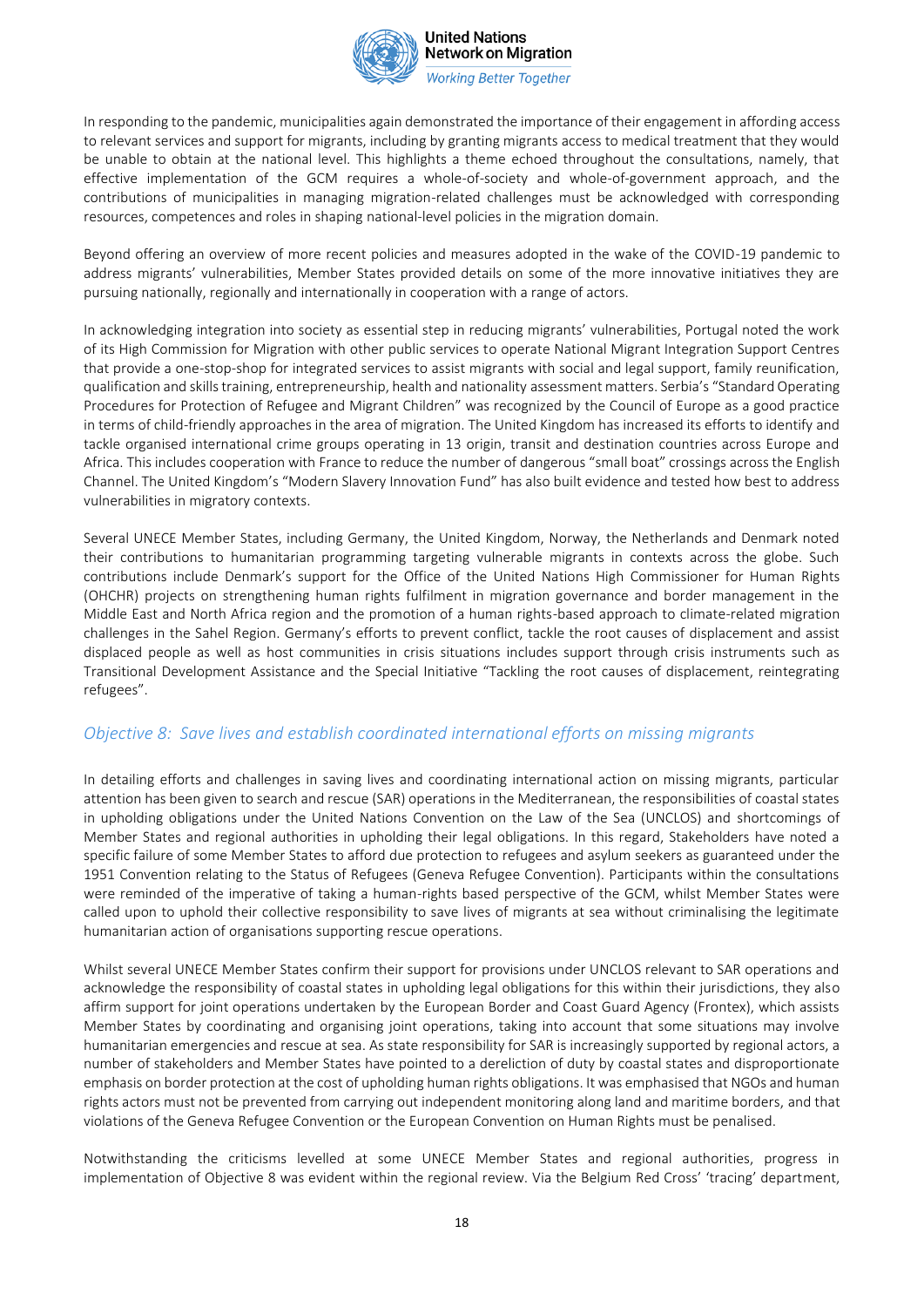

**Working Better Together** 

Belgium is supporting families who are looking for relatives from whom they have been separated by conflict, and on International Day of the Missing (30 August) 2018, the Belgian Red Cross launched a new website for family tracing. The website is also a practical tool to consult Belgian legislation regarding family reunification. Spain reports rescue at sea of some 50,000 migrants in 2018 and almost 18,000 in 2019 in the Mediterranean and the Atlantic, and notes improvement in cooperation with neighbouring coastal states and increased solidarity in disembarkations from the Central Mediterranean. Operation Poseidon was likewise presented as a successful collaboration, within which the United Kingdom reported 145 SAR operations undertaken with the HMC Valiant throughout 2019-2020 in the Aegean, resulting in the rescue of 1,584 people.

# *Objective 9: Strengthen the transnational response to smuggling of migrants*

Within the UNECE region, the transnational response to address smuggling of migrants remains a clear priority of Member States and stakeholders. Whilst the phenomenon persists in concerning proportions both within the UNECE region and beyond, efforts to combat smuggling continue through deepened cooperation at the national, regional and international levels. Participants were reminded by the United Nations Office on Drugs and Crime (UNODC) that globally, smuggling of migrants generates 5-7 billion dollars USD annually, and in cooperatively approaching this issue in countries of origin, transit and destination, there is a need to recognise the indivisibility and the interconnectedness of global agendas for sustainable development, peace, rule of law, security and human rights. Stakeholders noted the recent evidence suggesting the COVID-19 pandemic is contributing to an upsurge in smuggling whilst exacerbating risks to migrants, thus necessitating greater attention from Member States in upholding and ensuring the effective implementation of relevant international law in protecting the most vulnerable, including smuggled migrants and trafficked persons.

At the national level, several Member States acknowledged the challenges they continue to face in tackling smuggling across their borders and in dismantling and prosecuting smuggling networks in cooperation with regional and international partners. Confirmation of adherence to legal instruments, including the UN Convention against Transnational Organized Crime and the Protocols thereto, including the Protocol against the Smuggling of Migrants by Land, Sea and Air, was provided by several Member States. Several Member States noted the transposition of relevant legislation, including EU Directives, and development of associated measures for effective implementation of provisions. Member States' references to national plans to combat smuggling and trafficking often highlighted the distinction made within such plans to demarcate these two distinct crimes and their potential overlap. To this end, Member States likewise confirm dedicated training for immigration officers, guardians and reception officers, as well as law enforcement and border security officials in investigative techniques, including the integration of gender considerations in combating organized crime. International cooperation for relevant training is being offered by a number of countries, including Canada, through its management of the Human Smuggling Envelope (HSE), which provides assistance to strengthen the capacity of source and transit states in combatting migrant smuggling networks. Operationally, several EU Member States actively cooperate with EU Agencies, such as Europol and the European Border and Coast Guard Agency (Frontex) in conducting joint activities to prevent and repress smuggling of migrants and other forms of cross-border crime.

Croatia's Ministry of the Interior initiated cooperation with the relevant services of Albania, Montenegro and Bosnia and Herzegovina resulting in submission of a joint EU-funded project aimed at combatting migrant smuggling in the region of Southeast Europe. The Government has adopted conclusions on enhancing cooperation with Western Balkans partners in the field of migration and security, emphasising efforts to combat human smuggling.

Despite such achievements, UNECE Member States noted persisting challenges, including a need for more material, technical and human resources for supporting smuggled migrants within increasing migration flows, as well as a need for specific strategies to support and protect the most vulnerable smuggled migrants, especially women and children.

EU Member States acknowledged that European Integrated Border Management (as defined in Regulation (EU) 2019/1896) encompasses different aspects of border control, including measures to facilitate legitimate border crossings and, where appropriate, for the prevention and detection of cross-border crime at external borders, in particular migrant smuggling, trafficking in persons and terrorism. Implementation of the Regulation is mandatory for all EU member states. Further regional initiatives include the Council of Europe's "Action Plan on Refugee and Migrant Children" and intensified work in the past two years through relevant committees, including the European Committee on Crime Problems (CDC), which, in August 2020, resulted in the adoption of an "Action Plan on Fostering International Cooperation and Investigative Strategies in Fighting the Smuggling of Migrants".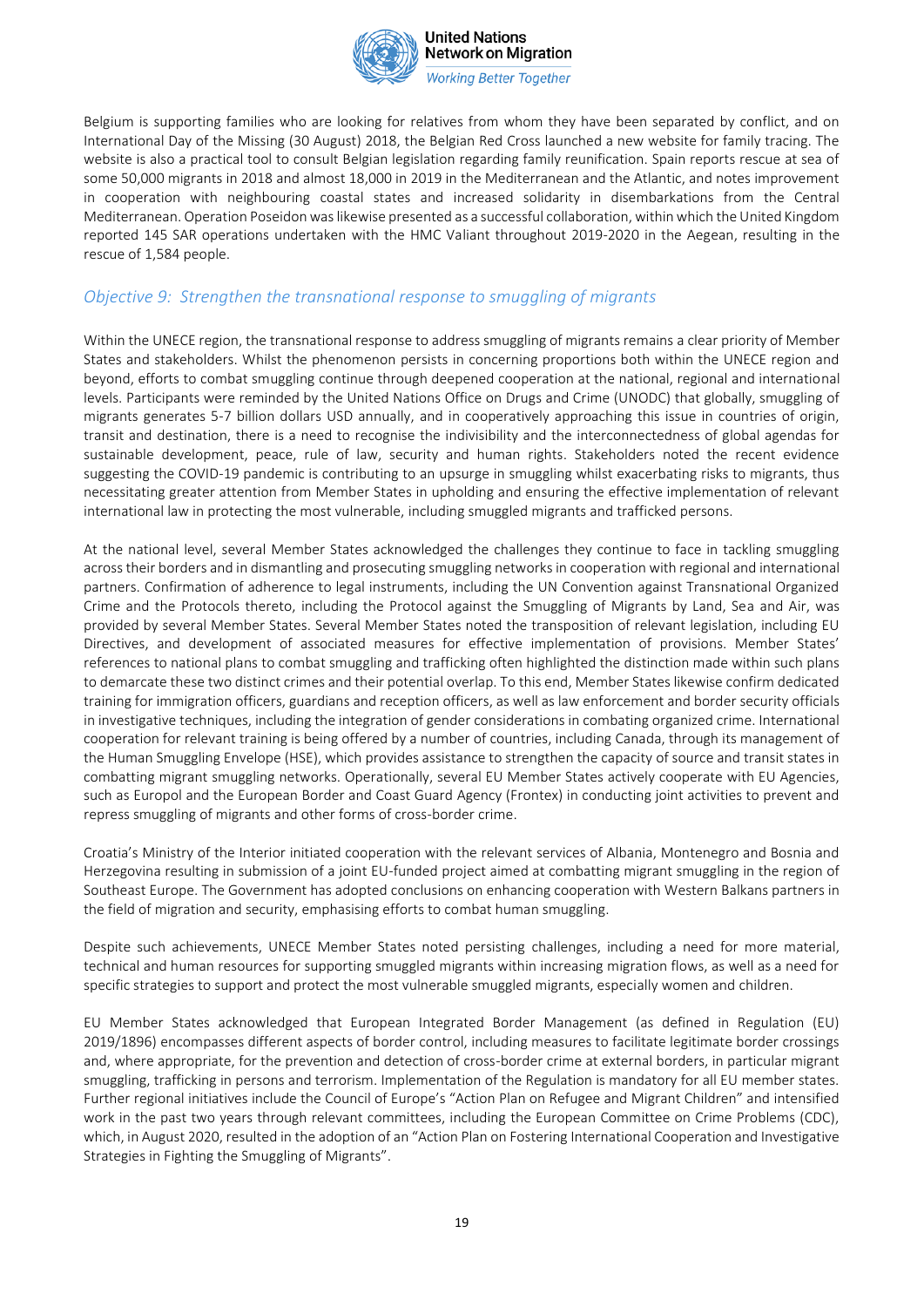

**Working Better Together** 

The European Commission Services and the European External Action Service (EEAS) are is building partnerships to support partner countries in strengthening their capacities in the area of migration, including on the issue of migrant smuggling. The partnership with African countries is being further strengthened, building on the implementation of actions under the five pillars of the Joint Valletta Action Plan (2015), co-operation within the Khartoum and Rabat processes, and in the context of the cooperation with the African Union on migration. New projects such as the UNODC-led regional programmes in North Africa, Asia and the Middle East that tackle migrant smuggling and trafficking in human beings have started. New information and awareness campaigns highlight the risks of irregular migration and migrant smuggling in countries of origin and transit. With partner countries along the Silk Route, comprehensive engagement was carried forward, including within the Budapest Process and dedicated project support. The EEAS confirms an intention to set up targeted counter-smuggling partnerships, which will support countries of origin and transit in capacity-building, both in terms of law enforcement frameworks and operational capacity, encouraging effective action by police and judicial authorities.

In supporting efforts at the international level to combat human trafficking and smuggling, a number of UNECE Member States, including Denmark and Norway, confirmed their financial contributions to IOM and UNODC efforts.

### *Objective 10: Prevent, combat and eradicate trafficking in persons in the context of international migration*

The UNECE region has been at the forefront of efforts to establish and advance international law combatting trafficking in persons, and the priority of Member States and stakeholders in continuing to combat human trafficking is evident in actions undertaken to this end. Despite the concerted efforts of Member States – both individually and within regional and international cooperation, annual reports by Council of Europe's Group of Experts on Action against Trafficking in Human Beings (GRETA) consistently highlight important gaps in the prevention of child trafficking and the identification and protection of child victims of trafficking. It was noted that child protection systems in many countries are not fit to ensure timely responses to the rights and needs of migrant and asylum-seeking children at risk. A compendium of good practices has been developed based on GRETA's evaluation reports, and aims to support Member States in addressing gaps in identifying and assisting trafficked persons, including migrant and refugee children, and the prevention of (re)trafficking. Inconsistent and incomplete screening procedures, lack of legal counsel for potential trafficked persons, extended periods of detention, a lack of adequate safeguards to prevent exploitation and abuse, and insufficient availability of specialist facilities for counselling and accommodation, including for male victims of trafficking and minors, are concerns in some national contexts. It was noted that such deficiencies can exacerbate the risk of re-trafficking.

There are however notable instances of progress towards improved implementation of this objective highlighted within national and sub-regional context across the UNECE region. In addition to approving its "Plan of Action against Human Trafficking 2018-2020", Albania has taken steps to ratify international conventions, signed agreements and protocols, and invested in deeper and more consistent information exchange with other state agencies. Following downgrading in the annual Trafficking in Persons (TIPS) report, Armenia has made amendments and supplements to its "Law On identification of and support to victims of trafficking in human beings and exploitation", including new measures for financial support to child victims of trafficking; a procedure for sharing information about victims of trafficking and exploitation; and a new referral mechanism. State programmes have been established for psychosocial rehabilitation of trafficked persons, with a particular focus on women and girls, and for monetary compensation for victims of trafficking. Azerbaijan has adopted its "National Action Plan on Combating Trafficking in Human Beings in the Republic of Azerbaijan for 2020- 2024" and foresees improvement of the legal and regulatory framework as well as increased preventive measures and criminal prosecution for human trafficking offenses. Canada has made efforts to identify individuals who may be at risk of human trafficking in the country, and in 2019, legislative amendments were made to Canada's Criminal Code, which help to facilitate the proof of human trafficking offences and the seizing of related proceeds of crime. Canada's new "National Strategy to Combat Human Trafficking" is recognized as a horizontal, whole-of-government initiative that brings together all government efforts under five pillars: empowerment, prevention, protection, prosecution, and partnerships.

Kazakhstan has approved its "Action Plan for the Control, Prevention and Combating the Crimes of Trafficking in Persons for 2018-2020" and passed legislation for a compensation fund which will support identified victims of trafficking. The 2020 Trafficking in Persons Report recognizes the significant efforts of Serbia in meeting standards for the elimination of trafficking, noting the Government's adoption of standard operating procedures for the identification, referral, and support of trafficked persons. Serbia has improved many legal acts so as to include human trafficking and its consequences, and the national "Strategy for Prevention and Suppression of Trafficking in Humans, Especially Women and Children and Protection of the Victims" incorporates a number of GRETA recommendations. Spain has developed a toll-free 24/7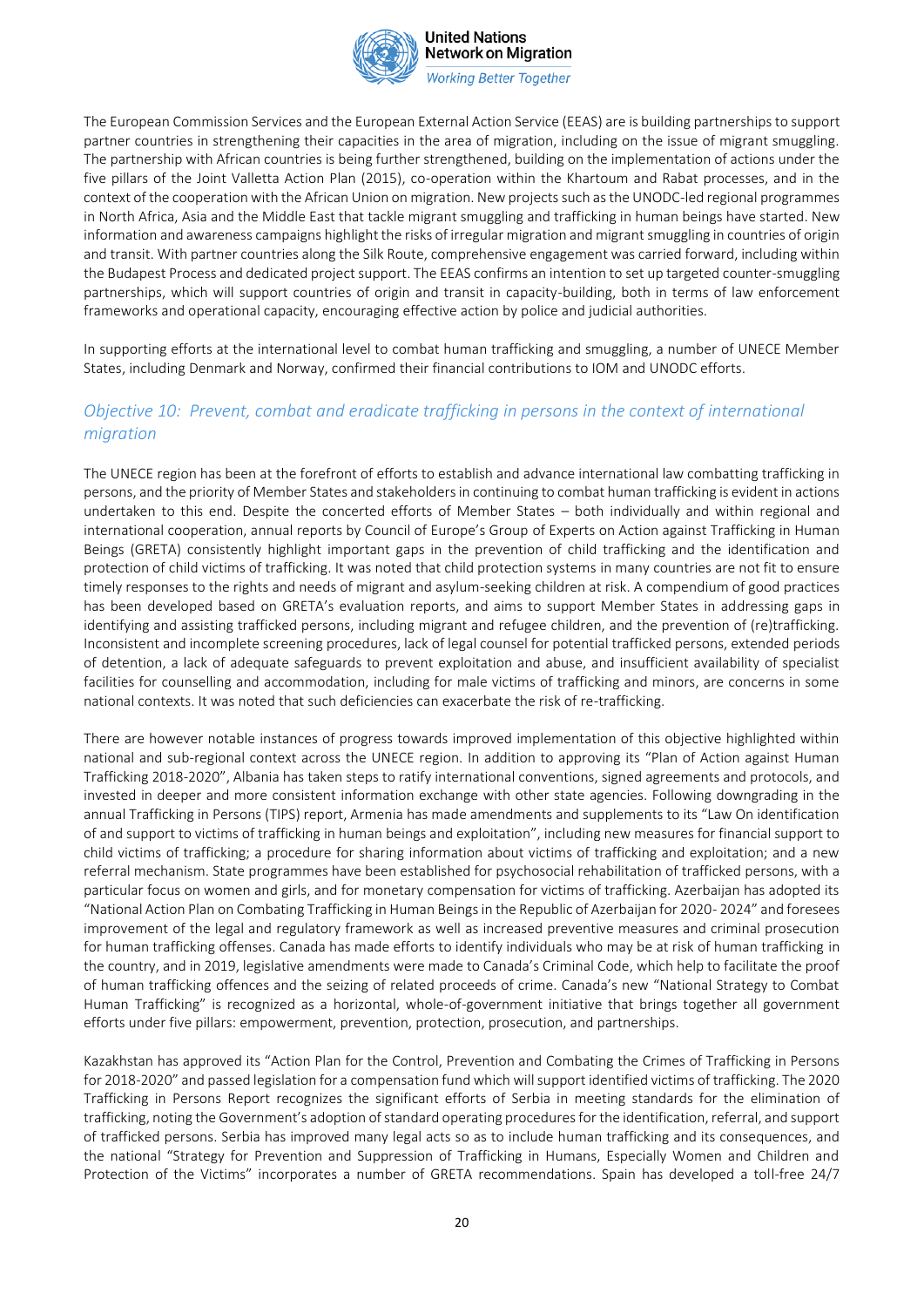

**Working Better Together** 

telephone line and email service within the National Police and Civil Guard for public access to fight human trafficking, whilst Turkey confirms initiation of a number of dedicated projects in cooperation with international partners, including IOM, UNHCR and GRETA, which carried out its first monitoring mission to the country in 2018.

Whilst there is clear benefit within national contexts derived from regional approaches within the UNECE region for preventing, combatting and eradicating trafficking in persons and in enhancing the identification and protection of, and assistance to, migrants who have become trafficked, new regional plans have been criticised. Concerns have been raised that proposed pre-entry screening procedures lack adequate safeguards for trafficked persons and that they fail to make thorough screening compulsory, rather only as considered relevant by authorities, which may create opportunities for inconsistency and critical omissions. Potential trafficking victims' lack of access to legal advice and automatic detention for periods up to 10 days have prompted concern that safeguards will not be put in place and will be inadequate, as has the lack of a clear obligation upon authorities to act on vulnerabilities identified and to refer people into National Referral Mechanisms.

#### *Objective 11: Manage borders in an integrated, secure and coordinated manner*

Some stakeholders noted that there were shortcomings in the implementation of the GCM's Objective 11 and related provisions of international and human rights law that underpin it. Some participants recalled the legal obligation and moral imperative of ensuring a human-rights based approach to border protection and a collective responsibility to save lives. The United Nations Special Rapporteur on the Human Rights of Migrants expressed unreserved concern for the numerous complaints of human rights violations towards migrants his office has received and acknowledged that violations of international norms and standards such as mass/collective expulsions, collective pushbacks, the lack of individual assessment, incidents of refoulement and the suspension of action on admission procedures, including asylum. . He specifically called for a suspension of forced returns during the pandemic, reduced immigration detention and prohibition of immigration detention of children.

The Special Rapporteur's call on Member States to continue to uphold human rights obligations towards migrants whilst embracing the GCM's principles of multilateral cooperation in strengthening migration policies for the mutual benefit of countries and migrants across the region was echoed by several participants and reflected in the voluntary submissions of a number of stakeholders. They emphasised a need to prosecute abuses at borders and violations of migrants' human rights, demanding more accountability and transparency from Member States and to allow activities of both humanitarian actors and independent human rights monitors. The GCM's Child-sensitive guiding principle emerged as a clear focus within reporting relevant to Objective 11 in voluntary submissions of stakeholders, as well as a predominant theme of the multi-stakeholder consultation held as part of the Regional Review. Despite being a guiding principle, it was suggested that Member States have not sufficiently operationalised this principle within the policies and procedures through which the GCM is implemented. Stakeholders were categorical in emphasising that child protection authorities must be involved in all cases involving migrant children, that 'best interest of the child' assessments must be undertaken for each child in considering options for return, and that detention is never in the best interest of the child.

Some Stakeholders have likewise raised concerns regarding the new Pact on Migration and Asylum proposed by the European Commission in September 2020, which include proposals for faster asylum determination procedures at EU borders, including through a pre-entry screening phase and a stronger focus on effective return of persons found not to be in need of international protection. Concern was expressed for the human rights implications of a perceived increase in externalisation of European migration policy, and the reports of incidents of police violence against migrants. Conditions of reception and asylum facilities, and the need for adequate access to basic services such as healthcare, psychosocial support, legal aid and child education available to migrants were also highlighted by some stakeholders.

Several Member States offered updates on achievements witnessed and challenges encountered in implementing Objective 11. Albania noted a project with IOM in taking measures to cope with an increase of irregular migrants and asylum-seekers, including efforts to strengthen border management capacity. The Government regularly updates its Contingency Plan for mass mixed migration flows, giving particular attention to vulnerable people. Albania signed a cooperation agreement with the European Union in 2018 on border management support from Frontex, with which a new "Strategy of Integrated Border Management" is under preparation. With the support of the European Union, Armenia has continued its process of modernizing the country's border crossing points along the northern border with Georgia. Improvements include the simplification of procedures, upgrading of infrastructure and equipment and improved security and capacity building. Similar work is now underway with the support of UNDP and the International Centre for Migration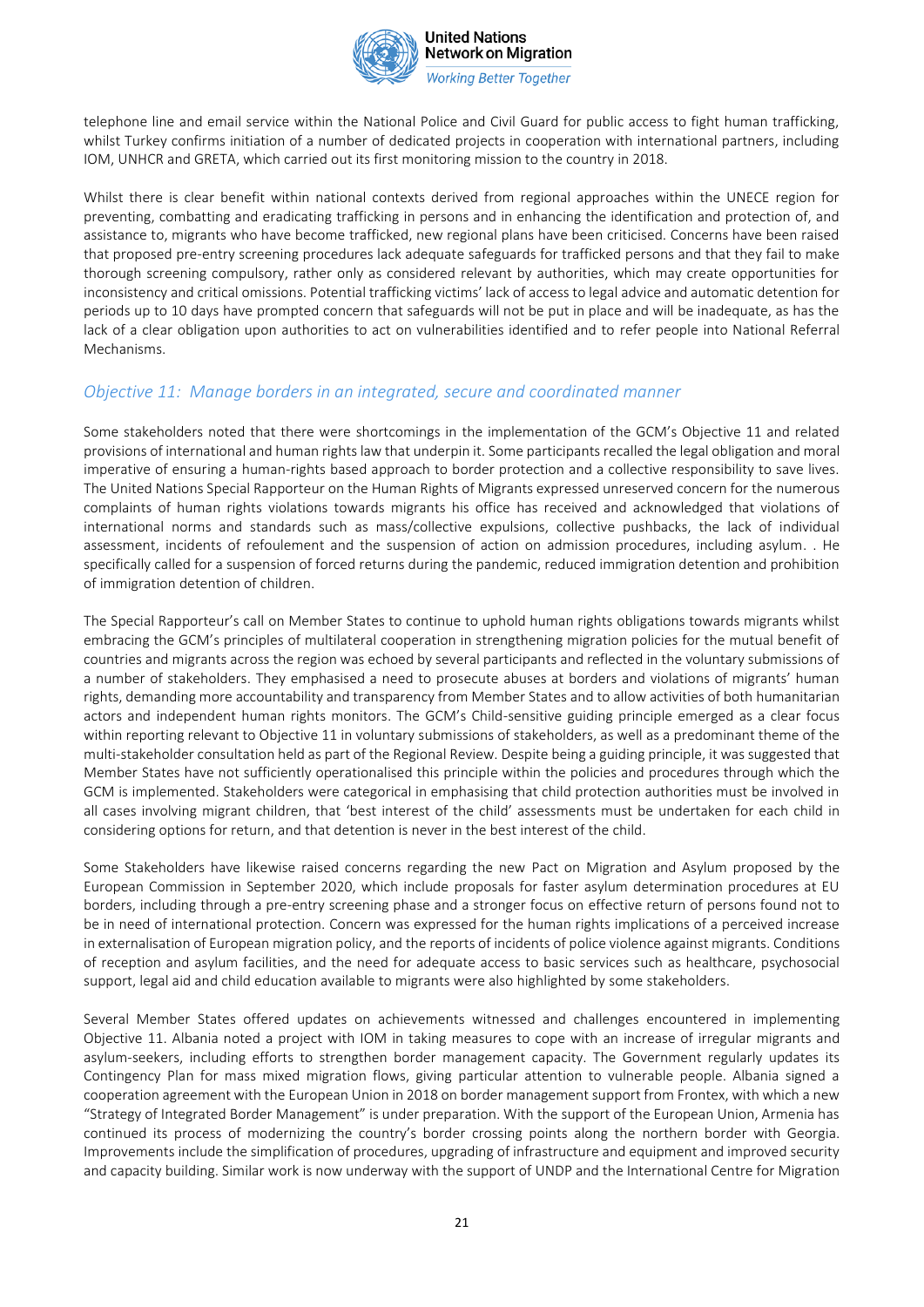

Policy Development (ICMPD) on the modernisation of border crossing points on the southern border of the Armenia with Iran.

In March 2020, the Special Representative of the Secretary General on Migration and Refugees of the Council of Europe, together with the EU Agency for Fundamental Rights, published a note on the main fundamental rights safeguards applicable at their Member States' external borders. The note aims to support EU and Council of Europe Member States in their duties when taking protective measures, including to contain the spread of the COVID-19 virus, and addressing questions related to public order, public health, or national security challenges. The note focuses on, inter alia, how to respect the principle of non-refoulement, and what can be done to help the most vulnerable, in particular unaccompanied children.

### *Objective 12: Strengthen certainty and predictability in migration procedures for appropriate screening, assessment and referral*

As highlighted in discussions, response to the COVID-19 pandemic has underlined the need for improved transparency and predictability regarding immigration procedures, both within and beyond the borders of UNECE Member States. To this end, Member States and stakeholders continue to undertake measures to strengthen certainty and predictability of migration procedures for appropriate screening, assessment and referral, though inconsistencies and challenges have been pointed out – both as regards measures taken to counteract the spread of COVID-19, as well as under otherwise normal conditions.

There is evidence of continued and deepened cooperation with international partners and subregional approaches to enhancing effective integrated border management, including development of specialized trainings for border authorities. Albania, Canada and North Macedonia cited continued training and capacity building of Border and Migration Police with the support of IOM. Within the context of its "Global Strategy: Beyond Detention", UNHCR has continued to conduct research, develop tools and training material to relevant to improving integrated border management, including addressing the growing use of immigration detention, particularly of children. The Special Representative of the Secretary General on Migration and Refugees of the Council of Europe highlighted the launch of its new "Handbook for frontline professionals on how to convey child-friendly information to children in migration", which was developed in collaboration with UNHCR, the European Youth Information and Counselling Agency (ERYICA), the European Union Fundamental Rights Agency (FRA) and Frontex, as well as a compilation of promising practices on migration-related child-friendly procedures: "Promoting child-friendly approaches in the area of migration: standards, guidance and current practices", which provides an overview of procedures concerning entrance and identification, child-friendly asylum and migration processes, special protection measures, and durable solutions. Research underpinning this compilation confirmed a gap between the standards set by the various instruments and their implementation. Indeed, a number of stakeholders noted a sustained focus on security aspects of border management, particularly in the context of mixed migration movements, that in some cases hindered effective implementation of appropriate screening, assessment and referral. A number of Member States including Ireland, Malta and Belgium, offered reflection on the good practices adopted in screening and referral of migrant children, including unaccompanied migrant children, and the procedures and institutional competencies devised for ensuring the best interest of the child is upheld.

Despite such good practices, a number of Member States highlighted continuing challenges in definitively determining the age of minors, and inconsistent and incomplete application of procedures. Pushbacks of entire groups of migrants arriving at borders and the summary expulsion of migrants identified within national territories were highlighted as violations of international law, effectively denying access to asylum, application on principle of non-refoulement and other procedures for vulnerable individuals, including children. The existence and extent of such occurrences and practices was contested.

New proposals for regional approaches for external screening at borders were criticized for lacking provisions enabling adequate access to information for migrants and gaps in availability of legal aid, including through measures to exclude NGOs from supporting information provision during pre-entry screening procedures. In this regard, concern was expressed that NGOs and volunteers were increasingly being criminalized for providing life-saving information at external borders. A number of Member States and stakeholders supported a clear call for strengthened capacities for more efficient, transparent and uniform approaches to protection-sensitive and human rights-compliant border procedures, especially in the case of migrant children.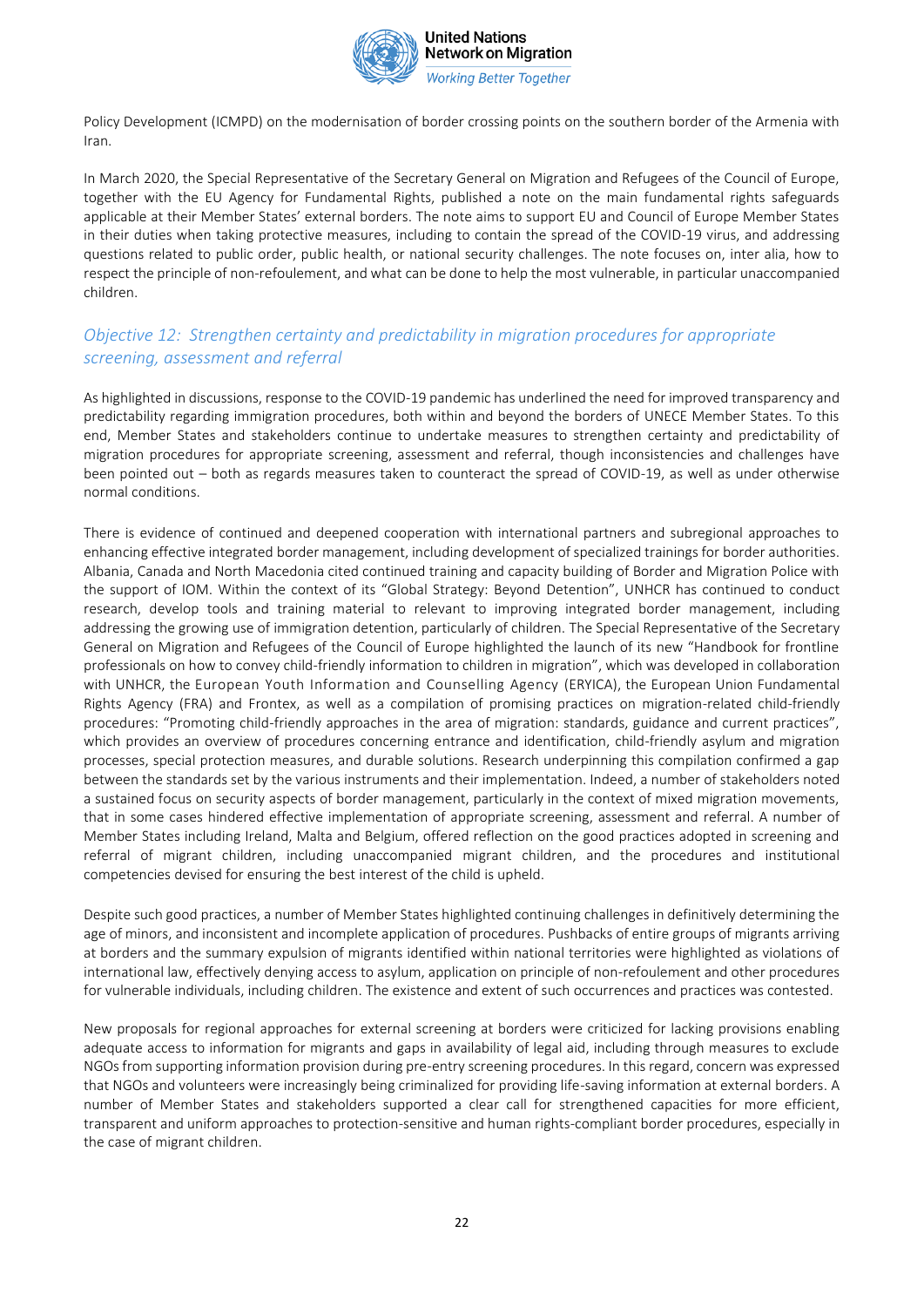

## *Objective 13: Use migration detention only as a measure of last resort and work towards alternatives*

Within their voluntary reports, stakeholders reported that European National Human Rights Institutes (NHRIs) identify that formally detaining migrants or depriving them of their liberty through other means has become the rule rather than the exception, particularly at the borders. Stakeholders contend that migrants are routinely deprived of their liberty at the borders without prior consideration of alternatives, individual assessments, identification of vulnerabilities or consideration of the facilities in which they would be placed. Detention of migrant children, either unaccompanied or with their families, in places such as closed centres at the airports, border facilities, police stations and transit zones has been highlighted as a persisting and increasingly critical concern.

Whilst some countries, including Canada, Belgium, Norway, Spain and the United Kingdom have adapted their policies and practices to reduce or eliminate immigration detention during the pandemic through the use of alternatives, stakeholders contend that it is rather public health concerns that are witnessed to have prompted consideration of alternatives to detention as opposed to acknowledgement of the rights and interests of migrants. Nonetheless, stakeholders and some Member States acknowledged that adoption of alternative measures to immigration detention during the pandemic has proven the possibility of abandoning the use of immigration detention, and participants in the consultation were invited to follow outcomes of the peer learning exchange organized by the UN Network on Migration Working Group on Alternatives to Detention. The European Alternatives to Detention Network (ATD Network) is promoting alternatives to immigration detention and currently running pilot projects in seven European countries - Belgium, Bulgaria, Cyprus, Poland, the United Kingdom, Italy, and Greece.

In their voluntary contributions, several UNECE Member States confirm that national legislation defines immigration detention as a measure of last resort for the shortest period of time possible, noting the existence of procedural safeguards and measures to ensure migrants' rights to legal assistance and that opportunities for communication with families and embassies are guaranteed pending eventual return. A number of Member States acknowledged associated challenges and a need to seek alternatives, such as measures in Belgium, which include open facilities for families that offer children the opportunity to continue school. Croatia reports having transposed legislation related to the use of less corrective measures imposed as an alternative to detention (depositing travel documents, money, regular contacting of the competent authorities and ban on leaving the address of accommodation). Malta reported that the detention requirement has been waived with respect to vulnerable persons, including families with children, pregnant women and unaccompanied migrant children, and that national regulations for reception of asylum seekers provide for recourse to alternatives to detention by Immigration Police, including reporting at an assigned place within specified timeframes; residence at an assigned place; deposit or surrender of documents; or placing of a one-time guarantee or surety. The United Kingdom has reported on its ongoing work with UNHCR, faith and community groups to develop a number of pilots that will provide support to a range of migrants. The pilots are assessing the impact of community support to individuals at risk of detention to make voluntary decisions regarding their immigration options, and whether the support provided can help them to make positive next steps toward concluding their cases. It is envisaged that the results of the pilots will contribute to global research around best practice on alternatives to detention.

At the regional level, the Council of Europe reports that its 2017-2019 "Action Plan on Protecting Refugee and Migrant Children" included an action to avoid resorting to the deprivation of liberty of children on the sole ground of their migration status, and notes achievements in promoting alternatives to immigration detention, as well as by raising awareness about the negative impact of detention on children and by enhancing the monitoring of places where children could be detained. In 2017, The Council of Europe Steering Committee for Human Rights (CDDH) published a comprehensive "Analysis on the Legal and practical aspects of effective alternatives to detention in the context of migration", which paid particular attention to the issue of immigration detention of children. Analysing practical experiences from the field, including various global and regional studies, the CDDH Analysis suggests key essential elements needed to render alternatives effective in practice. In October 2019, the CDDH published a user-friendly and visual Practical Guide for policy makers, legal professionals and other relevant stakeholders on how to effectively implement alternatives to immigration detention. The Practical Guide complements the CDDH Analysis and provides, inter alia, an overview of the existing non-custodial alternatives, including family-based care arrangements for children and certain essential elements that render alternatives effective. It highlights the specific steps to be taken in order to make alternatives to immigration detention effective in particular national contexts, taking into account existing strengths and capacities.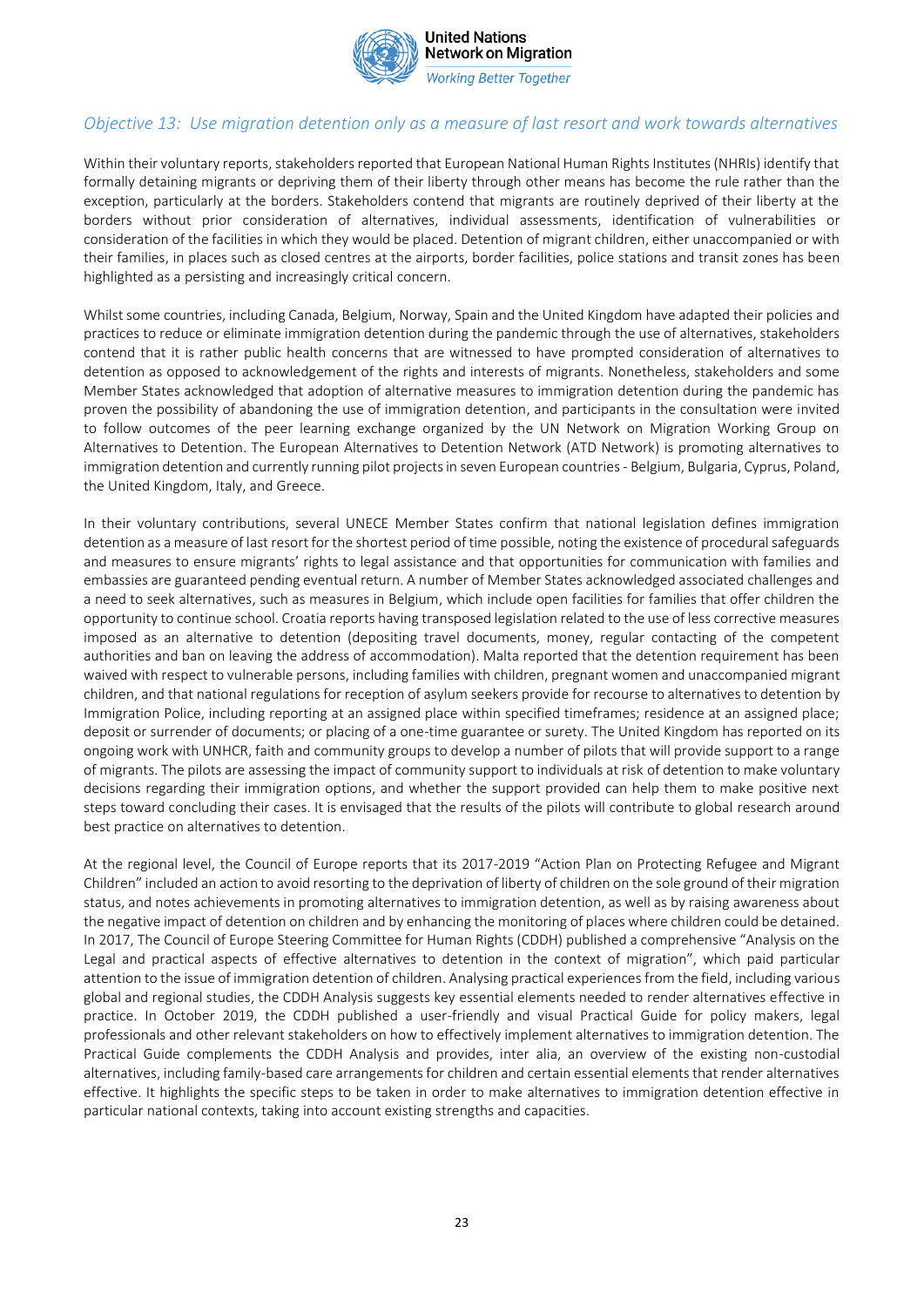

# *Objective 14: Enhance consular protection, assistance and cooperation throughout the migration cycle*

Despite the situation presented by the COVID-19 pandemic and impact on normal rules of travel, few UNECE Member States and stakeholders have reported on actions to strengthen consular protection and assistance. Consultations highlighted some countries' actions to extend visas in measures to avoid situations of irregularity resulting from pandemicrelated travel interruptions, but discussions and Member States' inputs have contained limited specific reflection as regards the challenges and achievements in implementing goals foreseen under the GCM's Objective 14 during the COVID-19 period.

A number of UNECE Member States confirmed the existence of regular channels and procedures for affording timely and effective consular service, assistance and protection to citizens, including EU Member States, which, under the EU Directive on Consular Protection, extend consular services to EU citizens whose country is not locally represented. A handful of UNECE Member States have highlighted specific developments in developing procedures and systems to facilitate consular services. With the support of IOM, Azerbaijan has launched a project aiming to establish an Electronic Readmission Case Management System to strengthen institutional links between consulates and other officials of countries of origin and destination and to ensure certainty, security and dignity upon return and readmission. Portugal, in addition to the 144 municipalities with which it has already established protocols, has initiated negotiations with Argentina to develop a Memorandum of Understanding on consular matters. Spain reported adopting new measures in response to the COVID-19 crisis to enable repatriation and the operation of an Emergency Office and central telephone service to assist both nationals and foreign residents of Spain. Sweden established a model for consular protection and support for children and young people as well as psychosocial support for children deported unaccompanied from the USA.

North Macedonia emphasised that one of its foreign policy priorities is to strengthen consular services as well as intentions to strengthen the diplomatic and consular offices of the country abroad. To that end, plans are being developed to improve awareness raising amongst certain consular services, as well reductions in time required for implementing consular activities, including issuance of birth, marriage and death certificates, passports and property documents.

### *Objective 15: Provide access to basic services for migrants*

As has been witnessed in reviewing the status of implementation of other GCM objectives, the COVID-19 pandemic has resulted in the exacerbation of pre-existing inequalities across the UNECE region. The immediate impact on migrants' access to services as afforded by Member States independently and in cooperation with civil society partners, was a central theme of discussions throughout the review process. In several countries, migrant workers have been disproportionately subjected to job loss and the inability to access safety nets, including unemployment benefits and a range of basic services and support for themselves and their families. Migrant workers with an irregular status have been particularly impacted by restrictions placed on formal and informal sectors and increasing numbers have become dependent upon assistance from local charitable organisations and humanitarian actors. Whilst migrant workers performing essential functions continued to provide frontline services within countries' national responses to the pandemic, they often did so under conditions that compromised their own health and safety. As national governments enacted measures to limit the spread of the virus, many institutions responsible for providing critical support and services to migrants were made to curtail operations or ceased functioning all together for extended periods of time, depriving access to critical channels of support for many. Responses to the pandemic across a number of UNECE Member States are seen to have resulted in increased vulnerabilities for migrant women and children in particular.

Despite acknowledged challenges and inadequacies, several UNECE Member States have taken deliberate steps to address gaps in migrants' access to basic services. Migrants in Ireland, regardless of status, have access to basic services, including health and education. Ireland's supplementary welfare allowance scheme offers a safety net within the Irish social welfare system by providing assistance to those whose means are insufficient to meet their own needs and those of their dependents. Spain guaranteed universal access to its national public health system in 2018 and is working to expand access to other basic services such as education, whilst Greece guarantees unlimited access to education and health services for migrant children, irrespective of their parents' legal status in the country. The Portuguese government has moved to provide all migrants with social security numbers, regardless of legal status, allowing them to access essential social support and strongly facilitating their regularisation processes. The Russian Federation has made efforts to increase access to public services though designation of integrated online portals for state and local services, and increased digitalisation of services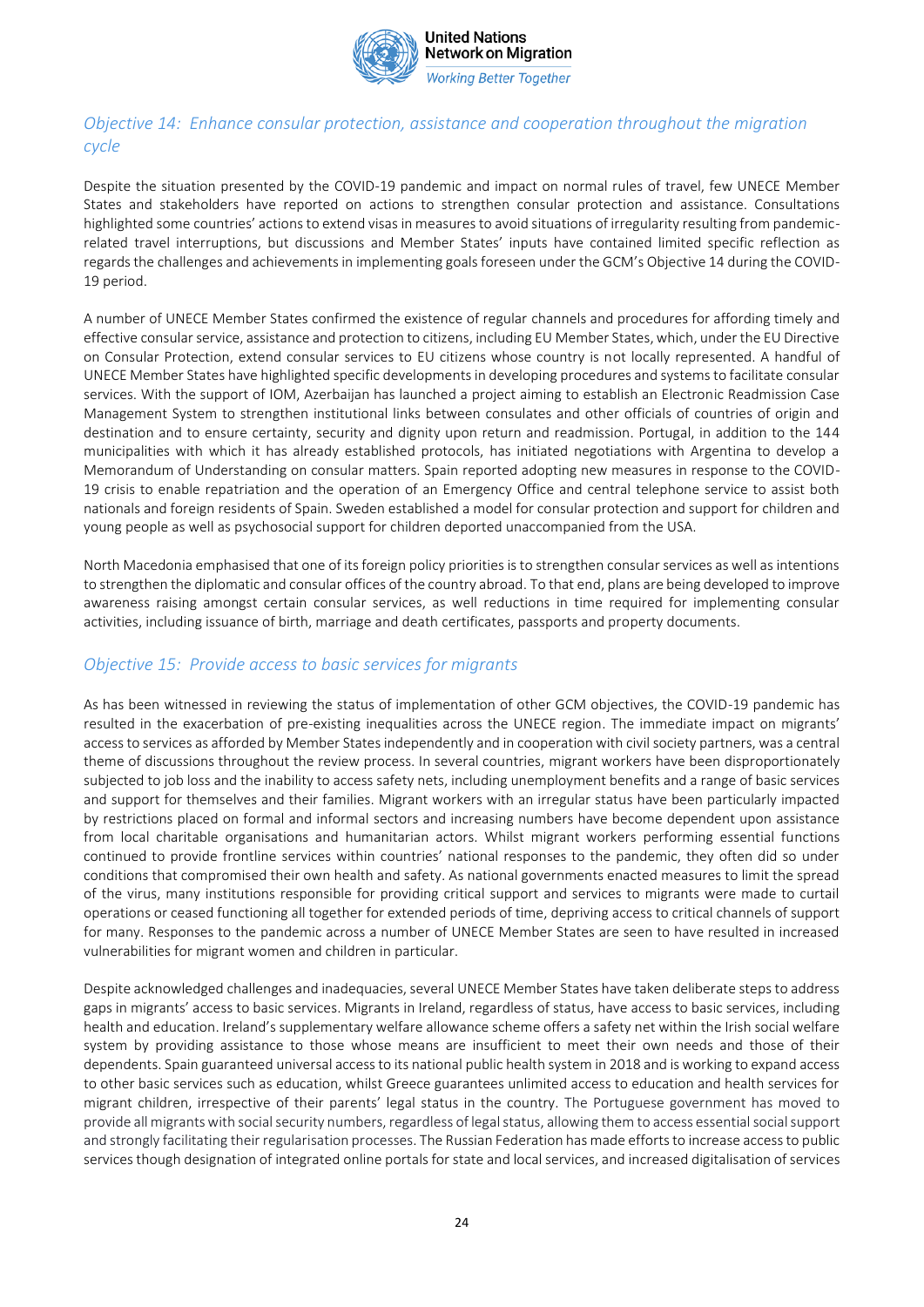

and information was cited by several Member States and stakeholders as an important part of strategies in response to the COVID-19 pandemic.

The invaluable contribution of cities as frontline actors in providing migrants with access to basic services was a predominant theme in both voluntary submissions and discussions within the regional review. Through the Call to Local Action launched in November 2019 by the Global Forum for Migration and Development's (GFMD) Mayors Mechanism, local and regional governments have been engaged in taking concrete action to implement the Global Compact for Safe, Orderly and Regular Migration and Global Compact on Refugees. The cities of Milan, Strasbourg and Bristol have taken up this call and provided details on assistance provided to migrants within their municipalities. Strasbourg is taking steps to integrate public systems and services for more comprehensive and inclusive outreach to migrants in the city, including though programmes of volunteer accompaniment. Within its response to the COVID-19 crisis, Bristol took more than 300 homeless people into emergency accommodation, including several migrants with "No Recourse to Public Funds" status, which prevents them from accessing mainstream state support. Bristol therefore set up a "One City Task Force" comprising representatives from local government, civil society, and others to identify the necessary support and longer-term pathways for everyone in emergency accommodation, including migrants and those seeking asylum. Milan has stated its ambition to enhance the quality of its social integration services, with particular regard to education, through its "WISH MI-Wellbeing Integrated System of Milan", which seeks to improve social inclusion services and access to quality education for all Milanese children and teenagers, including minors with a migrant background. In response to the COVID-19 crisis, Milan has collected donations of personal computers and tablets to ensure that unaccompanied migrant children maintained equal access to education and Italian language classes. Additionally, the city developed an online platform with classes and educational materials for migrant and refugee adults, including professional training and up-to-date information on the pandemic.

Youth across a number of UNECE Member States were likewise recognised as particularly engaged in actions dedicated to ensuring migrants obtain better access to basic services. According to research undertaken by the UN Major Group on Children and Youth have been at the forefront of helping migrants access basic services, including through support as volunteer social workers to help migrants gain knowledge and access to institutions and services; providing or facilitating migrants' access to essential services such as education, health, social support, housing, and legal advice; and providing mentoring and support through the implementation of a 'buddy system', linking with other migrants or host community members. In line with a whole-of-society approach, youth have called upon governments to increase funding for support organisations and increasing availability and scope of support services and offices to allow migrants to more readily access those services that will enable them to participate in the formal economy and other formal institutions. Significantly, the voice of youth was raised on behalf of children and their right to education, regardless of status, and governments and authorities were called to take measures to reduce bureaucratic and administrative barriers to education for migrant children, as well as to provide more targeted support through scholarships and language classes.

#### *Objective 16: Empower migrants and societies to realize full inclusion and social cohesion*

Inclusion and social cohesion of migrants within UNECE Member States' societies is a key priority, and innovative approaches are being pursued within their efforts to realise the GCM's Objective 16. Participants were called to remember that integration – the concept most commonly referred to in reporting on actions under this Objective – does not equate inclusion. Emphasis on the importance of social inclusion of migrants as determinant of the well-being of communities overall was stressed by several participants, and the role of individuals and institutions at the community, local and national levels was noted. It was acknowledged that integration is a condition closely interconnected with meaningful access to services for all migrants, including women and children, and many Member States' reporting on Objective 16 suggests that this consideration is central to their understanding, though completeness and coherence of policy does not always reflect this in practice.

At the local level, measures are being taken by a range of actors to promote inclusion of migrants and enhanced social cohesion within communities, and several examples of municipal-level action evince proactive stances of local authorities in promoting this goal. Stakeholder support for social dialogue programmes designed to enable integration of migrant pupils at all levels of education are seeking to better prepare educators to take a more deliberate role in supporting integration, acknowledging the clear benefits that diversity can bring to learning environments, whilst leveraging synergies across different local and national level stakeholders to identify common solutions. The need to include migrants in dialogue relevant to informing approaches and actions promoting inclusion and social cohesion was emphasised, and recognition for the active role that migrants are taking themselves to develop initiatives within municipalities was stressed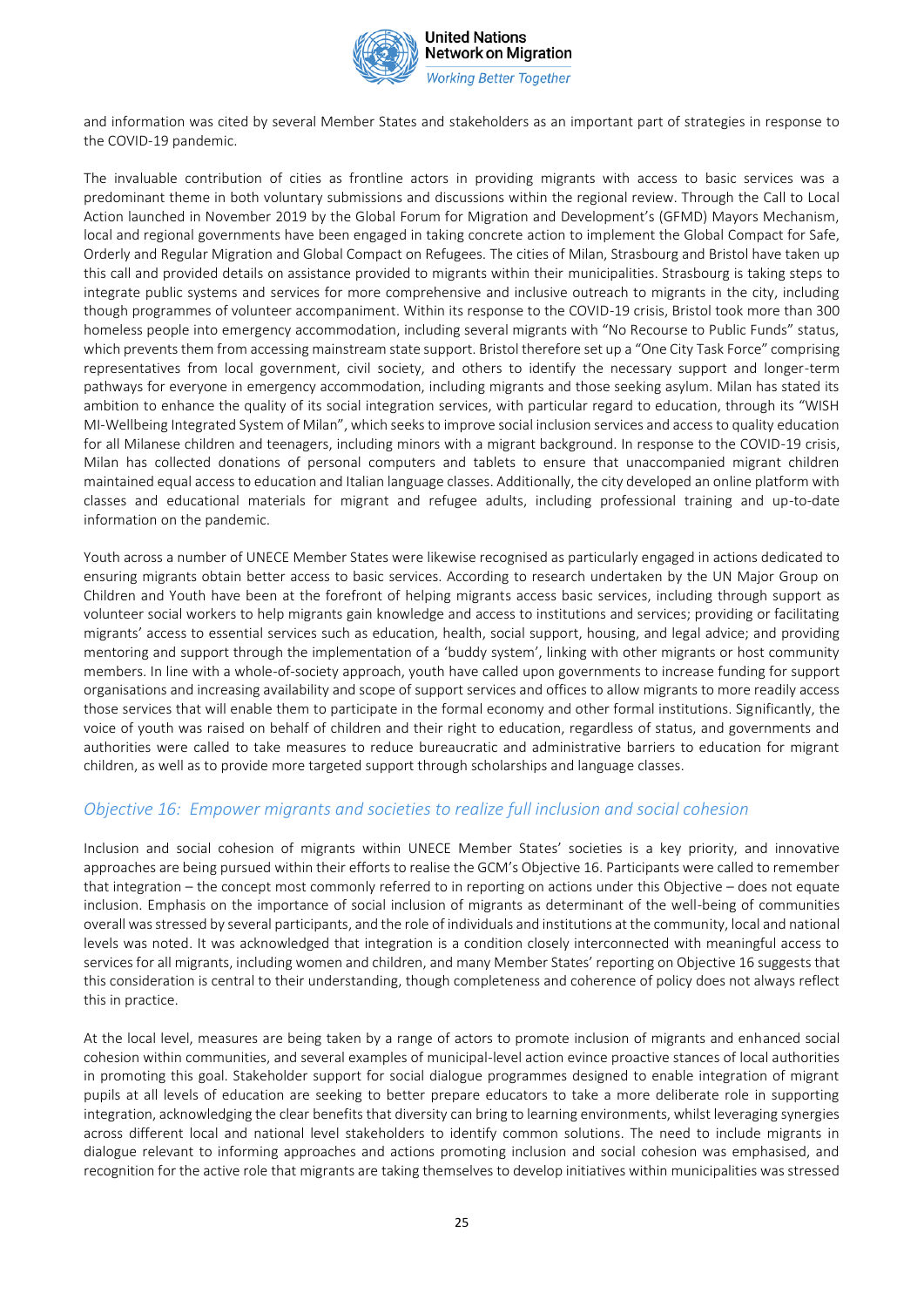

**Working Better Together** 

as a positive opportunity and existing entry point for engagement in several contexts. Indeed, recognition for the role of cities within the UNECE region in promoting inclusion and social cohesion has prompted important initiatives which promise positive outcomes. In collaboration with other United Kingdom cities, Bristol is establishing a cross-city "Taskforce on Migrant Inclusion", comprising key stakeholders from across the city (business, universities, and civil society organisations), which will develop and oversee the implementation of an "Action Plan for Migrant Inclusion" based on the Inclusive Cities Framework devised by the University of Oxford's Centre on Migration, Policy and Society. Milan has confirmed its intention to continue to participate in the "ADmin4ALL - Phase 2" project, financed by the European Commission (DG Employment, Social Affairs and Inclusion) and implemented by IOM in over 30 municipalities across 7 EU countries: Italy, Austria, Poland, Romania, Spain, Greece and Malta.

At the national level, several UNECE Member States and stakeholders offered reflection on the need to continue to promote migrants' inclusion and social cohesion, and stakeholders noted that migrant integration, inclusion and social cohesion must be regarded not only from the perspective of the host society, but also migrant communities.

Responding to the increased migration to Armenia in recent years, the government has initiated drafting of the "2021- 2031 Strategy of the Migration Policy of the Republic of Armenia" including a "Regulation of Integration and Reintegration Issues". Ireland adopted its "Migrant Integration Strategy – A Blueprint for the Future", as well as a "National Intercultural Health Strategy" and an "Intercultural Education Strategy" in 2017. The country's approach to supporting multiculturalism and integration in its education system was highlighted as a model of good practice in the 2018 UNESCO Global Education Monitoring Report. Germany promotes language learning, professional training, employment, education and social integration measures, based on the principle of equal opportunity. They apply to all eligible persons, regardless of national, ethnic or religious background. The Federal Government's integration policy is based on the principle 'fördern und fordern' – i.e., support with integration is offered, but efforts are also expected of immigrants. Institutions at all federal levels and civil society are asked to join their efforts to support the process of integration. In 2018, Germany's Federal Government initiated a new National Action Plan for Integration. In March 2021 the Federal Government presented more than 100 measures (including on the areas of housing, work, health, education and dealing with racism) at the chancellor`s Integration Summit to support integration, diversity and social cohesion. The United Kingdom has invested in a range of interventions in response to the challenges faced by migrants to facilitate their successful integration including the "Integration Area Programme". This place-based approach to addressing local integration challenges is expected to benefit thousands of people living in England – helping them to better integrate, participate fully in society and access the opportunities that life in modern Britain provides. The "Integrated Communities Fund" supports 16 projects in England that stimulate and test innovative approaches to integration, which are expected to generate important learning on how to bridge divides and bring communities together.

Proposed regional approaches to supporting integration for more inclusive societies have been criticised for being embedded in a legal framework which fails to address migrants' needs and sets eligibility criteria for social services based on the residence status of individuals, with the tangible risk of fragmenting communities' and families' access to services. As integration is a condition which is closely interconnected with meaningful access to services, excluding irregular migrants from the provisions on access to social services was also suggested to be in open contradiction to the content of Objective 15 of the Global Compact on Migration, in which governments commit 'to ensure that all migrants, regardless of their migration status, can exercise their human rights through safe access to basic services".

### *Objective 17: Eliminate all forms of discrimination and promote evidence-based public discourse to shape perceptions of migration*

UNECE Member States and stakeholders participating in the GCM regional review reiterated a shared commitment to combatting discrimination against migrants and taking concerted action in fighting xenophobia in society. Within the consultations, participants were reminded by OHCHR of the imperative of political leaders to responsibly engage in shaping public discourse that does not scapegoat migrants and that leaders must embrace positive narratives and opportunities to speak out against hate speech in addressing public attitudes towards migration within UNECE Member States. The vital role of data and evidence in supporting facts- and rights-based narratives on migration was underlined, which is of particular importance to addressing migrants' vulnerabilities and supporting integration in an era of rampant misinformation. Beyond shaping evidence-based migrant-positive narratives, it was acknowledged that discrimination and bias could be propagated through institutions and policies, which need to be revisited with a human rights approach.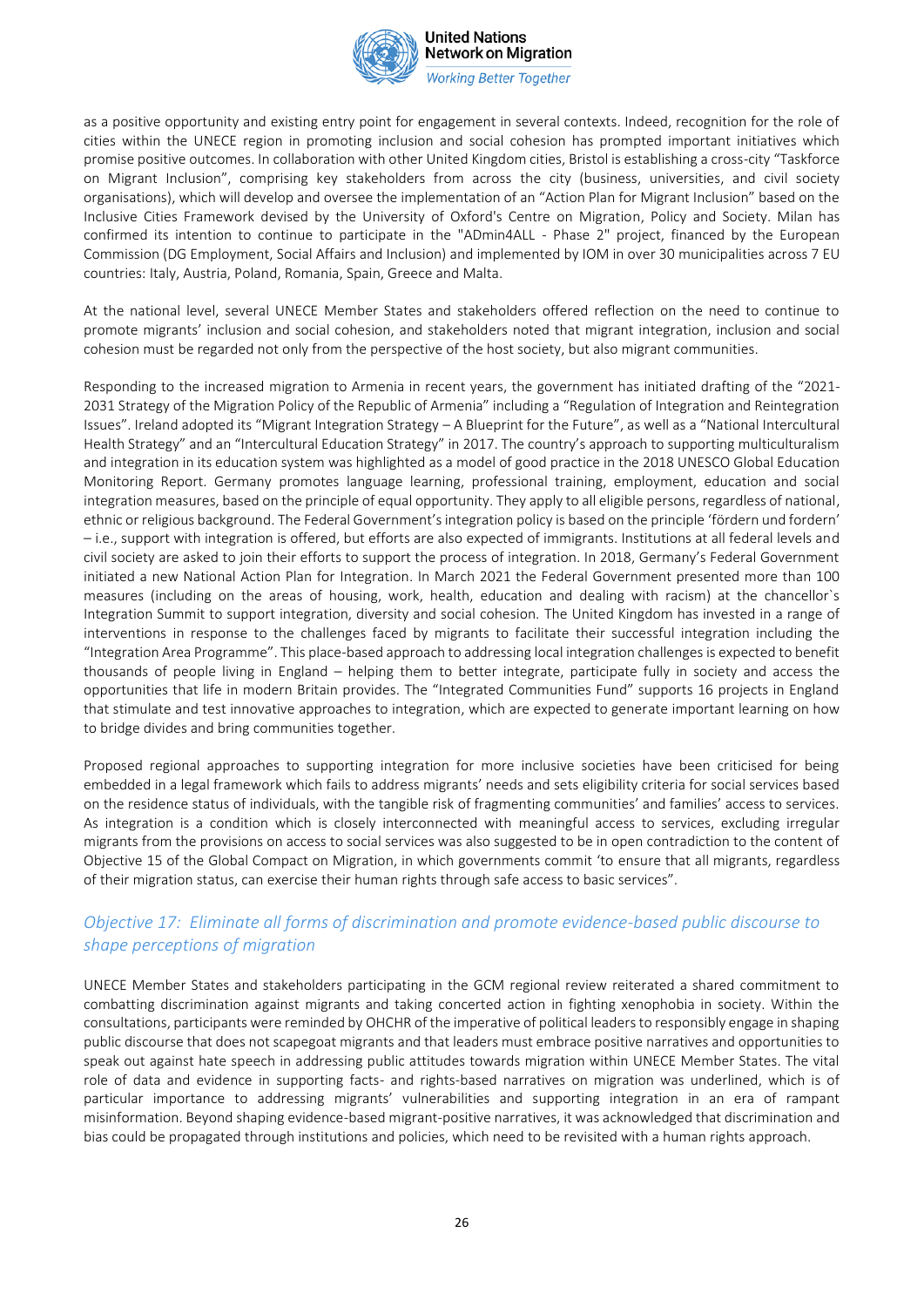

**Working Better Together** 

Participants also noted that in many national contexts across the UNECE region, the COVID-19 pandemic has revealed to society how important migration is to aspects of daily life that many may have taken for granted. It also revealed that a lack of data on integration and health outcomes leads to policies that reinforce stereotypes and discrimination whilst putting vulnerable groups, who may not be captured in data, at a disadvantage in receiving necessary support. It was noted that the global COVID-19 pandemic presented opportunities to capitalise on the currency of migration in addressing misinformed perspectives and discourse across societies with increasingly tuned-in audiences. As such, the promise of broader cooperative efforts and campaigns to stamp out discrimination and xenophobia were noted to be having a positive impact across increasingly connected populations and societies within the UNECE region and beyond.

Acknowledging the importance of balanced narratives on migration in combating xenophobia and building support for diversity, Canada launched the "Immigration Matters" communications campaign in 2018, which uses a storytelling approach combined with facts and data to demonstrate the economic, social and cultural benefits of migration at the local level. Results from Gallup's second international "Migrant Acceptance Index" survey, conducted in 2019, indicate that Canada is leading the world on the acceptance of migrants with the highest score of all countries surveyed. In 2019, in order to support the promotion of more objective narratives on migration worldwide, Canada led the development of a communications guide that governments and key partners, including civil society and businesses, can use in promoting balanced narratives on migration and migrants. This guide was presented at the GFMD Summit in Quito, Ecuador in January 2020. Canada is now co-chairing, along with the Government of Ecuador and the GFMD Mayors Mechanism, a new multistakeholder GFMD Working Group on Public Narratives on Migration. Germany has developed a package of measures to better combat right-wing extremism and hate crime, which has provided legal foundations for more effective pursuit of hate crime online; adjustment of criminality of hate speech and aggressive insults; and intensified processing and monitoring of right-wing extremism both in the domestic intelligence services and the Federal Criminal Police. In March 2020, a cabinet committee was set up to develop measures to combat right-wing extremism and racism more effectively, with a focus on prevention, research, measures promoting integration, participation and diversity as well as measures for closer cooperation between legal authorities, authorities of national security and civil society. Representatives of migrant organisations, representatives of civil society and academics were also involved in the work of the committee. In November 2020, the Cabinet Committee presented a catalogue of measures with a total of 89 concrete activities. In spring 2021, a final report of the Cabinet Committee will be presented. Ireland, with the support of IOM, is establishing a "Global Migration Media Academy" (GMMA), which will provide training to media professionals globally in order to better prepare them in countering misleading and false narratives on migration. Ireland is also a member of the GFMD Working Group on Public Narratives on Migration. In cooperation with regional observatories, academia and civil society, Spain has undertaken efforts to expand and develop new projects of the National Observatory for Countering Xenophobia and Racism (OBERAXE) within the Ministry of Inclusion, Social Security and Migration. Within its whole-of-government approach, an Inter-ministerial Framework was adopted in 2018 to implement the 2011 National "Strategy to Combat Racism, Xenophobia and other forms of Discrimination". The Government of the United Kingdom refreshed its "Hate Crime Action Plan" in 2018 and noted a number of key achievements under the 2016-2020 Action Plan, such as the inclusion of the "Places of Worship Scheme" to protect places of worship from hate crime. In 2018/19, the United Kingdom also ran a wide-ranging national public awareness campaign to publicly address hate crime and raise awareness of the law.

At the municipal level, the City of Bristol established the "#WeAreBristol" communications campaign to support social cohesion, promoting an inclusive local identity and preventing discrimination and xenophobia. Launched just prior to COVID-19, this became a particularly useful vehicle for positive messages around COVID-19 community solidarity and volunteerism.

### *Objective 18: Invest in skills development and facilitate mutual recognition of skills, qualifications and competences*

The objective of investing in skills development and facilitating mutual recognition of skills, qualifications and competences was evidenced to remain a strong focus amongst Member States and a number of stakeholders. Whilst there is a clear need to continue to invest in skills development for migrants, particularly women and youth, obstacles remain at a number of levels in order to facilitate integration and their positive contributions to society. Continuing underinvestment in skills development and inadequate coordination between migrant sending and receiving countries is acknowledged to lead to inefficiencies and lost opportunities in leveraging migrants' contributions to the economic and social benefits afforded to both countries of destination and origin.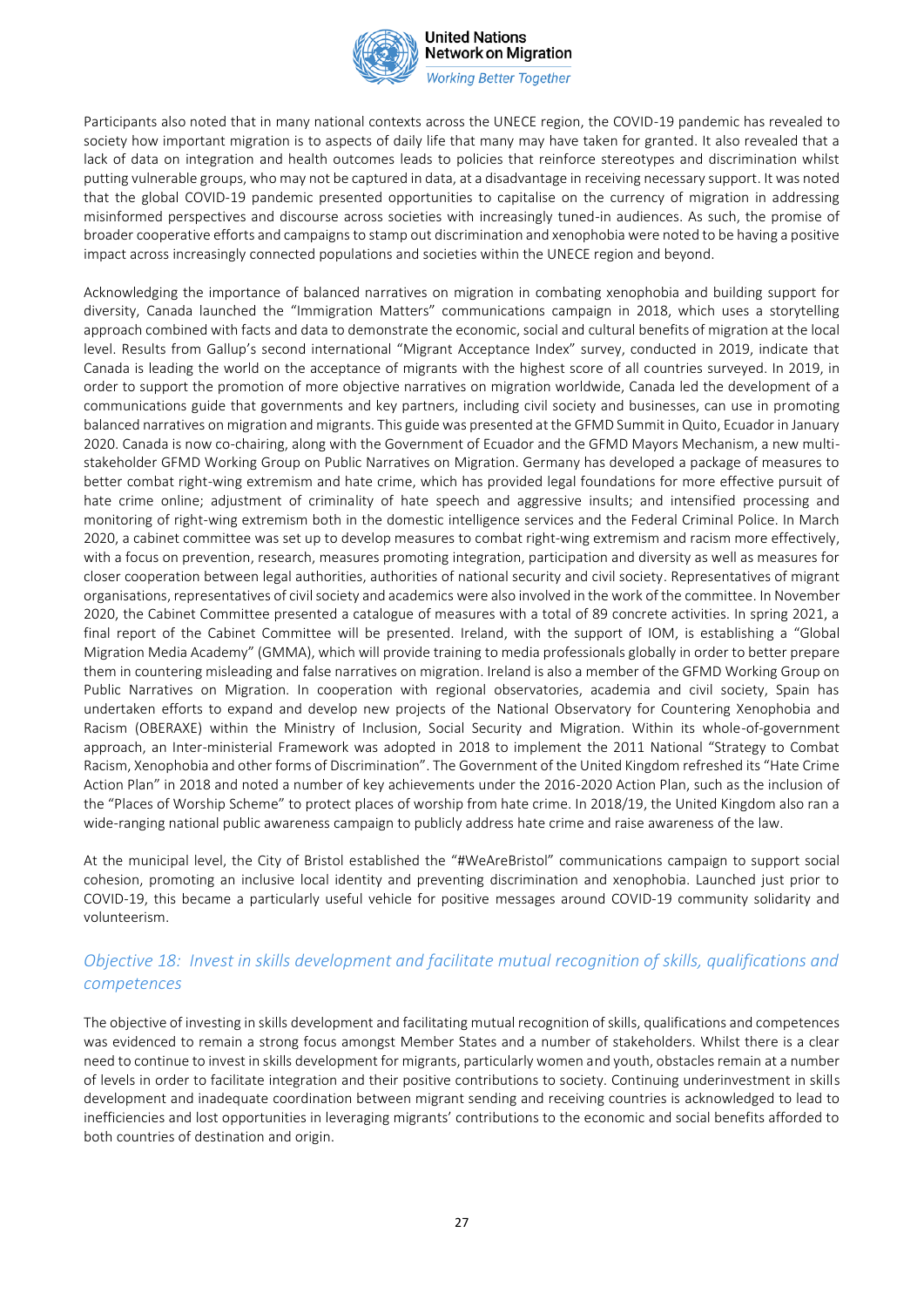

**Working Better Together** 

It was acknowledged that recognition of prior learning, including vocational qualifications obtained abroad continued to present obstacles to migrants' effective integration in local labour markets and broader society. Migrants are often witnessed to work for extended periods of time in jobs that do not correspond to their qualifications. In some countries, there are also protectionist tendencies that do not assess foreign training as adequate and give preference to employees who have undergone vocational training in countries of destination. In this regard, stakeholders pointed to the good example of Sweden's "fast track" programme, which aims to achieve complete individual adaptation to the labour market as quickly as possible, enabling participants to resume practice of a trade or profession that has already been learned through close cooperation with labour market-relevant actors. Legal barriers that prevent migrants with informally acquired skills or unrecognised training from entering some sectors, such as industry and manual trades, might be eased through similar upskilling, adaptation approaches and on-the-job training.

European youth mobilised by stakeholders within the scope of the consultation preparation formulated clear concerns and recommendations as regards a perceived need for Member States' continued investment in skills development and recognition of qualifications and competences. Migrant youth emphasised a need for greater assistance in matching skills and job opportunities, facilitating access to documentation which can affect recognition of qualifications, ensuring adequate opportunities for training, as well as language instruction to facilitate integration and in navigating administrative procedures.

Both in the interest of migrants and national economies, UNECE Member States and stakeholders are undertaking measures – independently and cooperatively – to address challenges and opportunities. The Republic of Moldova has established a mechanism for recognition and certification of skills acquired in the context of informal and nonformal education; Albania's new "National Strategy on Migration 2019-2022" and its Plan of Action has set skills development as a priority of labour force and labour market development. To this end, skills, qualifications, and competences obtained in foreign countries are being recognised in accordance with revised criteria. Malta's "Jobsplus" initiative has set up "Trade Testing" in order to assess individuals who have acquired knowledge, skills and competence in a particular occupation but do not possess a formal qualification. In Serbia, mutual recognition of skills, qualifications and competences has been institutionalized through the establishment of state Qualifications Agency and the adoption of the "Law on National Qualifications Framework in the Republic of Serbia", which institutionalised a system of qualifications acquired through formal and non-formal education. Uzbekistan highlighted efforts to improve the professional qualifications of the labour force, the opening of vocational training centres, and a focus on innovative measures for improving the skills and qualifications of the working-age population, especially young people.

As highlighted by participants, joint efforts by international agencies to support related objectives are notable collaborations. The "Global Skills Partnership on Migration" (GSP) forged by ILO, IOM, UNESCO, the International Organisation of Employers and the International Trade Union Confederation, aims to mobilise expertise towards supporting governments, educational and training institutions, employers and workers organisations to develop and recognise the skills of migrant workers with a particular focus on women and youth.

### *Objective 19: Create conditions for migrants and diasporas to fully contribute to sustainable development in all countries*

Within voluntary submissions of UNECE Member States and stakeholders, reporting on GCM's Objective 19 reflects a focus on diaspora engagement in harnessing the contributions of migration to sustainable development in countries of origin, with relatively less emphasis given to migrants' contributions in destination communities. There was little dedicated discussion within the consultations regarding migrants' contributions to supporting achievement of the 2030 Agenda for Sustainable Development and its Sustainable Development Goals, though some Member States acknowledged the relative weakness of diaspora organisations present in their countries and lack of supportive policies to enable their engagement.

As regards UNECE Member States' efforts to support diaspora engagement, this has been pursued bilaterally and in cooperation with specialised agencies. In 2017, Albania established a State Minister for Diaspora and several agencies under this structure responsible for addressing diaspora issues. Diaspora engagement for development of the country is one of the government's priorities which is being supported by IOM through a dedicated programme focusing on capacity building and support to relevant government entities, transfer of social capital (fellowships) and financial capital (investments). Armenia's Office of the High Commissioner for Diaspora Affairs recently launched the "iGorts" programme, which will bring up to 100 diaspora Armenian professionals to lend their experience and knowledge towards improving and developing state institutions, policies, and programmes for 12 months. With support from IOM and the European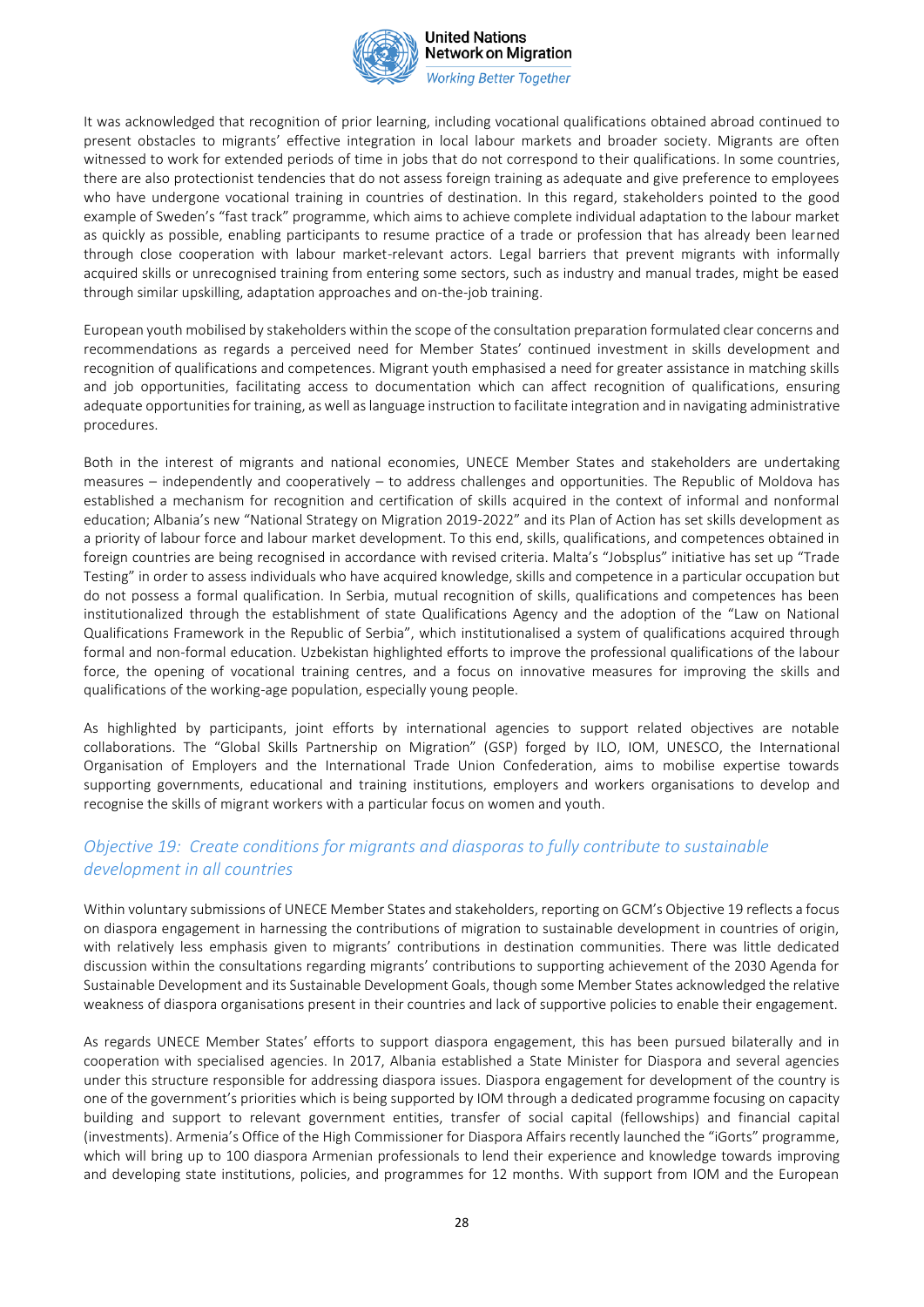

**Working Better Together** 

Union, Azerbaijan has undertaken a comprehensive diaspora mapping and preparation of a related report "Mapping the Azerbaijani Diaspora: lnsights from Big Data". In line with the whole-of-society approach specified in the GCM, the publication provides the Government with insights into the skills and demographic profiles of Azerbaijani diaspora communities to develop an engagement strategy and identify potential partnerships. The Republic of Moldova has recognised the importance of diaspora engagement within its national development strategy, including remittance contributions, and following the success of its "Diaspora Engagement Hub", the "DAR 1+3 – Diaspora Succeeds at Home" programme has been launched for 2019-2025.

Through its ''Migration and Diaspora Programme" (PMD), the German Federal Government harnesses the potential of diaspora engagement to drive social and economic development in 22 partner countries. The PMD offers funding and advice for organizations carrying out projects with partners in countries of origin. The programme also facilitates knowledge and skill transfer by supporting temporary assignments of diaspora professionals in institutions of partner countries as well as the voluntary return of highly qualified experts to their countries of origin. The programme supports reintegration into the local job market so that returning experts can contribute with the professional knowhow they have acquired in Germany. In 2019, North Macedonia adopted a strategy for cooperation with the diaspora, which contains specific goals to map the diaspora and engage on specific goals of mutual interest in establishing business cooperation and education. Moldova has also developed a new Action Plan for the National Strategy "Diaspora-2025", which aims to strengthen relationships with the diaspora and enhance its involvement in the country's development by harnessing the diaspora's material resources and human capital.

# *Objective 20: Promote faster, safer and cheaper transfer of remittances and foster financial inclusion of migrants*

It was emphasised by several UNECE Member States and stakeholders that well-managed regular migration and mobility of people can offer benefits for countries of destination as well as for countries of origin through contributions of remittances and labour migration (either as a sending or a receiving country). Indeed, the importance of diaspora and continued remittance flows to the economies of some UNECE Member States and migrants' communities of origin was directly linked to national economic security and poverty alleviation. Central Asian Member States noted that a drop in remittances entails a growing risk of poverty as a significant number of households with labour migrants working in other countries rely on remittances as their only source of income. Across the region, the COVID-19 pandemic has given renewed impetus to efforts to promote cheaper, faster and safer transfer of remittances, as well as the involvement of diasporas in the countries of origin, including for developing productive investment and sharing expertise. As economies slowed in the wake of restrictions imposed to curb the spread of the virus, migrant workers were among the most directly affected by the economic fallout of this crisis.

Acknowledging the impact on migrants and their communities of origin, on 19 March 2020, the Secretary-General of the United Nations called for an urgent and coordinated response from the international community to address the COVID-19 pandemic, resulting in the launch of the "Remittance Community Task Force" (RCTF) by co-organisers of the Global Forum on Remittances, Investment and Development (GFRID) 2020, the International Fund for Agricultural Development (IFAD), the African Union and the World Bank Group. To date, 39 organizations have joined the RCTF, including international organizations, inter-governmental bodies, industry and private sector groups, diaspora networks and international experts on remittances. The RCTF includes a reference group of government representatives and national development agencies. The main outcome of the RCTF is the "Blueprint for Action - Remittances in Crisis: Response, Resilience, Recovery", which aims to improve response and support resilience and recovery of the global remittance market. The Blueprint for Action includes measures directed to government authorities, remittance service providers (RSPs) and diaspora groups.

At the national level, UNECE Member States and stakeholders noted efforts and challenges in achieving the aims of Objective 20, including lowering the average transaction costs and enabling greater financial inclusion of migrants. Given limited government influence on remittance transaction costs, the establishment of a non-profit, international digital remittance platform was suggested. In enabling financial inclusion of migrants working in informal sectors and of undocumented migrants, it was noted that asylum seekers, persons with temporary residence permits and those without fixed addresses are often restricted from opening bank accounts, and that further efforts should be directed to enabling entry into the banking system for individuals with a precarious residential status. Albania has taken steps to increase the legal channels of remittance transfers, including through implementation of the "National Strategy for the Market of Small Payments 2018-2023", which facilitates the promotion of electronic payments to increase the financial inclusion of the population, including migrants and their families. Germany supports diaspora investments for entrepreneurship in African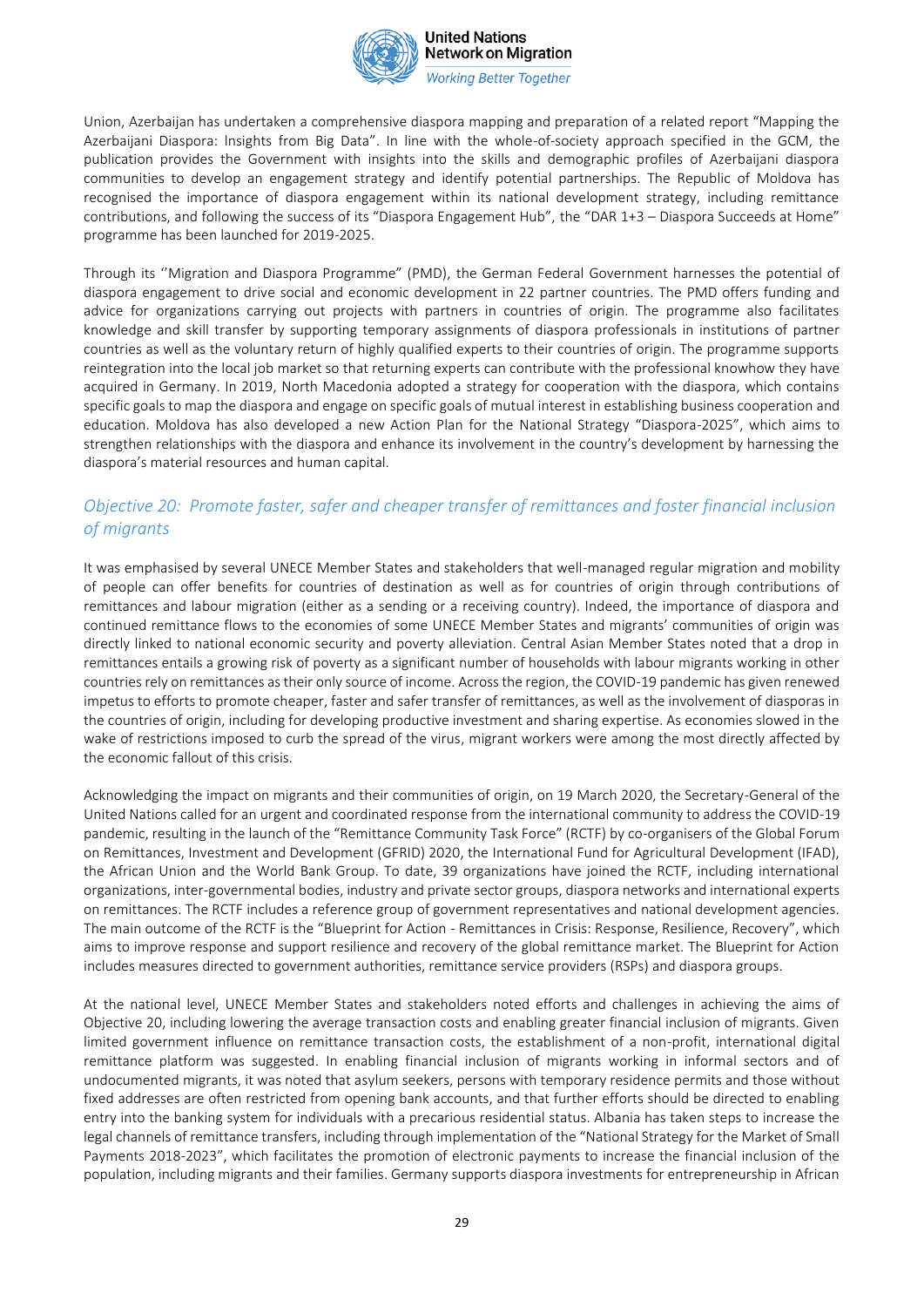

**Working Better Together** 

countries through the online platform "WIDU.africa" and funds "Geldtransfair.de", where users can compare costs and conditions for transferring money to over 35 countries. Through its "Harnessing Innovation for Financial Inclusion" programme, the United Kingdom is supporting efforts to increase the availability of digital payment systems.

At the international level, Sweden has confirmed its support for a new collaboration with the International Fund for Agricultural Development (IFAD) to utilize and increase the development effects of remittances in support of SDG and GCM implementation. Sweden's global support to the "Consultative Group to Assist the Poor" (CGAP) is reported to have contributed to the development of knowledge materials on cash support and financial inclusion in humanitarian situations, and migrants have been a target population in work on access to financial services.

# *Objective 21: Cooperate in facilitating safe and dignified return and readmission, as well as sustainable reintegration*

Within the UNECE region, the independent actions of Member States and the cooperation amongst them in facilitating the safe and dignified return, readmission and sustainable reintegration of irregular migrants to countries of origin has historically been a contentious issue. Actions undertaken relevant to this Objective have served to create both polarisation and cooperation at the national, sub-regional and international levels. The COVID-19 pandemic has added further urgency to global and regional debate around the issues of return, readmission and reintegration in governing migration across the world, and while some states have suspended returns due to unsafe conditions, others have made efforts to ensure that those returning or who have been deported have access to support upon return, including health checks, adequate reception and accommodation for those self-isolating and in quarantine, and broader reintegration support. Practice has been mixed across the UNECE region, where stakeholders suggest there is evidence of forced returns without due process, including of unaccompanied and separated children, as well as numerous instances of violence, stigma and discrimination against returnees.

Within their contributions to the Regional Review, some stakeholders from across the UNECE region have focused primarily on Objective 21's provisions explicit to return, highlighting their concern for increasing use of summary collective expulsion of migrants and asylum seekers and pushbacks at borders. Human Rights Watch has documented the use of force and violence by border officials. Whilst some countries have suggested that investigations into allegations of abuse and violent pushbacks will be undertaken, some stakeholders suggested that efforts to address the issue should be more systematic. They note increasing challenges in undertaking independent monitoring at borders where it is alleged that authorities have actively sought to inhibit the legitimate activities of independent human rights monitors. Collective expulsion, including pushbacks, and violation of the principle of non-refoulement are claimed to be carried out at both land and maritime borders, including in contexts of mixed movements, thus denying individuals individual assessment and the right to seek asylum. Overt intimidation, physical violence and even torture are alleged by human rights organisations to be widespread.

In some instances, the actions of some border authorities were criticized by some stakeholders as failure in protecting and upholding the human rights of children, claiming that, instead of being referred to protection services and/or appointed a guardian in line with practices prescribed within national procedural protections of Member States and in accordance with the UN Convention on the Rights of the Child, are instead summarily denied entry or are otherwise detained and subsequently returned without due process. Some stakeholders suggested that some authorities failed to carry out the best interests of the child assessment as determination is not limited to children arriving at some UNECE Member States' borders, but also children already within the territory. It was suggested that within the national context of some UNECE Member States, child friendly information is still too often absent, asylum and return decisions are made with little to no involvement of social services or child welfare agencies and proper reintegration plans are often lacking. Stakeholders noted that clearer language within national and regional policies stating that no child should be returned unless this has been determined to be a sustainable solution in his or her best interest, would ensure that said safeguards are not omitted by Member States.

Within their voluntary reports, a number of UNECE Member States note the persisting challenge faced in carrying out dignified return and readmission due to lack of cooperation of the countries of origin of migrants, and emphasise a need for a whole-of-government approach in ensuring that returns are carried out in an effective and sustainable manner. UNHCR noted that dignified and sustainable return to their countries of origin of persons found not to be in need of international protection, or otherwise allowed to enter and stay, is an essential part of safeguarding the integrity of asylum systems and maintaining public support for refugee protection as well as for regular migration.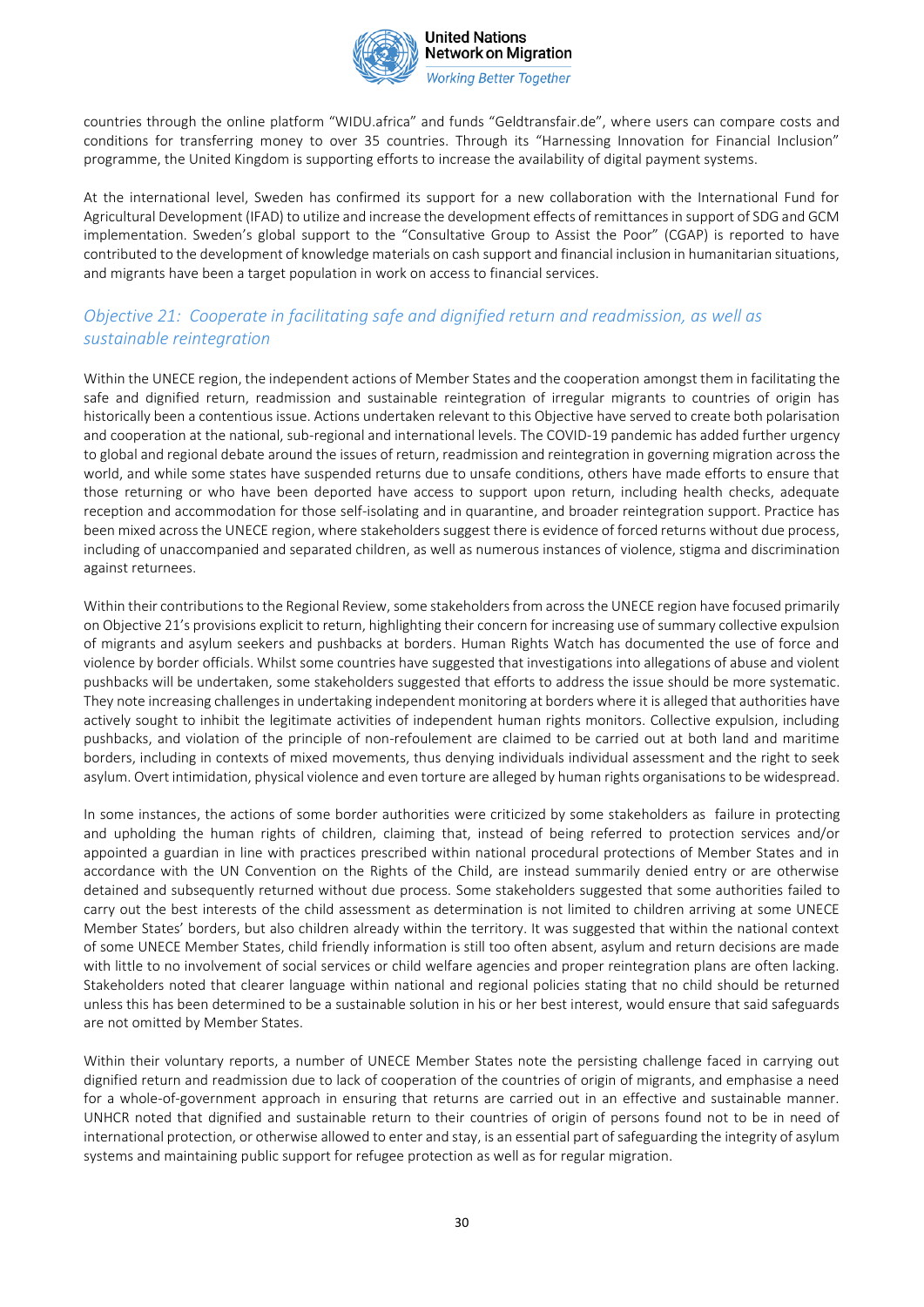

**Working Better Together** 

Despite the many issues highlighted, UNECE Member States report achievements within national and regional contexts, as well as international cooperation in implementing provisions of the GCM's Objective 21. Albania highlights continuing cooperation with IOM for assisted voluntary return and reintegration of Albanian migrants and the establishment of readmission agreements with several EU member states and the European Commission. Since February 2018, Armenia's Migration Service runs a "One Window" Reintegration Service, which plans to launch an online information system (#backtoarmenia) for citizens (as well as dual citizens) who intend to return to the Republic of Armenia. Within its voluntary return procedures, Belgium highlights children as one of the target groups for whom a specific approach has been developed with the goal of involving children in a positive way in the preparation for return. Belgium's "child booklet" prepares children before departure and throughout their journey back, emphasising space for children to voice their emotions and to talk to others about their return. The project "My Future" aims to support unaccompanied minors with little prospect of staying on a legal basis by offering intensive vocational training. Denmark has fostered institutional contacts with relevant officials from countries of origin and destination by appointing an Ambassador responsible for supporting return and readmission along with a Special Advisor on migration issues and three regional migration counsellors strategically posted at Danish embassies in select regions. Denmark aims to maintain and improve bilateral relations, assist in specific readmission cases and identify opportunities for enhancing reintegration opportunities in countries of origin. Funding for capacity building efforts is being allocated to support countries of origin and transit towards improved migration management.

# *Objective 22: Establish mechanisms for the portability of social security entitlements and earned benefits*

Globally, the COVID-19 pandemic has revealed considerable gaps in labour protection implementation and a range of deficiencies in terms of legislation and practice in ensuring migrants' well-being and stability. Despite migrants' sacrifices and the oftentimes inadequate working conditions they face, essential work often is not translating into decent work, and migrant workers' families are left out of many policies. Within Central Asian countries of the UNECE region, stakeholders pointed to concerning structural and institutional flaws in the way migration is managed. In the wake of mass forced redundancies or compulsory unpaid leave of migrant workers in some countries, many were left with no income and dwindling savings. Whilst host countries made efforts to extend visas and residency permits and temporarily suspend deportations, a lack of social safety net protections for such migrant workers left them increasingly vulnerable. The absence of policies to enable portability of their earned benefits created a situation of limbo for many whereby they were unable to earn an income or benefit from social protection schemes in host countries, whilst also lacking the possibility of returning to their countries of origin with financial means afforded by earned social security entitlements and benefits.

It was highlighted in the Regional Review consultations that partnerships are needed to broaden the portability of entitlements and social protection within and across regions, including through BLMAs, and that efforts must continue to strengthen access to justice, portability of social security entitlements and wage protection systems, including payment of wages and end of service benefits before workers return home. The engagement and strengthening of trade unions was recognised as an important means to assisting migrant workers' in obtaining their rights.

A number of UNECE Member States pointed to existing or developing legislation and policies to enable portability of social security entitlements and earned benefits. Armenia has coordinated social security schemes and established mechanisms for the portability of social security benefits through bilateral agreements with primary destination countries of Armenian citizens, whilst Germany reports having met the objective of enabling portability of statutory pension benefits, which are provided in full to people who have worked in Germany and have earned a pension, regardless of nationality and place of residence. Ireland notes a number of bilateral agreements with non-EU/EEA countries and regular consultation by The Department of Employment Affairs and Social Protection via the Migrant Consultative Forum involving voluntary sector organisations working with migrants, to identify and address issues specific to customers of the Department who are migrants. Kazakhstan reported the establishment of a state programme for internal relocation of workers that assists also with the transfer of social protection entitlements, and a recent "Agreement on Pension for Workers" of the EU Member States was signed.

Malta confirmed policies for the conditional export of pensions worldwide, subject to individuals having completed enough years of contributions within the national scheme (also taking into account any insurance periods completed in the EU, Australia, Canada or New Zealand where a bilateral agreement is in force). Beyond a number of respective bilateral agreements, Portugal and Spain highlight the potential for bundling amongst EU Member States and point to the Ibero-American Multilateral Convention on Social Security, which currently covers 11 countries. The United Kingdom notes that